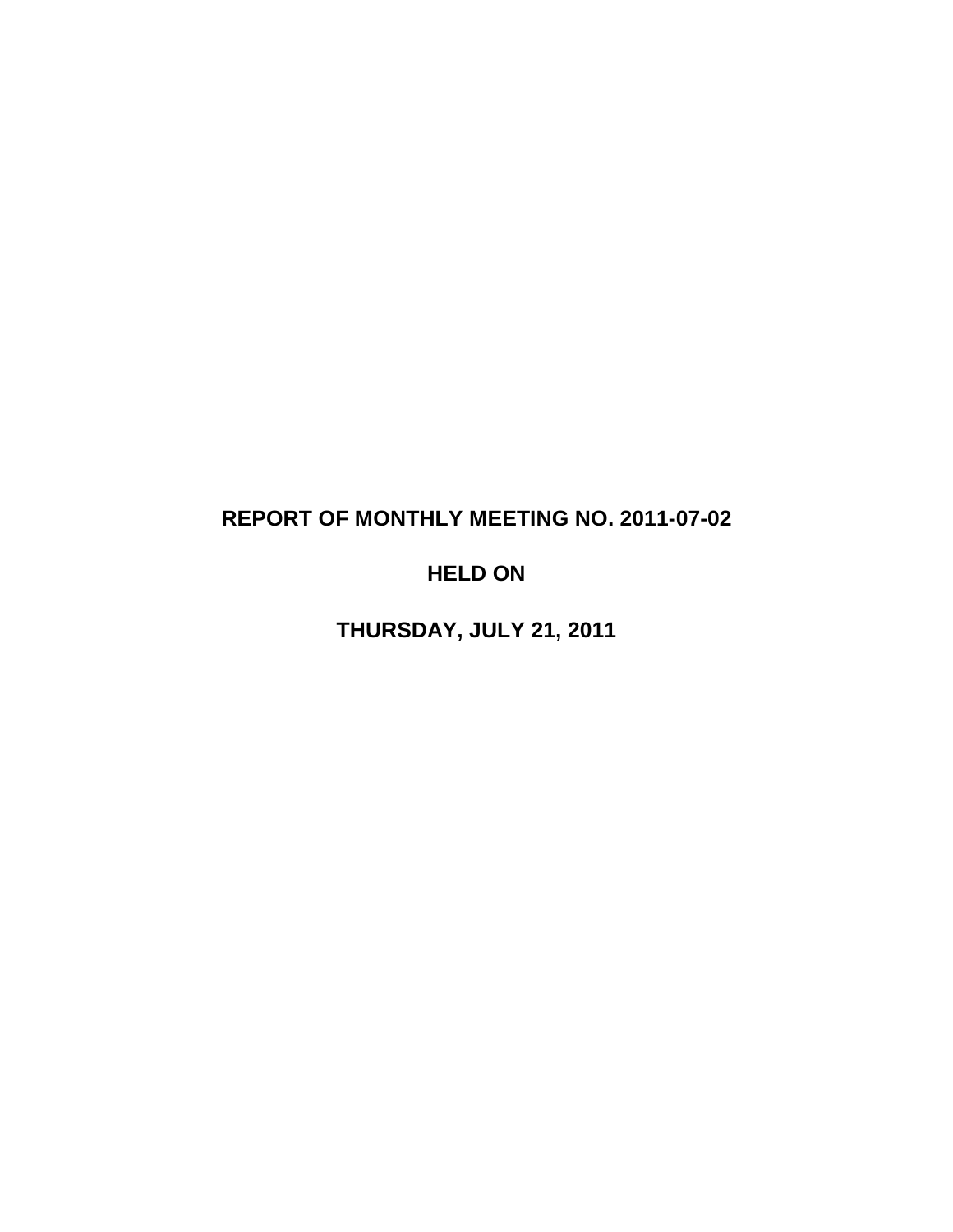Report of Monthly Meeting No. 2011-07-02 held on Thursday, July 21, 2011

| <b>ITEMS</b>                                                          | <b>CLASSIFICATION</b>                                                                                                                                                                                                                                                                                                                          | <b>PAGES</b> |
|-----------------------------------------------------------------------|------------------------------------------------------------------------------------------------------------------------------------------------------------------------------------------------------------------------------------------------------------------------------------------------------------------------------------------------|--------------|
| <b>Call to Order</b><br><b>Roll Call</b><br><b>Secretary's Report</b> | Recording Secretary presents minutes of previous meetings for approval.                                                                                                                                                                                                                                                                        |              |
| <b>Refunds</b>                                                        | Errors in deduction and non-members<br>Full refunds to employees due to separation from service<br>Refund in accordance with Section 8-170 of the law governing the Fund<br>Refund Reissued to New Payee<br>Refund elections in lieu of annuity<br>Refund of Spousal Contributions<br>1/2% refunds to new annuitants<br><b>Adjusted Refund</b> | $3 - 8$      |
| <b>Invoices</b>                                                       | Administrative and Investment Fees                                                                                                                                                                                                                                                                                                             | $9 - 18$     |
| <b>Annuities</b>                                                      | Annuities for Employees<br>Annuities for Widows, Widowers and Minor Children, Reversionary Annuities<br><b>Adjusted Annuities</b>                                                                                                                                                                                                              | $19 - 23$    |
| <b>Disability</b>                                                     | Applications for Duty and Ordinary Disability benefits<br>Applications for Extensions of Duty and Ordinary Disability benefits<br>Adjusted Duty and Ordinary Disability benefits                                                                                                                                                               | $24 - 30$    |
| <b>Membership</b>                                                     | Applications<br>Change in Dates of Birth                                                                                                                                                                                                                                                                                                       | 31           |
| <b>Treasurer's Report</b>                                             | City Treasurer's Statement of Account As of 06/30/2011                                                                                                                                                                                                                                                                                         | 32           |
| <b>MISCELLANEOUS</b>                                                  |                                                                                                                                                                                                                                                                                                                                                | $33 - 36$    |

#### **Hearings**

- The Matter of Tommie Talley (continued from June 16, 2011)

#### Legal

- Legal Update

#### Legislation

- Legislative Update

#### Investments

- Watchlist
- Liquidity Needs
- 2Q W/M/DBE Report
- Economic / Market Update
- Flash Report
- Asset Allocation

#### **Other**

- GFOA CAFR Award Presentation
- Executive Session Review
- Committee on Election
- Illinois Open Meetings Act Policy on Public Right to Speak

| В<br>С<br><b>CX</b><br>DU<br>DIS<br>EID | Less than 60 years of age<br>Reversionary<br>Calculated upon death of Employee<br><b>Credit Expires</b><br>Death<br>Duty Disability<br>Discharged<br>Errors in Deduction | MMI<br>N<br>OR<br>R | Female:<br>No Post 9/74 Spouse Contributions<br><b>MED</b> Updated Medical Records<br>Maximum Medical Update<br>See Notes in File<br>NTE Note for Mercy Works Update<br><b>Ordinary Disability</b><br><b>Reciprocal Annuity</b> | <b>RW</b><br>W<br>WC. | RES Resigned<br><b>Returned to Work</b><br>Less than 10 years of Service<br><b>Term Annuity</b><br>Withdraw/Waiting to apply<br>Workmens' Compensation<br>Married @ Resignation,<br>Not Married @ Effective Date |  |
|-----------------------------------------|--------------------------------------------------------------------------------------------------------------------------------------------------------------------------|---------------------|---------------------------------------------------------------------------------------------------------------------------------------------------------------------------------------------------------------------------------|-----------------------|------------------------------------------------------------------------------------------------------------------------------------------------------------------------------------------------------------------|--|
|-----------------------------------------|--------------------------------------------------------------------------------------------------------------------------------------------------------------------------|---------------------|---------------------------------------------------------------------------------------------------------------------------------------------------------------------------------------------------------------------------------|-----------------------|------------------------------------------------------------------------------------------------------------------------------------------------------------------------------------------------------------------|--|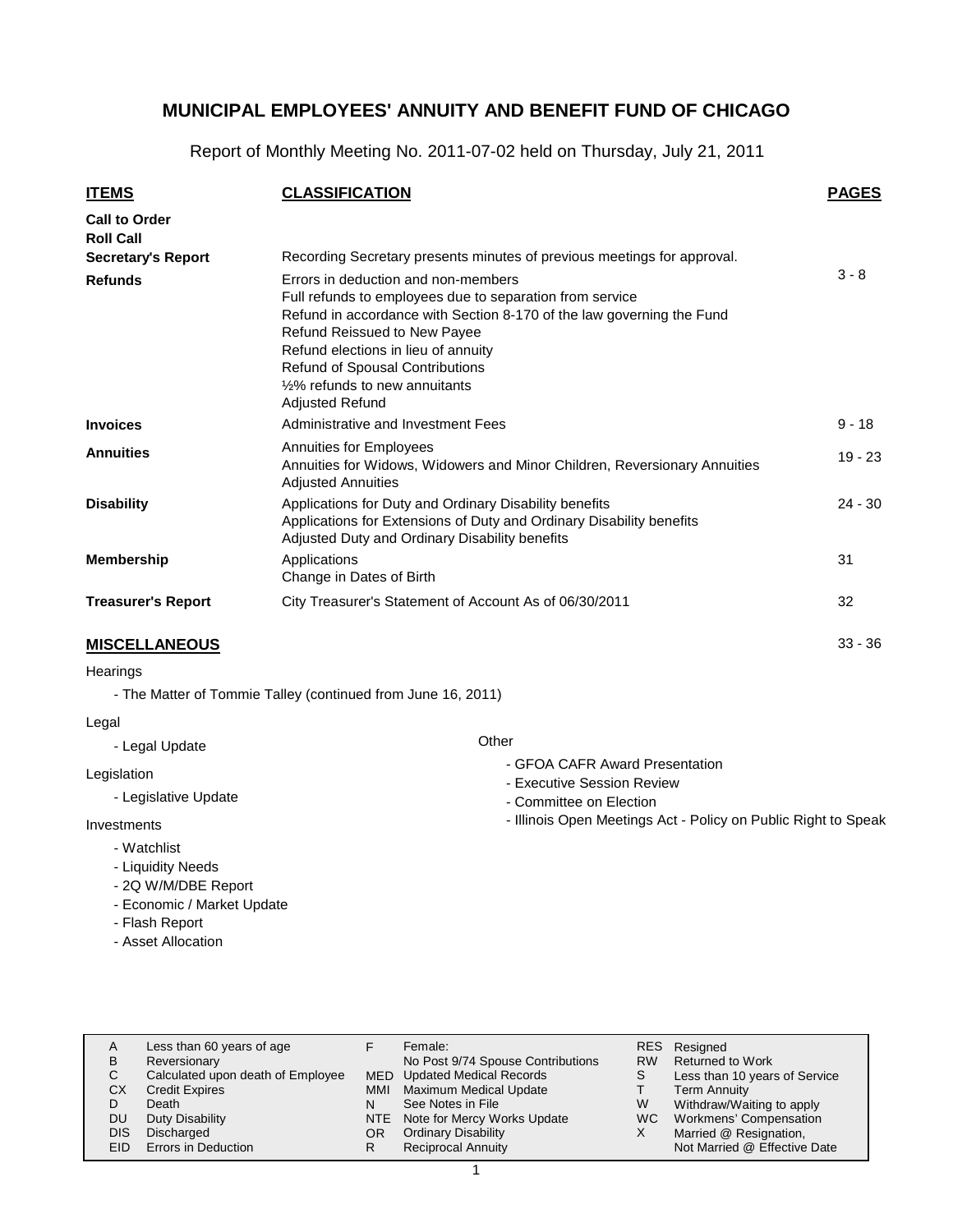Report of Monthly Meeting No. 2011-07-02 held on Thursday, July 21, 2011

The Monthly Meeting of the Retirement Board was called to order by the President, Timothy G. Guest, at 8:36 a.m. in the offices of the Fund, 321 N Clark Street, Suite 700, on Thursday, July 21, 2011.

The following were present:

| Timothy G. Guest   | President                  |
|--------------------|----------------------------|
| Amer Ahmad         | <b>Vice President</b>      |
| Stephanie D. Neely | Treasurer                  |
| John K. Gibson     | <b>Recording Secretary</b> |
| Martin J. Durkan   | Trustee                    |
|                    |                            |

#### Also Present:

| Terence P. Sullivan   | M.D.                                               |
|-----------------------|----------------------------------------------------|
| Frederick P. Heiss    | Attorney at Law                                    |
| William A. Marovitz   | Attorney at Law                                    |
| Terrance R. Stefanski | <b>Executive Director</b>                          |
| Jane Tessaro          | <b>Benefits Manager</b>                            |
| <b>Tess Toledo</b>    | Comptroller                                        |
| James E. Mohler       | Chief Investment Officer                           |
| Kathy Schanding       | <b>Staff Actuary</b>                               |
| Stacey Ruffolo        | <b>Executive Assistant</b>                         |
| Michael Walsh         | Deputy City Treasurer (Proxy for the Treasurer)    |
| Jeremy Fine           | Assistant Comptroller (Proxy for City Comptroller) |
| <b>Jason Parks</b>    | Loop Capital                                       |
| Jamie Wesner          | <b>Marquette Associates</b>                        |
|                       |                                                    |

#### Absent:

**Brian Wrubel** 

Marquette Associates

#### **SECRETARY'S REPORT**

Mr. Gibson motioned that the Minutes of Meetings 2011-05-01, 2011-06-03 be approved as submitted. Seconded Ms. Neely. Carried: Ayes Messrs. Ahmad, Durkan, Gibson, Guest, Ms. Neely. Mr. Ahmad present for 2011-05-01. Noes-None.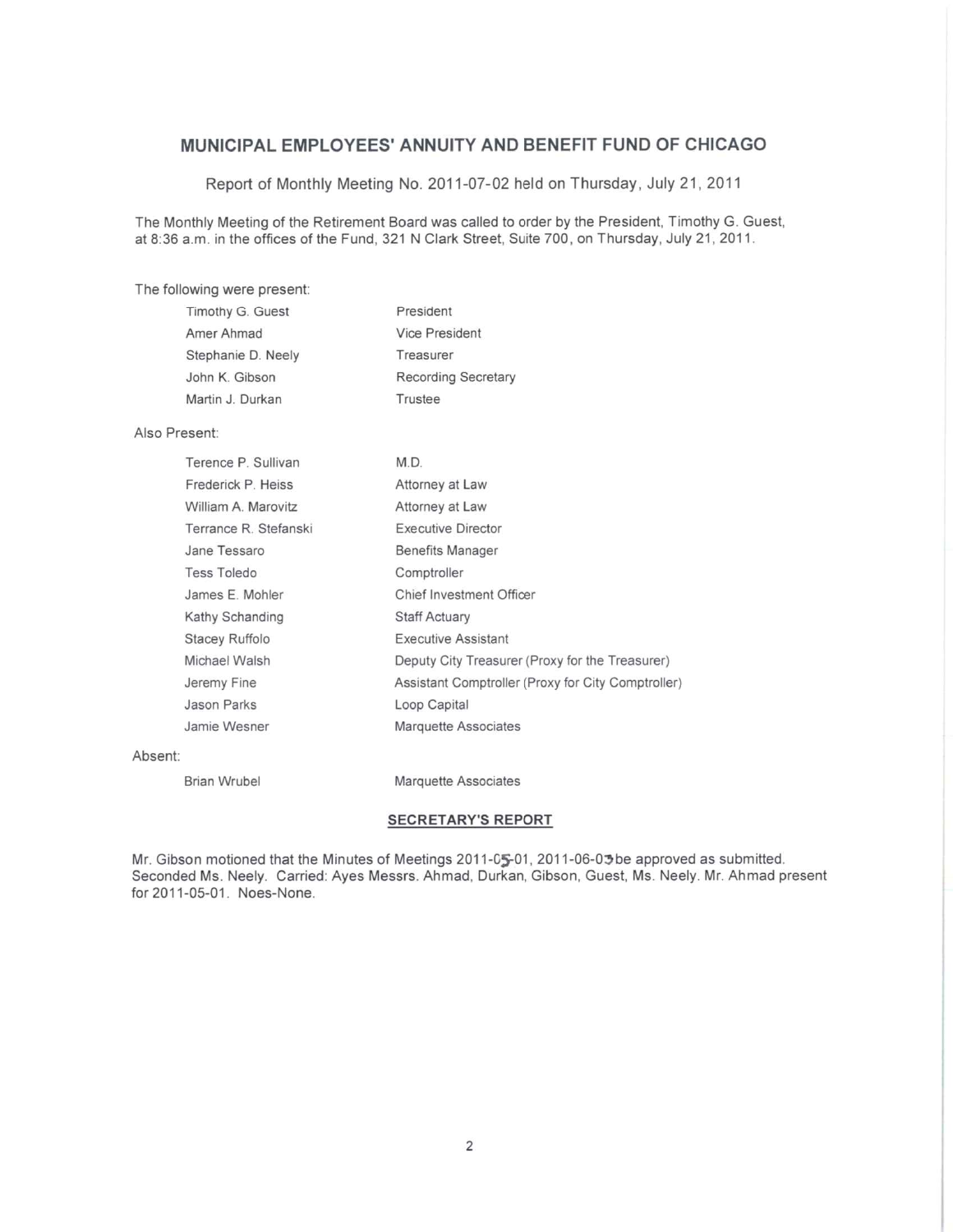Report of Monthly Meeting No. 2011-07-02 held on Thursday, July 21, 2011

#### **REFUND DUE TO ERRORS IN DEDUCTION AND NON-MEMBERS**

### **Refund a/c errors in deduction**

| <b>Name</b>                          | <u>Reason</u>        | <u>Amount</u> |
|--------------------------------------|----------------------|---------------|
| CASH, JAMES                          | <b>NEW ANNUITANT</b> | \$208.54      |
| DANIELS, LESHAWN                     | PAYROLL ADJUSTM      | \$185.60      |
| GALLOWAY, WILLIAM                    | PAYROLL ADJUSTM      | \$87.16       |
| GILHOOLY, JENNIFER                   | PAYROLL ADJUSTM      | \$6.31        |
| LOVE, NORMAN                         | NEW WIDOW ANNU       | \$23.80       |
| MAYFIELD, OTHA                       | NEW WIDOW ANNU       | \$253.68      |
| MILLER, RAY                          | <b>NEW ANNUITANT</b> | \$71.24       |
| OLIVO, FRANK                         | <b>NEW ANNUITANT</b> | \$32,088.06   |
| RAWSKI-ROSE, KARIN                   | PAYROLL ADJUSTM      | \$1,100.23    |
| <b>SCHULTER, EUGENE</b>              | <b>NEW ANNUITANT</b> | \$57,435.43   |
| SMITH, MARY ANN                      | <b>NEW ANNUITANT</b> | \$18,330.91   |
| SPURGEON, ROY                        | <b>NEW ANNUITANT</b> | \$609.34      |
| STONE, BERNARD                       | <b>NEW ANNUITANT</b> | \$81,908.58   |
| Total Refund a/c errors in deduction | 13 Case(s)           | \$192,308.88  |
| <b>Refund of TA</b>                  |                      |               |
| <u>Name</u>                          | Reason               | <u>Amount</u> |
| HARDY, CORA                          | <b>RECIPROCAL</b>    | \$2,300.09    |
| <b>Total Refund of TA</b>            | 1 Case(s)            | \$2,300.09    |
|                                      |                      |               |

### **14 Case(s) \$194,608.97 TOTAL REFUND DUE TO ERRORS IN DEDUCTION AND NON-MEMBERS**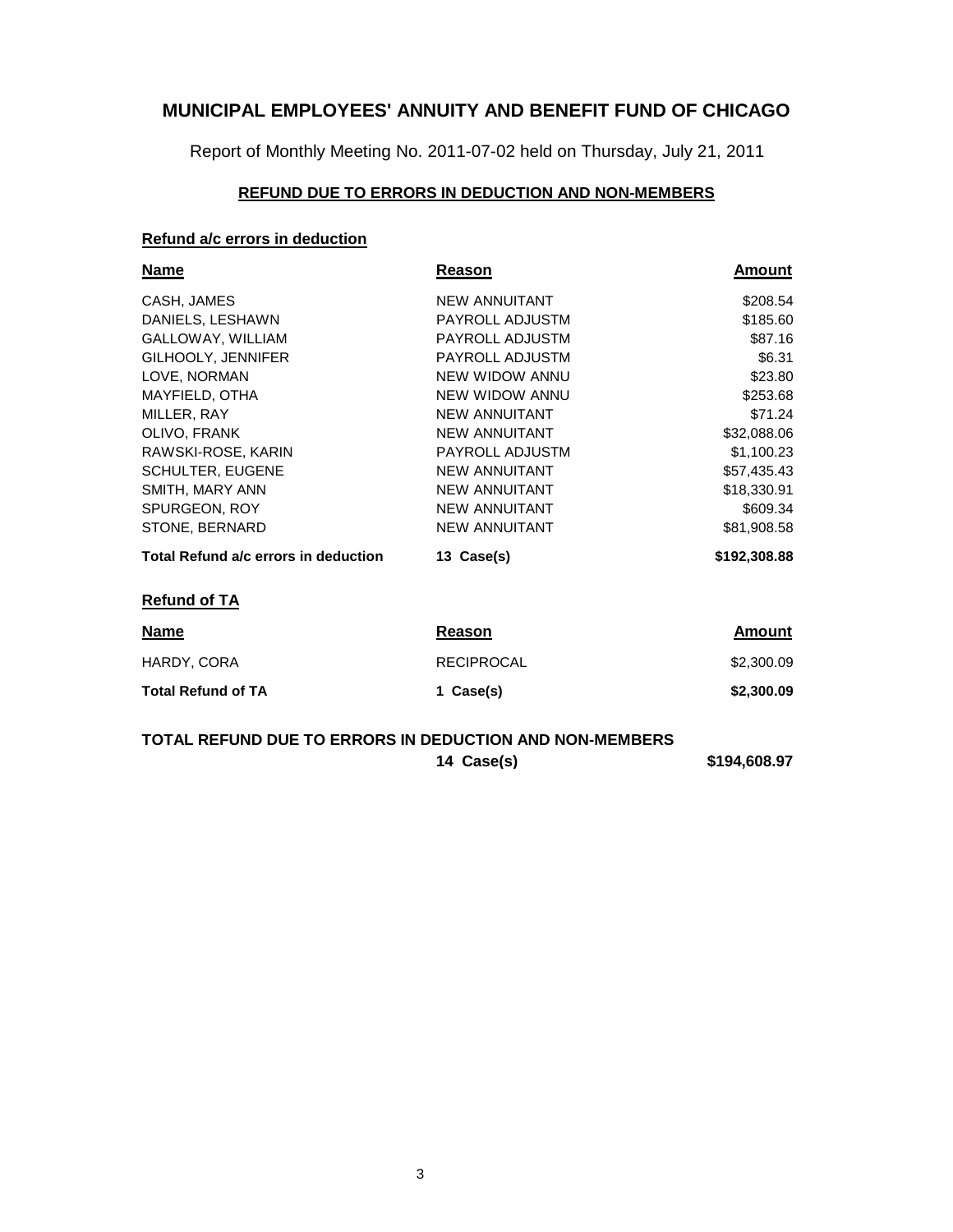Report of Monthly Meeting No. 2011-07-02 held on Thursday, July 21, 2011

### **REFUND TO EMPLOYEES DUE TO SEPARATION FROM SERVICE**

| <b>Name</b>               | <b>Resignation Date</b> | <b>Amount</b> |      |
|---------------------------|-------------------------|---------------|------|
| ALEXANDER, BRENDA         | 03/28/2011              | \$15,724.25   | Hold |
| ALEXANDER, CHRISTOPHER    | 09/09/2010              | \$10,724.12   |      |
| <b>BANNISTER, LEKISHA</b> | 01/03/2011              | \$11.35       |      |
| <b>BOUZIOTIS, GREGORY</b> | 10/05/2009              | \$16.25       |      |
| <b>BRIDGES, TENILLE</b>   | 01/07/2008              | \$2,843.81    |      |
| <b>BROWN, GENAE</b>       | 04/15/2011              | \$8,548.11    | Hold |
| <b>BUSKE, JEFFERY</b>     | 09/30/2009              | \$90.27       |      |
| <b>BUTLER, HANNIBAL</b>   | 03/08/2011              | \$303.28      |      |
| CAMPBELL, PATRICK         | 12/13/2010              | \$13,175.04   | Hold |
| CASS, JOSEPH              | 03/18/2008              | \$17.41       |      |
| DANIELS, LESHAWN          | 12/09/2010              | \$2,993.37    | Hold |
| DANIELS, VICTORIA         | 05/13/2011              | \$20,938.58   | Hold |
| DAVENPORT, TORIHEA        | 02/22/2011              | \$9,483.63    |      |
| DAVIS, CAROLYN            | 06/30/2009              | \$23,051.76   |      |
| DAVIS, DAKOTA             | 04/26/2011              | \$5,087.68    | Hold |
| DOHERTY, JEANIE           | 02/09/2011              | \$8,467.66    | Hold |
| EDWARDS, JANICE           | 04/11/2011              | \$50,484.38   |      |
| ESTRADA, LAURA            | 08/27/2009              | \$60.82       |      |
| FITZPATRICK, TERRI        | 09/22/2009              | \$15,876.66   | Hold |
| GALLOWAY, WILLIAM         | 09/10/2003              | \$43,703.50   | Hold |
| GARCIA, FRANCISCO         | 04/25/2011              | \$26,092.38   | Hold |
| GILHOOLY, JENNIFER        | 09/05/2008              | \$43,704.25   |      |
| GLOVER, DAVON             | 06/30/2006              | \$2,413.31    |      |
| GOMEZ, ANABEL             | 08/03/2010              | \$19,122.26   | Hold |
| GORDON, DANIEL            | 03/15/2011              | \$55,798.92   | Hold |
| <b>GUTIERREZ, CARLOS</b>  | 02/14/2011              | \$5,543.84    |      |
| HAMMER, MONICA            | 05/13/2011              | \$11,768.35   |      |
| <b>HAMPTON, MICHEAL</b>   | 03/18/2011              | \$8,489.18    | Hold |
| HARRIS, JUANITA           | 03/31/2011              | \$17,874.61   |      |
| HARRIS, KAREN             | 08/31/2009              | \$94,348.28   |      |
| HAYWOOD, SHENON           | 04/14/2011              | \$6,693.77    | Hold |
| HERRELL, TAJUANA          | 07/17/2009              | \$23,828.42   |      |
| HOGAN, NICOLE             | 12/04/2010              | \$8,361.48    | Hold |
| HOOPER, KIMBERLY          | 03/25/2011              | \$26,287.76   |      |
| JACKSON, CLEOTHA          | 04/26/2011              | \$11,202.73   |      |
| JIMENEZ, EDWARD           | 05/06/2011              | \$10,903.78   | Hold |
| JONES, CONNIE             | 04/04/2011              | \$429.28      | Hold |
| JONES, YVETTE             | 04/22/2011              | \$27,582.40   | Hold |
| LOFTON, TOWANA            | 08/31/2009              | \$12,898.91   |      |
| MAGGETTE, DINISHA         | 11/17/2010              | \$11,579.56   | Hold |
| MCROYAL, ALVIN            | 09/14/2009              | \$52.67       |      |
| MENDEZ, MELVIN            | 06/18/2008              | \$31.52       |      |
| MINTA, KELLY              | 04/05/2011              | \$3,872.50    |      |
| MONTGOMERY, CANDACE       | 05/13/2011              | \$26,162.18   | Hold |
| MONTOYA, ADELA            | 02/13/2011              | \$8,060.65    |      |
| MUELLER, SECKY            | 06/08/2007              | \$7,460.21    | Hold |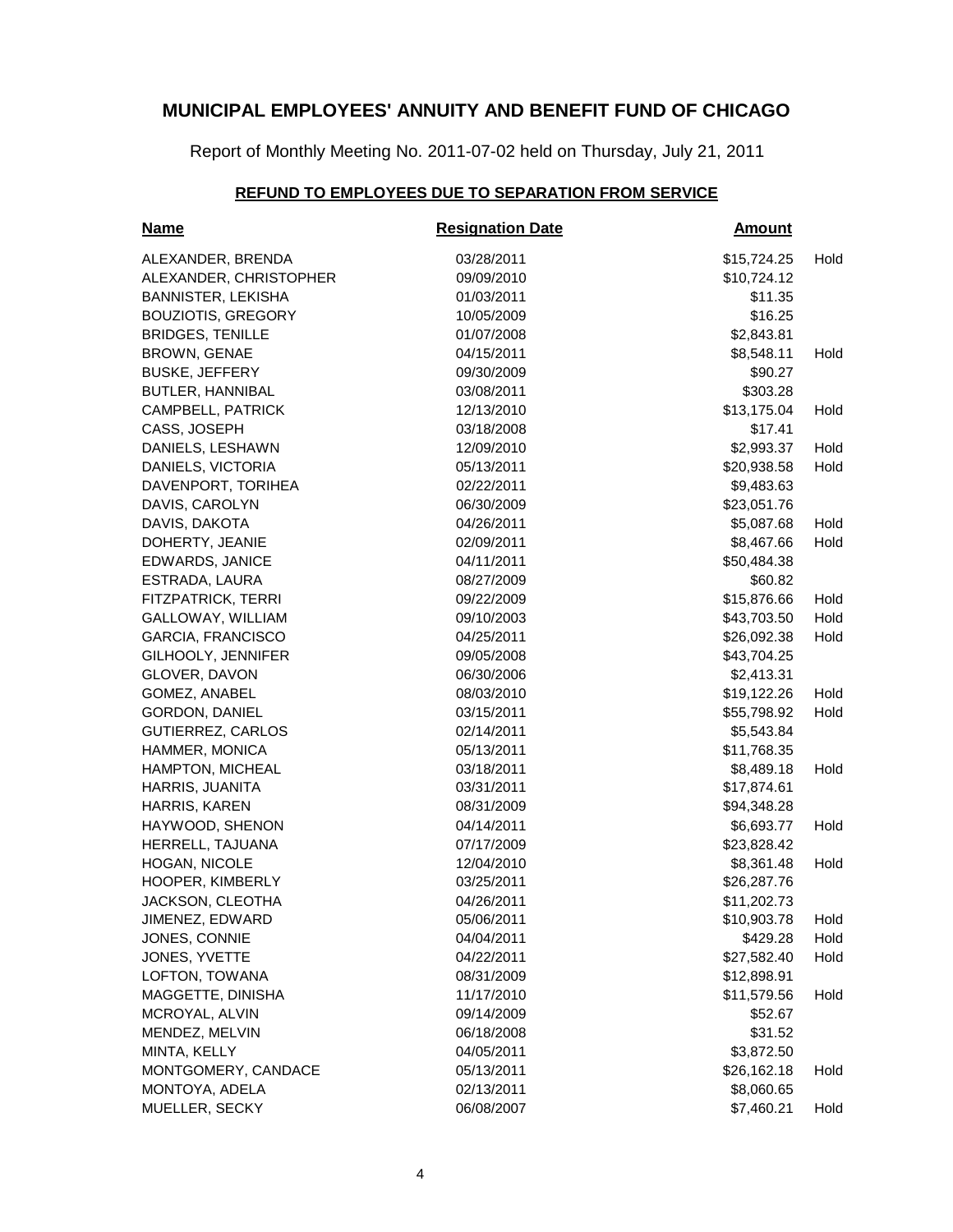Report of Monthly Meeting No. 2011-07-02 held on Thursday, July 21, 2011

### **REFUND TO EMPLOYEES DUE TO SEPARATION FROM SERVICE**

| <b>Name</b>                | <b>Resignation Date</b> | <b>Amount</b> |      |
|----------------------------|-------------------------|---------------|------|
| NAVARRO, LALLINIE          | 02/16/2010              | \$11,316.59   |      |
| NELSON, DAVID              | 02/28/2005              | \$7,361.12    |      |
| O'LEARY, ANTHONY           | 02/12/2011              | \$8,429.90    |      |
| PARKER, MELODY             | 11/03/2009              | \$609.55      |      |
| PETERS, KEVIN              | 06/30/2009              | \$22,394.77   | Hold |
| RAMOS, MADELINE            | 07/31/2004              | \$7,080.83    |      |
| RAWSKI-ROSE, KARIN         | 12/06/2010              | \$20,127.43   | Hold |
| REMBERT, DARREN            | 04/06/2011              | \$34,749.49   | Hold |
| RICHARDS, KEISHA           | 04/29/2011              | \$26,442.26   | Hold |
| RICHARDSON, LEAH           | 06/30/2009              | \$5,929.85    | Hold |
| RIVAS, ANGELO              | 07/16/1996              | \$32,249.87   | Hold |
| ROBINSON, ERICA            | 09/30/2010              | \$6,106.06    |      |
| <b>SEATON, TAMELA</b>      | 12/13/2010              | \$3,127.54    |      |
| SHALTAPOUR, OBIYA          | 06/01/2010              | \$5,539.62    | Hold |
| SLOAN, KIRK                | 03/02/2011              | \$18,064.65   |      |
| STAIR, LESLIE              | 08/25/2010              | \$11,334.61   |      |
| TAIYM, OMAR                | 08/22/2008              | \$29.48       |      |
| TAYLOR, LATOYA             | 10/04/2006              | \$667.98      |      |
| THOMPSON, DENISE           | 09/03/2002              | \$918.08      |      |
| THOMPSON, GLENYSE          | 04/27/2011              | \$16,855.16   |      |
| <b>TURNER, PEARL</b>       | 05/03/2011              | \$5,758.32    |      |
| UPTON, WENDELL             | 05/09/2011              | \$23,369.14   | Hold |
| WALKER-SMITH, ALFREDA      | 09/01/2010              | \$9,181.81    |      |
| <b>WILLIAMS, ALICIA</b>    | 03/04/2011              | \$4,833.42    | Hold |
| WILLIAMS, DONNA            | 06/16/2006              | \$2,774.15    |      |
| <b>WILLIAMS, FREDERICK</b> | 04/29/2011              | \$8,549.09    | Hold |
| WILLIAMS, JACQUELINE       | 05/10/2011              | \$15,450.29   | Hold |
| <b>WILLIAMS, TYRONE</b>    | 10/15/2008              | \$31.17       |      |
| WOODEN, JOSEPH             | 07/16/2009              | \$13.46       |      |

#### **TOTAL REFUND TO EMPLOYEES DUE TO SEPARATION FROM SERVICE**

**75 Case(s) \$1,011,460.82**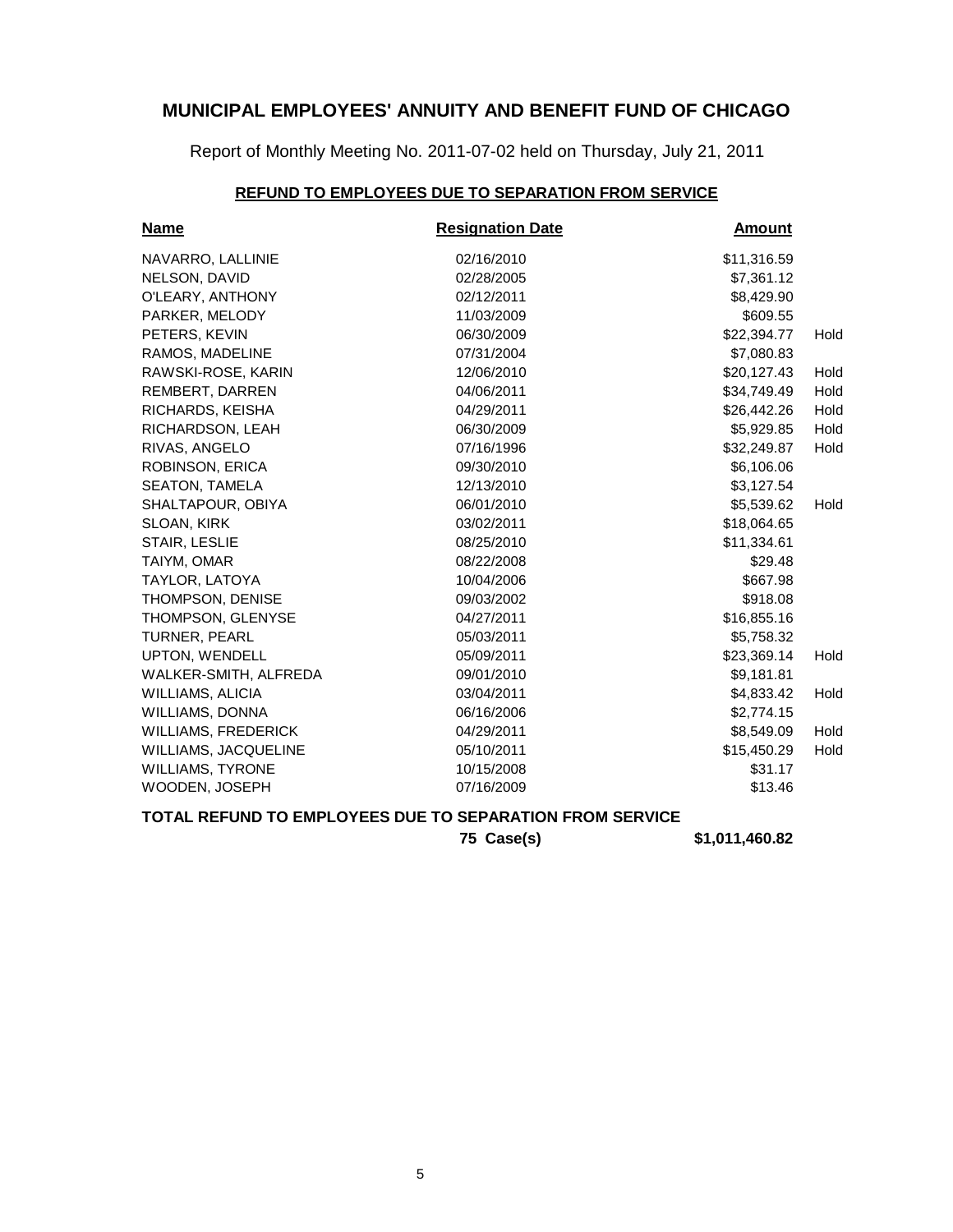Report of Monthly Meeting No. 2011-07-02 held on Thursday, July 21, 2011

#### **REFUND IN ACCORDANCE WITH SECTION 8-170 OF THE LAW GOVERNING THIS FUND**

| <b>Name</b>                                                                            | Date of Death | Pay to        | Amount      |
|----------------------------------------------------------------------------------------|---------------|---------------|-------------|
| DAVIS, JACKIE                                                                          | 08/24/2006    | Heirs $(1/5)$ | \$4,803.94  |
| MOFFETT, WERTHEY                                                                       | 09/18/2010    | <b>Heirs</b>  | \$53,719.86 |
| OFFORD, THREIVA                                                                        | 05/09/2011    | DesBen        | \$71,670.89 |
| <b>Total REFUND IN ACCORDANCE WITH SECTION 8-170 OF</b><br>THE LAW GOVERNING THIS FUND | 3 Case(s)     | \$130,194.69  |             |

#### **REFUND ELECTIONS IN LIEU OF EMPLOYEE ANNUITY**

| <b>Name</b>                                               | <b>Resignation Date</b> |            | Amount      |      |
|-----------------------------------------------------------|-------------------------|------------|-------------|------|
| BALLARD, LORENZO                                          | 04/30/2011              |            | \$29,950.81 | Hold |
| <b>CHRISTION, ELLEN</b>                                   | 04/07/2011              |            | \$1,830.94  |      |
| DRAINE, ESTELLA                                           | 05/03/2002              |            | \$8,496.93  |      |
| <b>FARROW, PATRICIA</b>                                   | 05/16/2010              |            | \$2,706.85  |      |
| <b>FOSTER, ROBERT</b>                                     | 04/18/2011              |            | \$9.354.78  |      |
| JEFFREY, DIANE                                            | 05/13/2011              |            | \$32,474.01 | Hold |
| MCCANN, WILLIAM                                           | 07/16/2009              |            | \$12.24     |      |
| MOORE, DARRYL                                             | 04/14/2011              |            | \$3,886.55  |      |
| PURALEWSKI, JAMES                                         | 04/29/2011              |            | \$5,198.60  |      |
| <b>WILKERSON, REGINA</b>                                  | 03/11/2011              |            | \$3,549.66  |      |
| <b>Total REFUND ELECTIONS IN LIEU OF EMPLOYEE ANNUITY</b> |                         | 10 Case(s) | \$97,461.37 |      |

#### **REFUND OF SPOUSAL CONTRIBUTIONS (To New Annuitants with No Spouse at the Time of Retirement)**

| <b>Name</b>              | <b>Effective Date</b> | Amount      |
|--------------------------|-----------------------|-------------|
| AHMED, HAMIDA            | 05/01/2011            | \$5,121.97  |
| ASEVES, ERNESTINE        | 04/01/2011            | \$3,570.27  |
| <b>BARNICLE, GERALD</b>  | 02/01/2011            | \$7,403.07  |
| <b>BAUSWELL, JEAN</b>    | 04/22/2011            | \$3,089.04  |
| CARROLL, BEVERLY         | 01/01/2011            | \$20,245.84 |
| CENTENERO, MARIA         | 05/01/2011            | \$1,868.00  |
| DEJACIMO, BRUCE          | 05/01/2011            | \$17,313.41 |
| FLOWERS, EARLEAN         | 05/01/2011            | \$16,179.37 |
| FRANK, SANDRA            | 05/07/2011            | \$17,425.68 |
| <b>HAMPTON, GAILE</b>    | 05/22/2011            | \$4,693.76  |
| ICHILE, FELIX            | 09/29/2011            | \$5,871.03  |
| KOROMA, KENNETH          | 04/01/2011            | \$3,160.93  |
| LATHAM, SALLY            | 04/30/2011            | \$2,926.06  |
| LIMON, OLGA              | 05/01/2011            | \$1,521.50  |
| MC LAIN, PATRICK         | 05/17/2011            | \$43,328.59 |
| METCALFE, XIOMARA        | 05/01/2011            | \$23,271.85 |
| MURRAY, CHARLENE         | 08/03/2007            | \$3,305.62  |
| NAPIOR, KATHLEEN         | 05/01/2011            | \$24,949.75 |
| <b>NELSON, CATHERINE</b> | 03/26/2011            | \$7,328.19  |
| ORTIZ, KATHERINE         | 11/01/2010            | \$3,020.78  |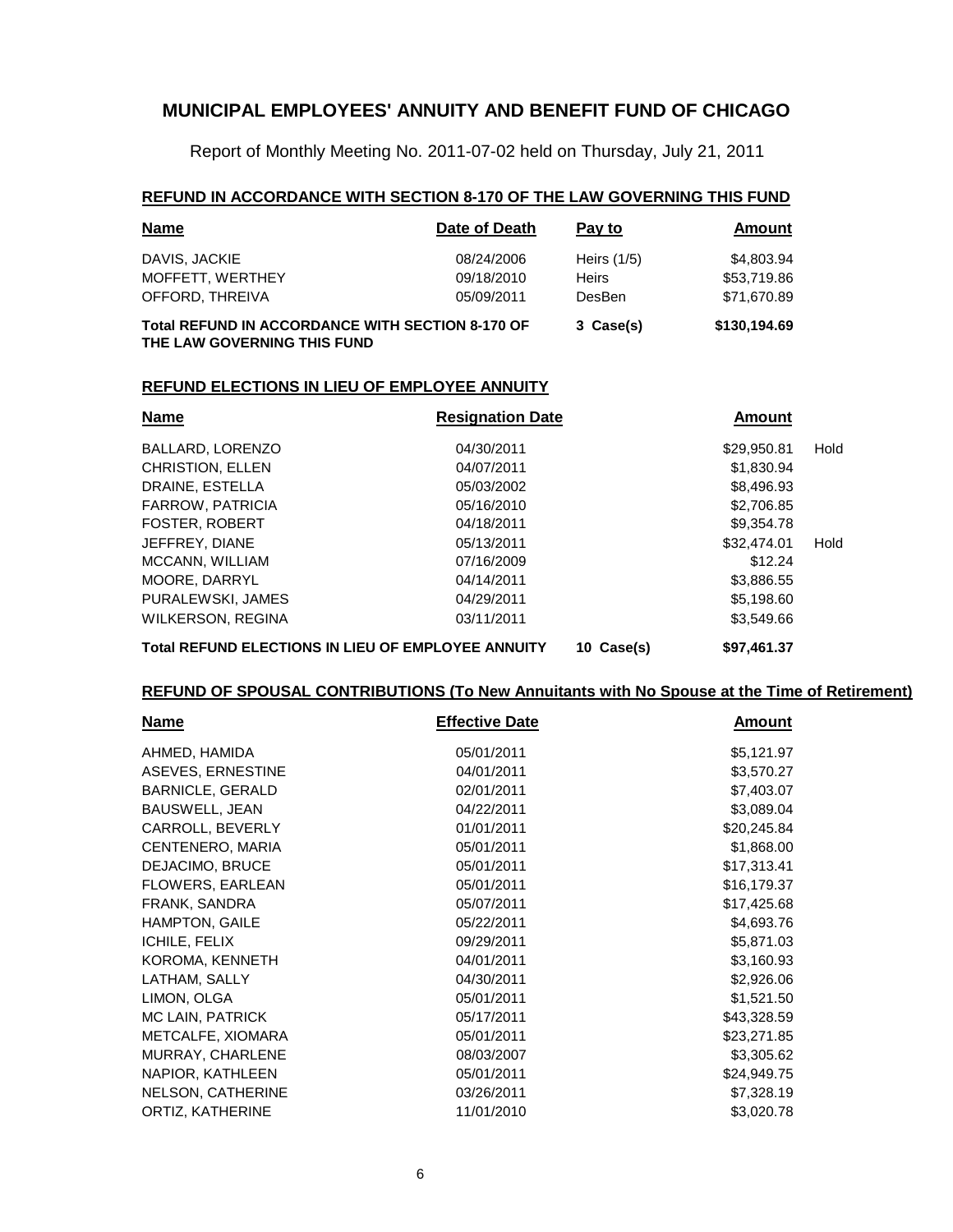Report of Monthly Meeting No. 2011-07-02 held on Thursday, July 21, 2011

### **REFUND OF SPOUSAL CONTRIBUTIONS (To New Annuitants with No Spouse at the Time of Retirement)**

| <b>Name</b>                                          | <b>Effective Date</b> |            | Amount       |
|------------------------------------------------------|-----------------------|------------|--------------|
| SHILLER, HELEN                                       | 05/16/2011            |            | \$32,630.81  |
| SMITH, SYLVANIA                                      | 03/23/2011            |            | \$15,673.50  |
| STEPTORE, ANNETTE                                    | 02/01/2011            |            | \$10,043.83  |
| STONE, BERNARD                                       | 05/16/2011            |            | \$44,301.00  |
| TIMMS, PETER                                         | 11/11/2010            |            | \$9,491.23   |
| <b>WILSON, FRANK</b>                                 | 02/02/2011            |            | \$7,373.70   |
| <b>WRONA, KATHLEEN</b>                               | 05/01/2011            |            | \$9,430.84   |
| <b>Total REFUND OF SPOUSAL CONTRIBUTIONS (To New</b> |                       | 27 Case(s) | \$344,539.62 |

**Annuitants with No Spouse at the Time of Retirement)**

**TOTAL REFUNDS \$1,778,265.47**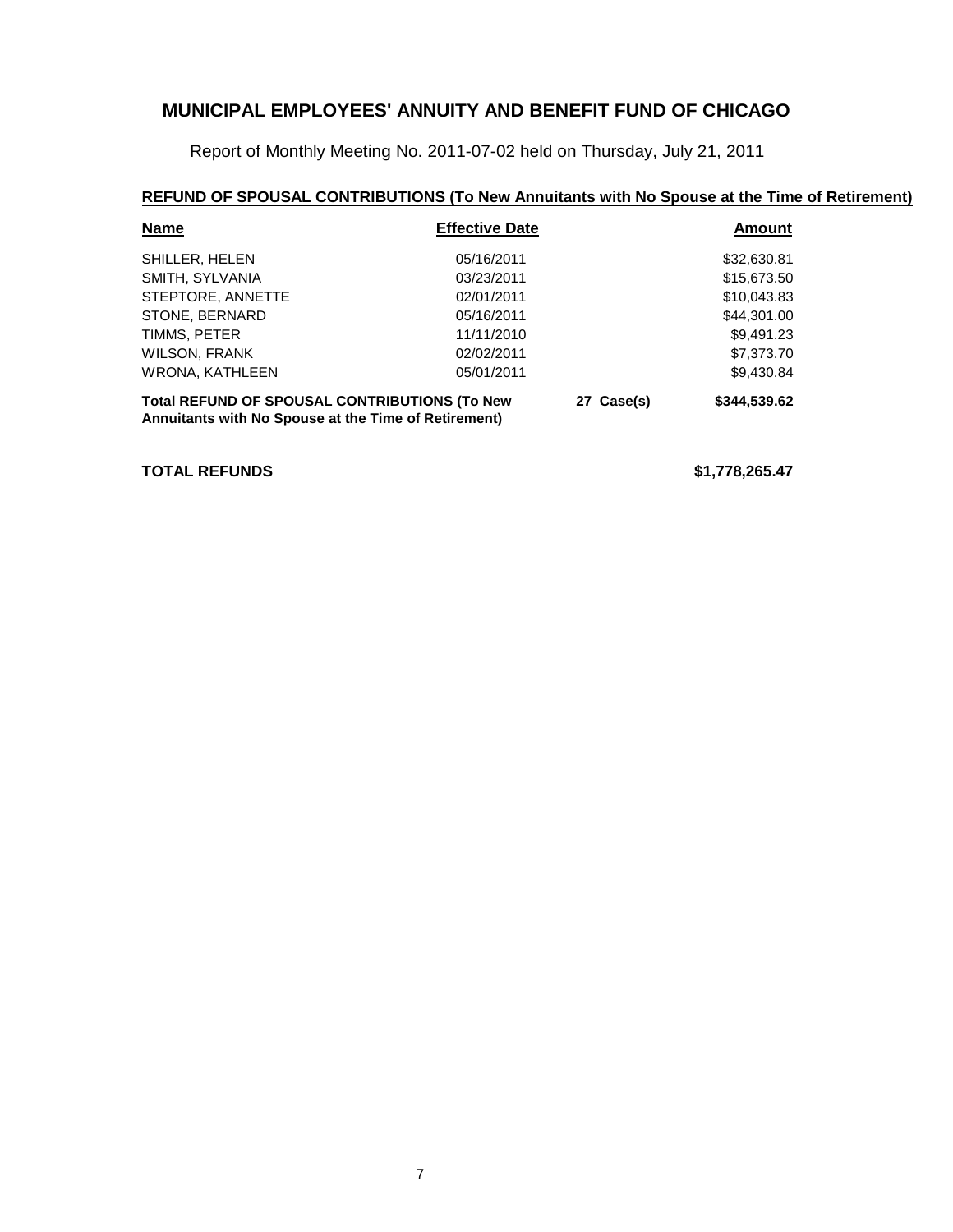Report of Monthly Meeting No. 2011-07-02 held on Thursday, July 21, 2011

### **ADJUSTED REFUND**

| <b>Name</b> | Refund Type Reason | <b>Resignation Date</b> | Amount |            |
|-------------|--------------------|-------------------------|--------|------------|
| <b>NONE</b> |                    |                         |        | ORG<br>ADJ |

Mr. Ahmad moved that the various amounts shown for refunds be approved for payment in the amount shown opposite their respective names. Seconded Mr. Durkan. Carried: Ayes Messrs. Ahmad, Durkan, Gibson, Guest, Ms. Neely. Noes-None.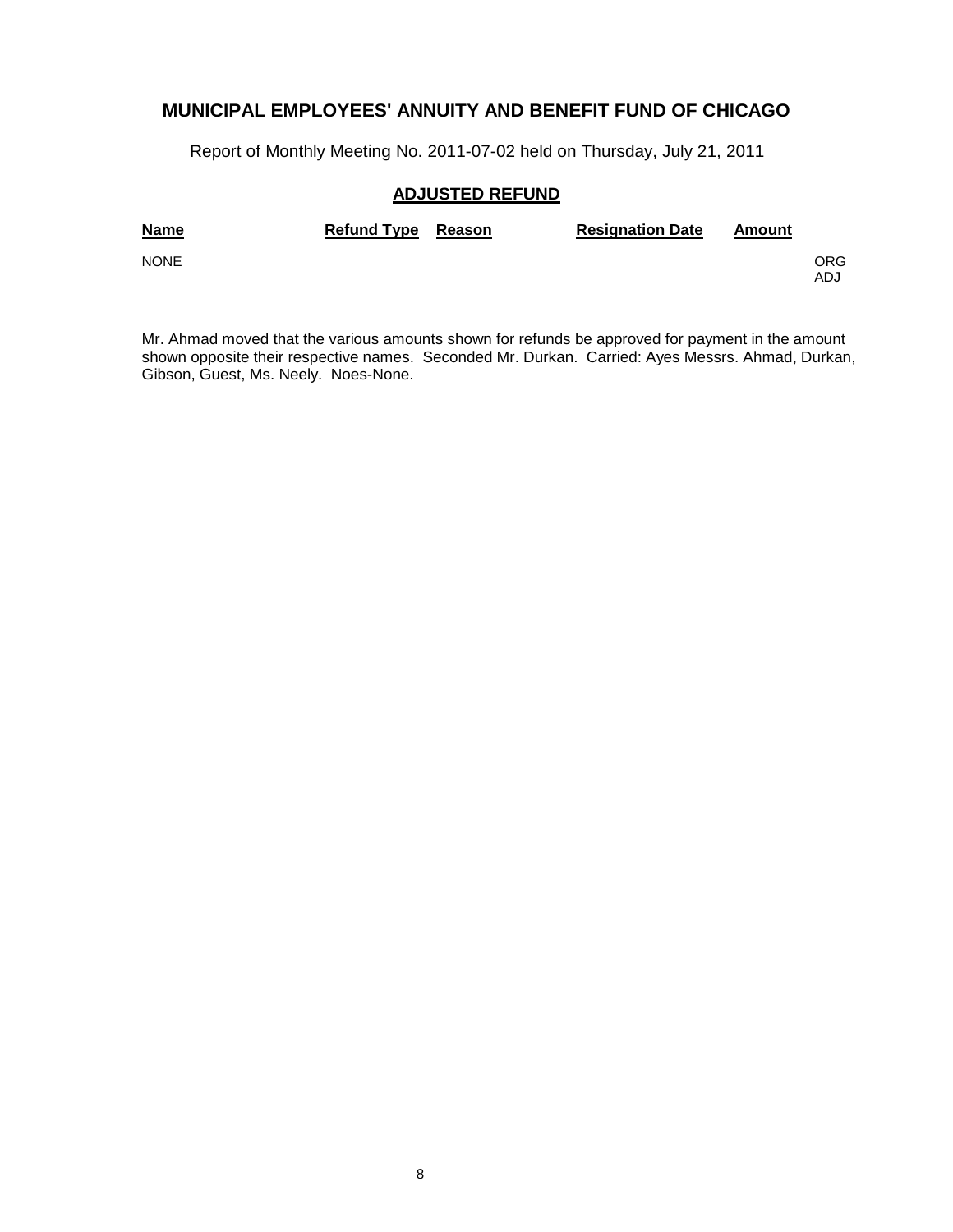Report for Monthly Meeting No. 2011-07-02 held on Thursday, July 21, 2011

# **ADMINISTRATIVE & OPERATING DISBURSEMENTS, JUNE 2011**

#### **PERSONNEL:**

|                            | 52000 Salaries and Wages - Regular                             |             |             | \$<br>209,484.63 |
|----------------------------|----------------------------------------------------------------|-------------|-------------|------------------|
|                            | <b>Employee Insurance &amp; Benefits:</b>                      |             |             |                  |
|                            | 52110 Health Insurance/Prescription                            | \$80,684.46 |             |                  |
|                            | 52112 Dental Insurance                                         | 4,917.02    |             |                  |
|                            | 52114 Vision Insurance                                         | 854.80      |             |                  |
|                            | 52116 Life Insurance                                           | 957.00      |             |                  |
|                            | 52118 Transit Benefit Charges - (SS/Med savings \$46.72)       | 17.94       |             |                  |
|                            | 52100 FICA - Medicare Tax                                      | 2,611.43    |             |                  |
|                            | 52120 Employee Cost                                            | (3,904.39)  | \$86,138.26 |                  |
|                            | 52170 Retiree Health Insurance Premium                         | 14,311.04   |             |                  |
|                            | <b>MEAB Retiree Cost</b>                                       | (4,685.09)  | 9,625.95    | 95,764.21        |
|                            | <b>Employee Training &amp; Other Employee Expense:</b>         |             |             |                  |
|                            | <b>Tuition Reimbursement:</b>                                  |             |             |                  |
|                            | 52130 Nadia Oumata                                             |             |             |                  |
|                            | Tuition reimbursement - Spring Term 2011                       |             |             | 1,190.00         |
|                            | <b>TOTAL PERSONNEL</b>                                         |             |             | 306,438.84       |
|                            | <b>PROFESSIONAL SERVICES:</b>                                  |             |             |                  |
| <b>Actuarial Services:</b> |                                                                |             |             |                  |
|                            | Gabriel, Roeder, Smith & Company:                              |             |             |                  |
|                            | 52212 06/08/11, Inv#115365, FY 12/31/10 - Actuarial valuation  |             |             |                  |
|                            | services provided in May 2011                                  |             | 11,929.00   |                  |
|                            | Impact, Experience, ALM Study:                                 |             |             |                  |
|                            | Gabriel, Roeder, Smith & Company:                              |             |             |                  |
|                            | 52214 Review of proposed legislation and benefit illustrations |             | 5,788.00    | 17,717.00        |
|                            | <b>Legal Advisory Services:</b>                                |             |             |                  |
|                            | Attorney's Salaries:                                           |             |             |                  |
|                            | 52200 Fred Heiss                                               | 2,562.10    |             |                  |
|                            | 52202 William Marovitz                                         | 2,486.38    | 5,048.48    |                  |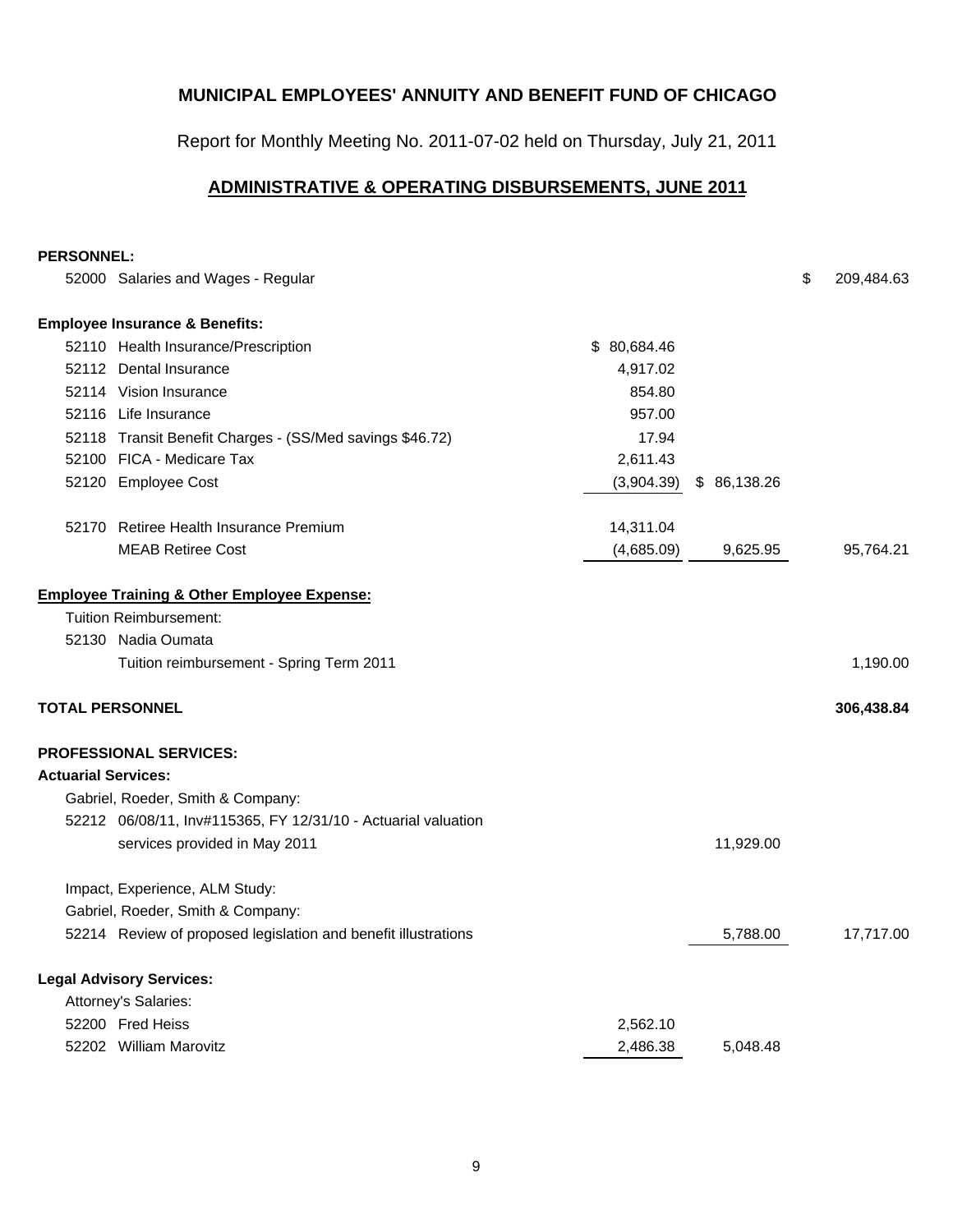| Administrative Hearings/Court Cases:                          |                |                |
|---------------------------------------------------------------|----------------|----------------|
| 52204 Jacobs, Burns, Orlove & Hernandez:                      |                |                |
| Legal services re: Employment Litigation:                     |                |                |
| From 04/01/11 - 04/30/11                                      | \$<br>2,535.36 | \$<br>7,583.84 |
| <b>Other Consulting Services:</b>                             |                |                |
| <b>Medical Advisory Services:</b>                             |                |                |
| Terence P Sullivan, M.D.:                                     |                |                |
| 52220 Professional services, 06/11                            | 3,874.30       |                |
| Lobbyist:                                                     |                |                |
| Robert S Molaro & Associates:                                 |                |                |
| 52221 Consulting Services, 05/11                              | 1,391.66       |                |
| Consulting - City Healthcare:                                 |                |                |
| The Segal Company:                                            |                |                |
| 52222 05/26/11, Inv#162467, Proportional Share for consulting |                |                |
| services: Review of Annuitant Medical Benefits                |                |                |
| Agreement through 04/11                                       | 2,175.11       |                |
| Network Support - Onsite:                                     |                |                |
| Xerillion Corporation:                                        |                |                |
| 52230 05/31/11, Inv#7450, Consulting - Server                 | 650.00         |                |
| Consulting - Website:                                         |                |                |
| Chicago Web Management:                                       |                |                |
| 52233 05/06/11, Inv#0001880, MEA&B Website development        | 187.50         | 8,278.57       |
| <b>TOTAL PROFESSIONAL SERVICES</b>                            |                | 33,579.41      |
| <b>COMMUNICATIONS EXPENSES:</b>                               |                |                |
| <b>Printing and publications:</b>                             |                |                |
| Letterhead Envelopes:                                         |                |                |
| <b>Cahill Printing Company:</b>                               |                |                |
| 06/01/11, Inv#16046, Cash receipt forms<br>52500              | 665.00         |                |
| 06/01/11, Inv#16047, Business cards for Staff                 | 160.00         |                |
| 06/01/11, Inv#16048, #9 Envelopes                             | 860.00         |                |
| 06/01/11, Inv#16051, Yellow business reply envelopes          | 710.00         |                |
| 06/01/11, Inv#16052, Disability pink reply envelopes          | 705.00         |                |
| 06/01/11, Inv#16053, #10 Envelopes                            | 830.00         | 3,930.00       |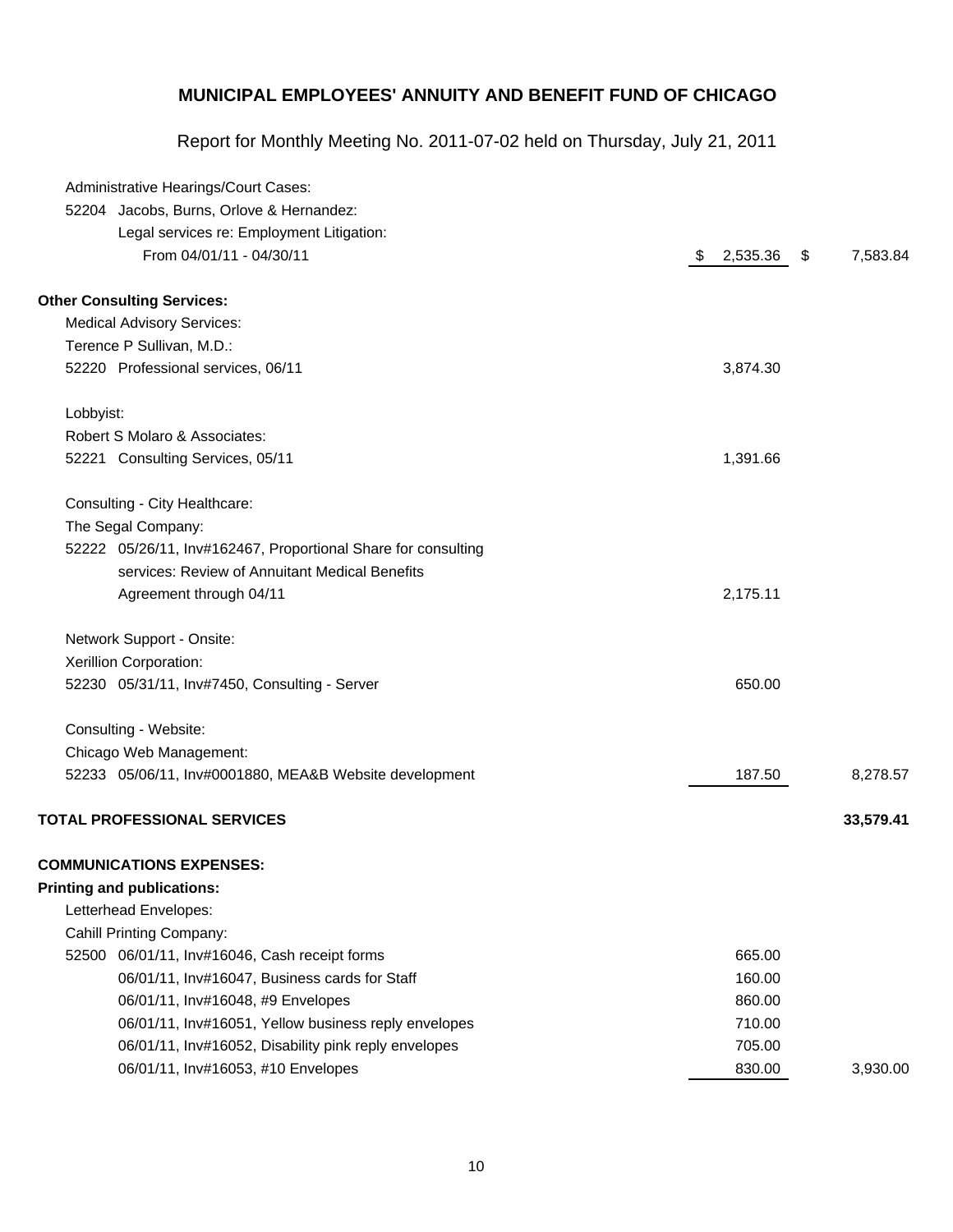Report for Monthly Meeting No. 2011-07-02 held on Thursday, July 21, 2011

### **Postage:**

|        | Regular Mail & Permits:                                    |    |          |              |                |                |
|--------|------------------------------------------------------------|----|----------|--------------|----------------|----------------|
|        | <b>United States Postal Service:</b>                       |    |          |              |                |                |
|        | 52520 Regular postage - meter account                      |    |          |              | \$<br>1,300.00 |                |
|        | Messenger Services, FedEx:                                 |    |          |              |                |                |
| FedEx: |                                                            |    |          |              |                |                |
|        | 52520 05/25/11, Inv#7-506-48074, Delivery charges -        |    |          |              |                |                |
|        | 1 return item                                              |    |          |              | 11.92          |                |
|        | US Messenger & Logistics, Inc.:                            |    |          |              |                |                |
|        | 52520 05/31/11, Inv#3234-11409, Messenger service from     |    |          |              |                |                |
|        | 05/04/11 - 05/31/11, TNT deposits & check pickup           |    |          |              | 55.00          | \$<br>1,366.92 |
|        | <b>Telephone &amp; Communications:</b>                     |    |          |              |                |                |
|        | Telecom Services - Phone System Lease:                     |    |          |              |                |                |
|        | Access Point, Inc.:                                        |    |          |              |                |                |
|        | 52530 03/15/11, Inv#2865090, VOIP Telefax services - 03/11 | S. | 471.96   |              |                |                |
|        | 04/15/11, Inv#2891913, VOIP Telefax services - 04/11       |    | (47.28)  |              |                |                |
|        | 05/15/11, Inv#2912170, VOIP Telefax services - 05/11       |    | 185.49   |              |                |                |
|        | 06/15/11, Inv#2930747, VOIP Telefax services - 06/11       |    | 189.77   | \$<br>799.94 |                |                |
|        | <b>BTI Communications:</b>                                 |    |          |              |                |                |
|        | 52530 03/25/11, Inv#44690, Charges for buyout to return    |    |          |              |                |                |
|        | phone sys & voice mail equipment (Final payment)           |    | 960.00   |              |                |                |
|        | 06/15/11, Inv#44864, Credit Memo                           |    | (157.50) | 802.50       |                |                |
|        | M5 Networks, Inc.:                                         |    |          |              |                |                |
|        | 52530 05/03/11, Inv#329830, Phone system & voice mail      |    |          |              |                |                |
|        | charges for the following:                                 |    |          |              |                |                |
|        | One-time/Setup charges - Credit                            |    | (300.00) |              |                |                |
|        | 02/01/11 - 05/31/11 - Credit                               |    | (40.00)  |              |                |                |
|        | 05/01/11 - 05/31/11 - Credit                               |    | (100.00) |              |                |                |
|        | 06/01/11 - 06/30/11                                        |    | 2,402.36 |              |                |                |
|        | 06/02/11, Inv#331539, Phone system & voice mail            |    |          |              |                |                |
|        | 05/01/11 - 05/31/11                                        |    | 3.80     |              |                |                |
|        | 07/01/11 - 07/31/11                                        |    | 2,394.36 | 4,360.52     | 5,962.96       |                |
|        |                                                            |    |          |              |                |                |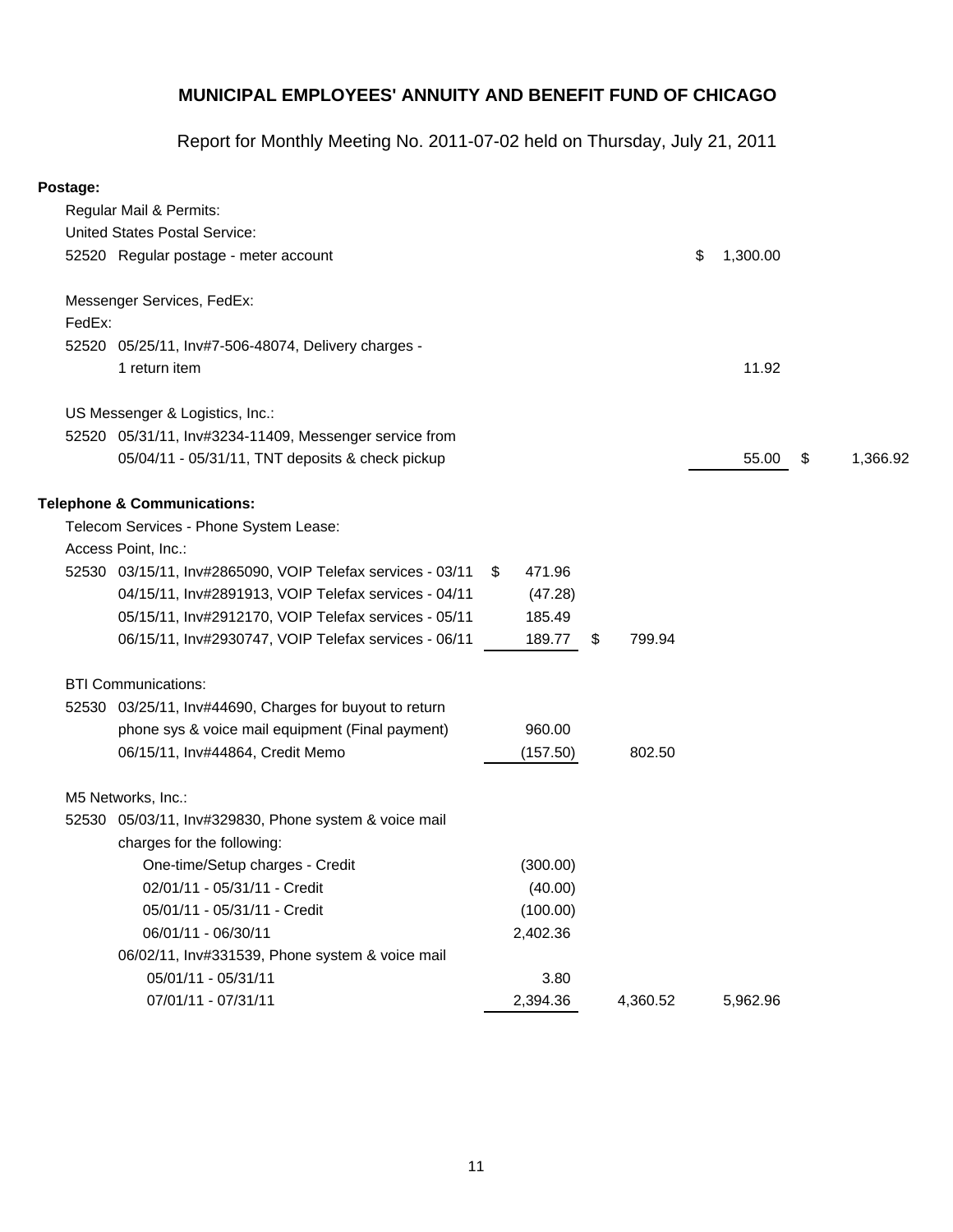|          | RS: Shared Level 3 Phone Over Internet:                  |              |             |                |
|----------|----------------------------------------------------------|--------------|-------------|----------------|
|          | County Employees' Annuity & Benefit Fund:                |              |             |                |
|          | 52531 05/31/11, Inv#IVC215, Telephone service charges    |              |             |                |
|          | 04/05/11 - 05/04/11 - DR site                            |              | \$<br>27.09 |                |
|          | RS: Data Connection:                                     |              |             |                |
|          | County Employees' Annuity & Benefit Fund:                |              |             |                |
|          | 52532 05/31/11, Inv#IVC215, Shared Data connection for   |              |             |                |
|          | 05/11 - DR site                                          | \$<br>174.70 |             |                |
|          | <b>Verizon Financial Services LLC:</b>                   |              |             |                |
|          | 52532 06/10/11, Inv#06414164, Data Connection - DR site  | 314.27       | 488.97      |                |
|          | Onsite Internet Connectivity:                            |              |             |                |
|          | County Employees' Annuity & Benefit Fund:                |              |             |                |
|          | 52533 05/31/11, Inv#IVC215, Shared Internet services     |              |             |                |
|          | 04/29/11 - 05/28/11 - DR site                            | 90.67        |             |                |
|          | <b>XO Communications:</b>                                |              |             |                |
|          | 52533 06/01/11, Inv#42840856, Internet service for 06/11 | 453.80       | 544.47      |                |
|          | Business Continuity - Cell Phone Allowance for Managers: |              |             |                |
|          | 52535 May 2011                                           |              | 285.00      | \$<br>7,308.49 |
|          | <b>TOTAL COMMUNICATIONS EXPENSES</b>                     |              |             | 12,605.41      |
|          | <b>INFORMATION SYSTEMS:</b>                              |              |             |                |
| Imaging: |                                                          |              |             |                |
|          | <b>Shredding Charges:</b>                                |              |             |                |
|          | <b>Cintas Document Management:</b>                       |              |             |                |
|          | 52322 03/30/11, Inv#DD25106563, Shredding charges        |              | 120.99      |                |
|          | 04/30/11, Inv#DD25109885, Shredding charges              |              | 124.62      |                |
|          | 05/23/11, Inv#DD25111932, Shredding charges              |              | 124.62      |                |
|          | 06/22/11, Inv#DD25114252, Shredding charges              |              | 124.62      | 494.85         |
|          | <b>Pension Benefit System (PBS):</b>                     |              |             |                |
|          | 52050 Salaries & Wages - Part-Time                       |              | 5,195.87    |                |
|          | 52100 Medicare ER                                        |              | 75.34       | 5,271.21       |
|          | <b>TOTAL INFORMATION SYSTEMS</b>                         |              |             | 5,766.06       |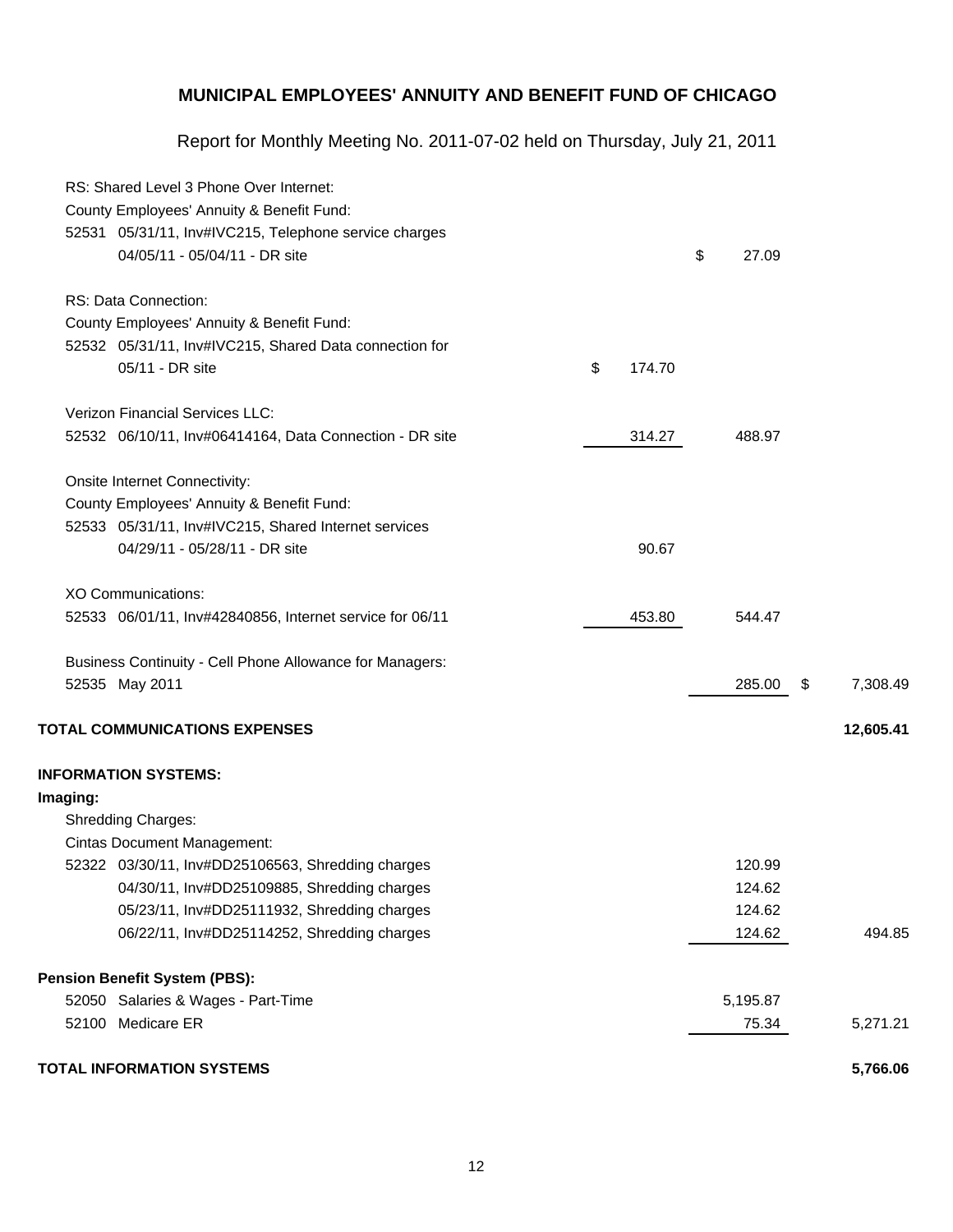Report for Monthly Meeting No. 2011-07-02 held on Thursday, July 21, 2011

### **OTHER OPERATING EXPENSES:**

| <b>Rental &amp; Utilities:</b> |                                                                    |              |                |                |
|--------------------------------|--------------------------------------------------------------------|--------------|----------------|----------------|
| <b>Utilities:</b>              |                                                                    |              |                |                |
| ComEd:                         |                                                                    |              |                |                |
|                                | 11800 06/01/11, New client deposit of \$728.33, installment 1 of 3 | 728.33<br>\$ |                |                |
|                                | 06/17/11, New client deposit of \$728.33, installment 2 of 3       | 728.33       | \$<br>1,456.66 |                |
|                                | Electricity & Taxes:                                               |              |                |                |
| ComEd:                         |                                                                    |              |                |                |
|                                | 52720 05/02/11, Account #7239595037                                |              |                |                |
|                                | Services from 03/01/11 to 03/07/11                                 | 253.26       |                |                |
|                                | 05/10/11, Services from 03/07/11 to 04/05/11                       | 1,458.08     |                |                |
|                                | 05/12/11, Services from 04/05/11 to 05/04/11                       | 1,348.63     |                |                |
|                                | 06/07/11, Services from 05/04/11 to 06/06/11                       | 951.81       | 4,011.78       |                |
|                                | County Employees' Annuity & Benefit Fund:                          |              |                |                |
|                                | 52720 05/31/11, Inv#IVC215, Electric service charges               |              |                |                |
|                                | 04/08/11 - 05/06/11 - DR site                                      | 108.04       |                |                |
|                                | 05/31/11, Inv#IVC215, Alarm service charges                        |              |                |                |
|                                | 06/01/11 - 08/31/11 - DR site                                      | 39.60        | 147.64         | 5,616.08<br>\$ |
|                                | <b>Other Operating Expense:</b>                                    |              |                |                |
|                                | <b>Contractual Services:</b>                                       |              |                |                |
|                                | Offsite Storage/Data Destruction:                                  |              |                |                |
|                                | <b>Federal Companies:</b>                                          |              |                |                |
|                                | 52320 06/01/11, Inv#12316, 06/11 Storage charges                   |              | 741.49         |                |
|                                | Iron Mountain:                                                     |              |                |                |
|                                | 52320 05/31/11, Inv#DPD0010, Cust #ID GD327                        |              |                |                |
|                                | Storage charges for 06/11                                          |              | 563.28         | 1,304.77       |
|                                | <b>Staff Payroll Services:</b>                                     |              |                |                |
| Paychex:                       |                                                                    |              |                |                |
|                                | 53620 Payroll processing charges for PPE 06/10/11                  |              |                | 281.72         |
|                                | <b>Dues &amp; Subscriptions:</b>                                   |              |                |                |
|                                | Illinois CPA Society:                                              |              |                |                |
|                                | 52400 Membership renewal for Terrance Stefanski                    |              |                | 275.00         |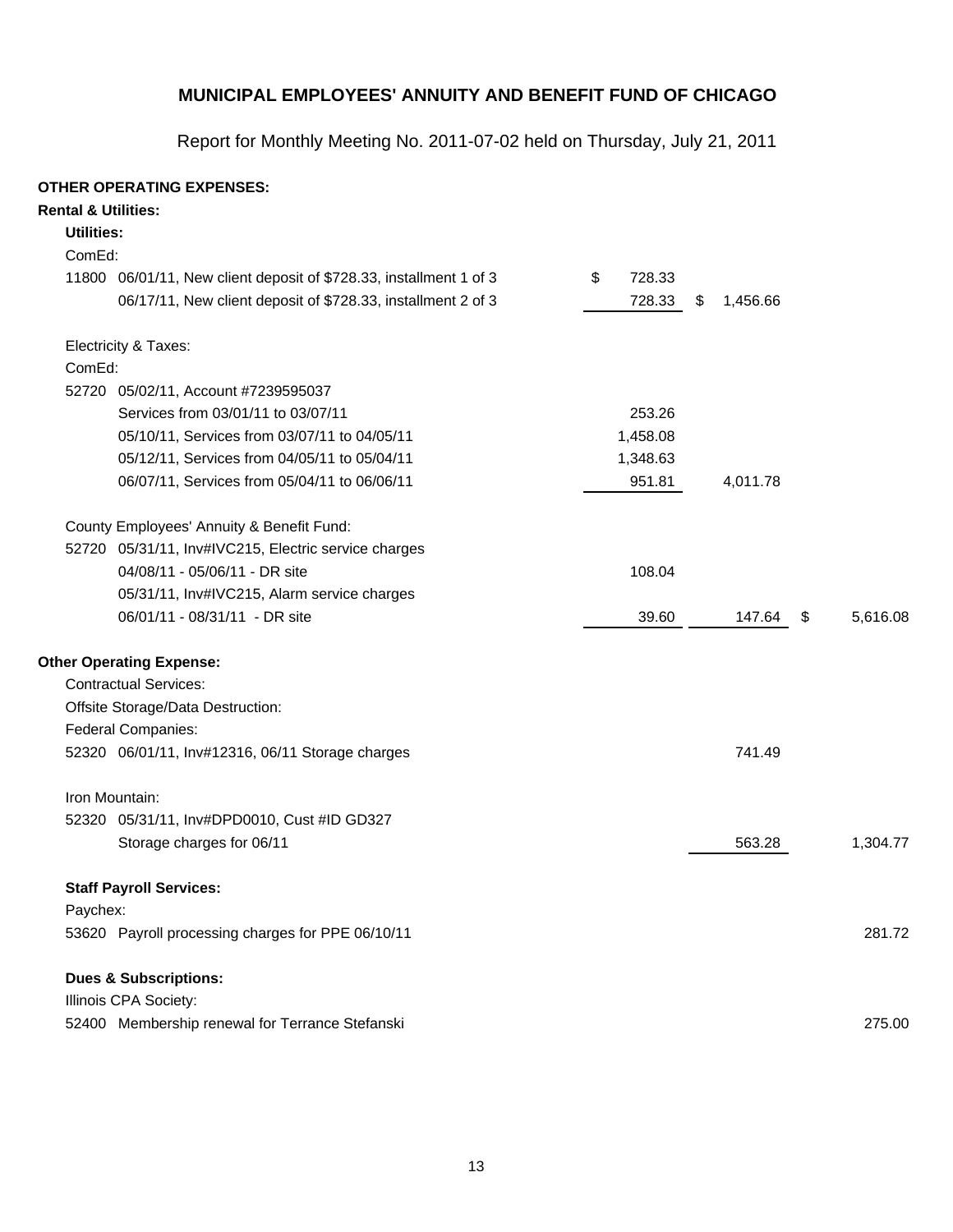|               | <b>Repairs &amp; Maintenance - Equipment:</b>                 |             |                |                |
|---------------|---------------------------------------------------------------|-------------|----------------|----------------|
|               | GP Accounting Software Maintenance Plan:                      |             |                |                |
|               | American Express:                                             |             |                |                |
|               | 52611 Sikich LLP:                                             |             |                |                |
|               | 04/21/11, Inv#E29965, GP Maintenance Plan                     |             | \$<br>2,175.00 |                |
| Ricoh Aficio: |                                                               |             |                |                |
|               | Chicago Office Technology Group:                              |             |                |                |
|               | 52612 06/16/11, Inv#039309, Color copier                      | \$<br>88.93 |                |                |
|               | 06/16/11, Inv#039324, Color copier                            | 397.23      | 486.16         | \$<br>2,661.16 |
|               | <b>Repairs &amp; Maintenance - Office:</b>                    |             |                |                |
|               | Office Maintenance Supplies:                                  |             |                |                |
|               | County Employees' Annuity & Benefit Fund:                     |             |                |                |
|               | 52620 05/31/11, Inv#IVC215, Fire extinguisher maintenance     |             |                |                |
|               | for 2011 - DR site                                            |             | 13.00          |                |
|               | Hines @ 321 North Clark:                                      |             |                |                |
|               | 52625 Tenant charges for the following:                       |             |                |                |
|               | 05/04/11, WO#064345                                           | 20.00       |                |                |
|               | 05/09/11, WO#064403                                           | 33.00       |                |                |
|               | 05/12/11, WO#064462                                           | 10.00       |                |                |
|               | 05/17/11, WO#064558                                           | 10.00       |                |                |
|               | Office Maintenance Supplies - 8 keys                          | (24.00)     | 49.00          |                |
|               | Inter-City Supply Co., Inc.:                                  |             |                |                |
|               | 52625 06/24/11, Inv#01910, Office Maintenance Supplies        |             | 228.46         | 290.46         |
|               | <b>Towel Service:</b>                                         |             |                |                |
|               | AUCA Chicago:                                                 |             |                |                |
|               | 52654 Towel Services, Inv#701-7266614, 05/26/11               |             | 25.27          |                |
|               | Towel Services, Inv#701-7273857, 06/02/11                     |             | 25.27          |                |
|               | Towel Services, Inv#701-7281153, 06/09/11                     |             | 27.05          |                |
|               | Towel Services, Inv#701-7288379, 06/16/11                     |             | 27.05          |                |
|               | Towel Services, Inv#701-7295572, 06/23/11                     |             | 27.05          | 131.69         |
|               | Travel Expenses - Conferences & Others:                       |             |                |                |
|               | American Express:                                             |             |                |                |
|               | 11810 05/08/11, Lodging for the NCPERS Conf to be held in     |             |                |                |
|               | Miami Beach, FL on 05/22/11 - 05/26/11                        |             |                |                |
|               | Note: Will be applied to 2012 Annual Conference for a trustee | 303.97      |                |                |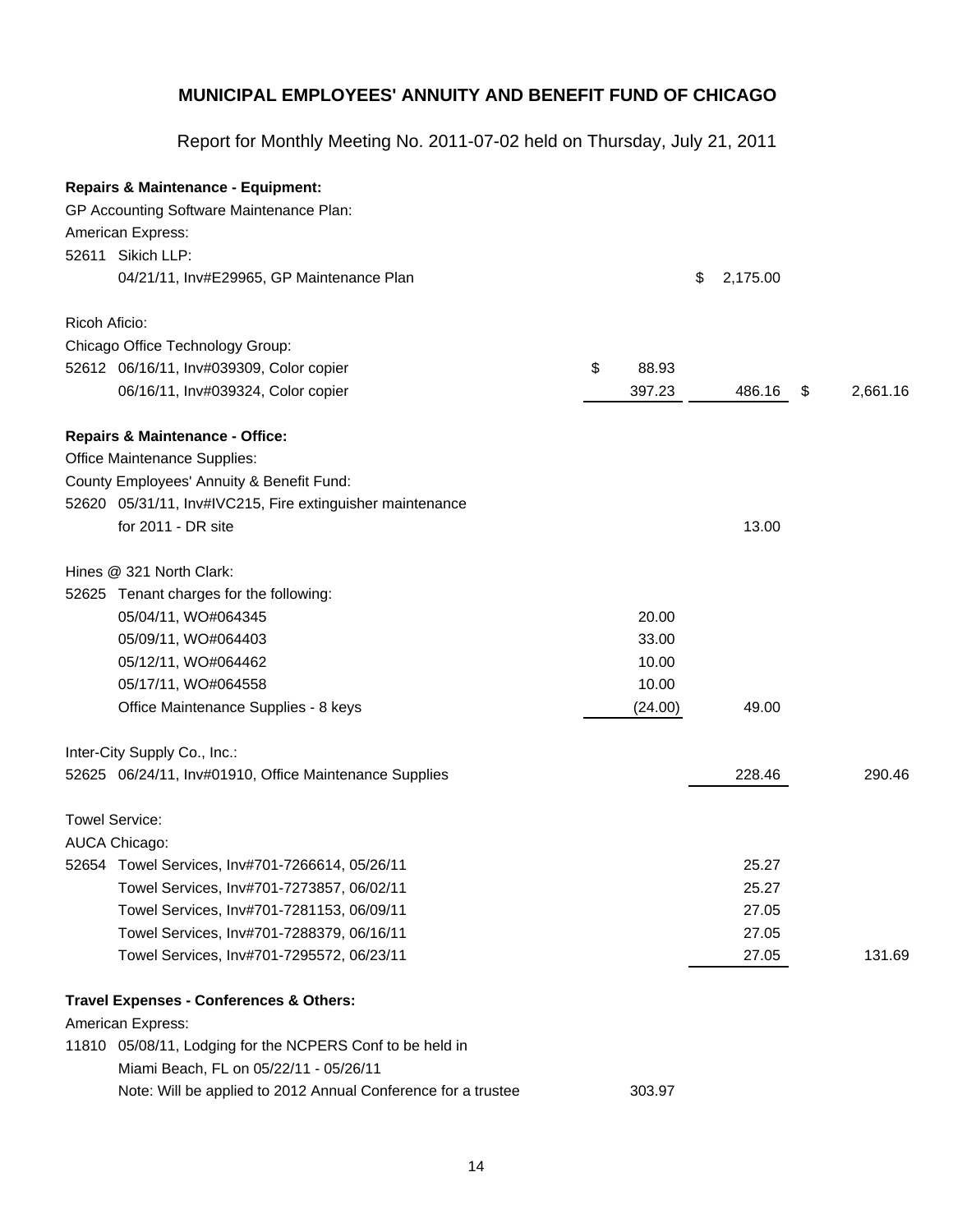|                    | 11810 05/06/11, Cancelled reservation for the NCPERS conf<br>to be held in Miami Beach, FL on 05/22/11 - 05/26/11<br><b>Timothy Guest</b> |              | \$<br>(326.57) |                |                |
|--------------------|-------------------------------------------------------------------------------------------------------------------------------------------|--------------|----------------|----------------|----------------|
|                    | 11810 05/21/11, Lodging for the GFOA Conf to be held in                                                                                   |              |                |                |                |
|                    | San Antonio, TX on 05/22/11 - 05/25/11                                                                                                    |              |                |                |                |
|                    | James Mohler                                                                                                                              | \$<br>232.33 |                |                |                |
|                    | <b>Teresita Toledo</b>                                                                                                                    | 929.32       |                |                |                |
|                    | Michael Walsh                                                                                                                             | 661.98       | 1,823.63       | \$<br>1,801.03 |                |
|                    | American Express:                                                                                                                         |              |                |                |                |
|                    | 52570 3% Lodging discount applied:                                                                                                        |              |                |                |                |
|                    | James Mohler                                                                                                                              | (6.97)       |                |                |                |
|                    | <b>Teresita Toledo</b>                                                                                                                    | (27.88)      |                |                |                |
|                    | Michael Walsh                                                                                                                             | (19.86)      | (54.71)        |                |                |
|                    | James Mohler:                                                                                                                             |              |                |                |                |
|                    | 52570 Reimbursement for expenses incurred while attending                                                                                 |              |                |                |                |
|                    | the GFOA CORBA Conference held in San Antonio,                                                                                            |              |                |                |                |
|                    | TX on 05/20/11 - 05/25/11                                                                                                                 |              | 1,631.05       |                |                |
|                    | Stephanie Neely:                                                                                                                          |              |                |                |                |
|                    | 52570 Reimbursement for expenses incurred while attending                                                                                 |              |                |                |                |
|                    | the NCPERS Conference held in Miami Beach, FL                                                                                             |              |                |                |                |
|                    | on 05/20/11 - 05/23/11                                                                                                                    |              | 639.86         |                |                |
| <b>Tess Toledo</b> |                                                                                                                                           |              |                |                |                |
|                    | 52570 Reimbursement for expenses incurred while attending                                                                                 |              |                |                |                |
|                    | the GFOA Conference held in San Antonio,                                                                                                  |              |                |                |                |
|                    | TX on 05/20/11 - 05/25/11                                                                                                                 |              | 172.30         | 2,388.50       | \$<br>4,189.53 |
|                    | <b>Office Supplies:</b>                                                                                                                   |              |                |                |                |
|                    | Office Supplies - Regular:                                                                                                                |              |                |                |                |
|                    | Inter-City Supply Co., Inc.:                                                                                                              |              |                |                |                |
|                    | 53000 05/25/11, Inv#01818, Office Supplies                                                                                                |              |                | 490.39         |                |
|                    | Office Supplies - Other:                                                                                                                  |              |                |                |                |
|                    | CDW Government, Inc.:                                                                                                                     |              |                |                |                |
|                    | 53020 05/09/11, Inv#XHV9534, Other Office Supplies                                                                                        |              | 94.61          |                |                |
|                    | 05/19/11, Inv#XLJ2562, Other Office Supplies                                                                                              |              | 351.82         | 446.43         | 936.82         |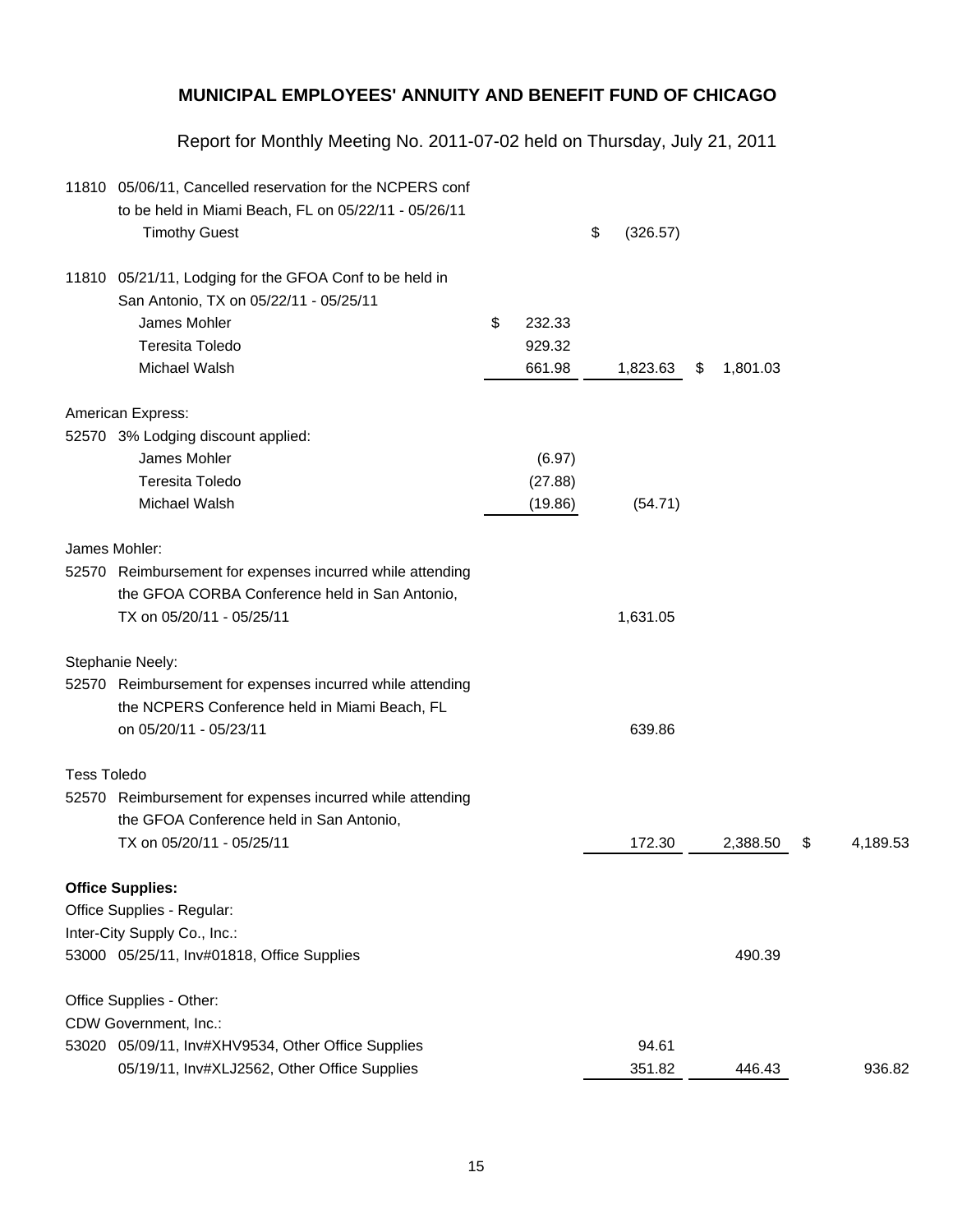|        | <b>Materials &amp; Supplies - Equipment:</b>              |    |        |                |              |  |
|--------|-----------------------------------------------------------|----|--------|----------------|--------------|--|
|        | <b>Copier Paper Supplies:</b>                             |    |        |                |              |  |
|        | Illinois Paper & Copier Co.:                              |    |        |                |              |  |
|        | 53100 06/21/11, Inv#594273-000, Copy paper                |    |        |                | \$<br>343.79 |  |
|        | Coffee Service:                                           |    |        |                |              |  |
|        | First Choice Coffee Services:                             |    |        |                |              |  |
|        | 53130 05/25/11, Inv#188038, Coffee service                |    |        |                | 286.55       |  |
|        | <b>Computer/Technical Supplies:</b>                       |    |        |                |              |  |
|        | Printers & Printer Supplies:                              |    |        |                |              |  |
| Zones: |                                                           |    |        |                |              |  |
|        | 53304 06/16/11, Inv#S23235570101, 40 Toners               |    |        | \$<br>2,741.20 |              |  |
|        | Miscellaneous Computer Supplies:                          |    |        |                |              |  |
|        | CDW Government, Inc:                                      |    |        |                |              |  |
|        | 53306 04/21/11, Inv#XDP5076, Harddrive & audio switch     | \$ | 233.94 |                |              |  |
|        | Compass Micro Inc.:                                       |    |        |                |              |  |
|        | 53306 06/14/11, Inv#133256, Remote control for boardroom  |    |        |                |              |  |
|        | projector                                                 |    | 18.68  |                |              |  |
|        | Dell Marketing L.P.:                                      |    |        |                |              |  |
|        | 53306 05/24/11, Inv#XFC2JX5P3, 10 Workstation speakers    |    | 99.90  |                |              |  |
| Zones: |                                                           |    |        |                |              |  |
|        | 53306 06/15/11, Inv#S23235570102, Harddrive               |    | 45.99  | 398.51         |              |  |
|        | SW&Subs-Sonicwall ES 200:                                 |    |        |                |              |  |
|        | CDW Government, Inc.:                                     |    |        |                |              |  |
|        | 53324 05/13/11, Inv#XKB5794, Sonicwall ES 200 (2yr Email) |    | 680.29 |                |              |  |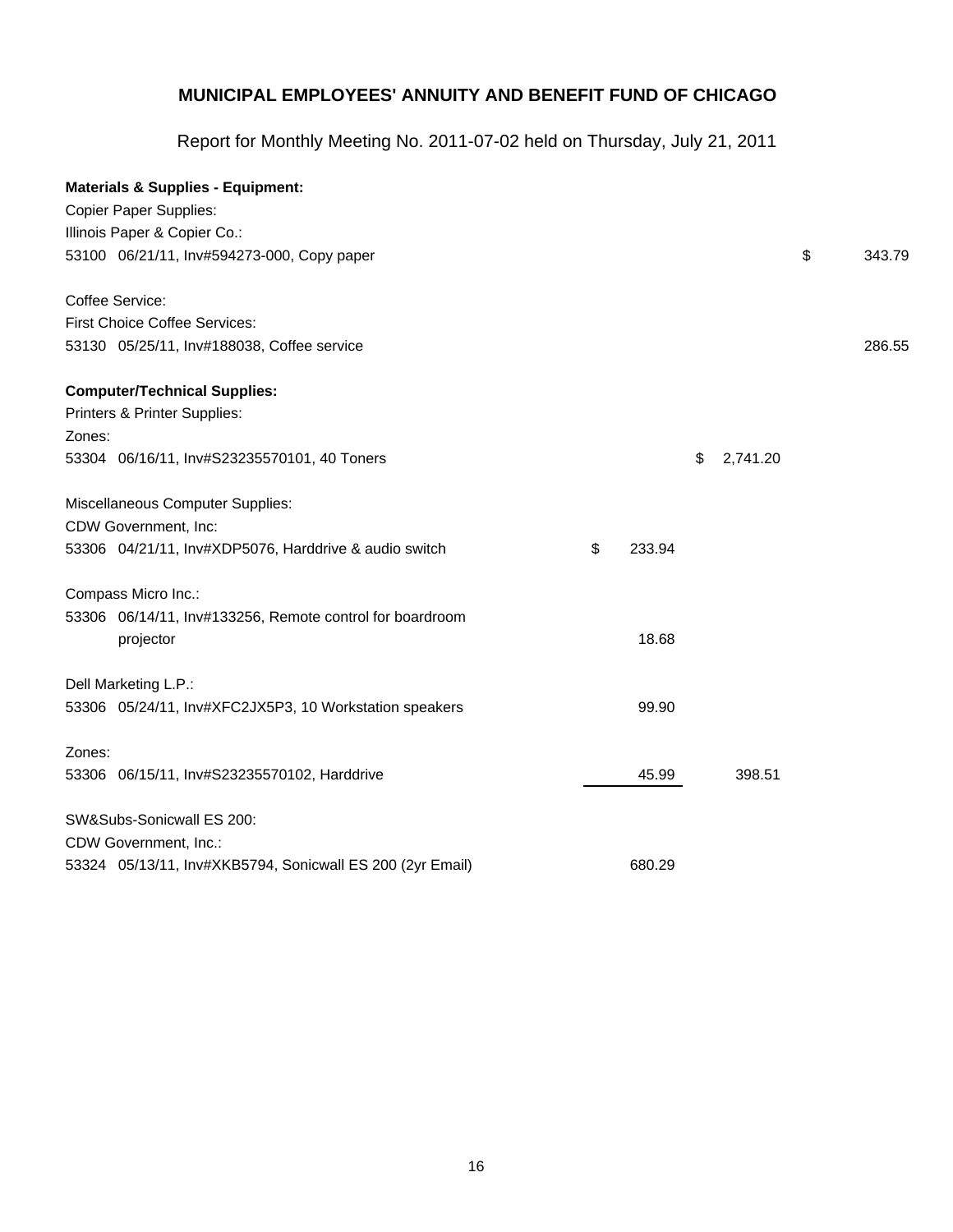| SW&Subs-Sonicwall NSA 240:                                 |                |                |                |
|------------------------------------------------------------|----------------|----------------|----------------|
| CDW Government, Inc.:                                      |                |                |                |
| 53324 05/13/11, Inv#XKB5793, Sonicwall NSA 240 (3yr Fwall) | \$<br>1,154.58 | \$<br>1,834.87 | \$<br>4,974.58 |
| <b>Capital Expenditures:</b>                               |                |                |                |
| Dell Marketing L.P.:                                       |                |                |                |
| 11803 05/27/11, Inv#XFC4F6WX8, Monitor for conference room |                |                |                |
| to be reimbursed by Tenant Improvement Allowance           |                |                | 1,329.99       |
| <b>Miscellaneous Expense:</b>                              |                |                |                |
| Receipts: Subpoena & Qildro Fees                           |                |                |                |
| Qildro & Subpoena Fees:                                    |                |                |                |
| 55010 06/11, Qildro & Subpoena fees                        |                | (75.00)        |                |
| <b>Court Reporting/Filing Services:</b>                    |                |                |                |
| LoVerde Reporting Service:                                 |                |                |                |
| 52340 05/25/11, Inv#2011-23, Court Reporting on 05/19/11   |                |                |                |
| Transcripts Re: Timothy Martin                             |                | 564.75         |                |
| Petty Cash Expense:                                        |                |                |                |
| 55000 Petty Cash Replenishment:                            |                | 180.22         |                |
| Death Certificates:                                        |                |                |                |
| 55000 Certified copy of death records for the following:   |                |                |                |
| Wilma Coleman                                              | 15.00          |                |                |
| Lottie Dickey                                              | 15.00          |                |                |
| <b>Ethel Richardson</b>                                    | 15.00          | 45.00          |                |
| Board & Investment Meetings:                               |                |                |                |
| American Express:                                          |                |                |                |
| 55000 05/05/11, Board Room Supplies                        | 243.85         |                |                |
| 05/19/11, Board Room Supplies                              | 137.00         | 380.85         |                |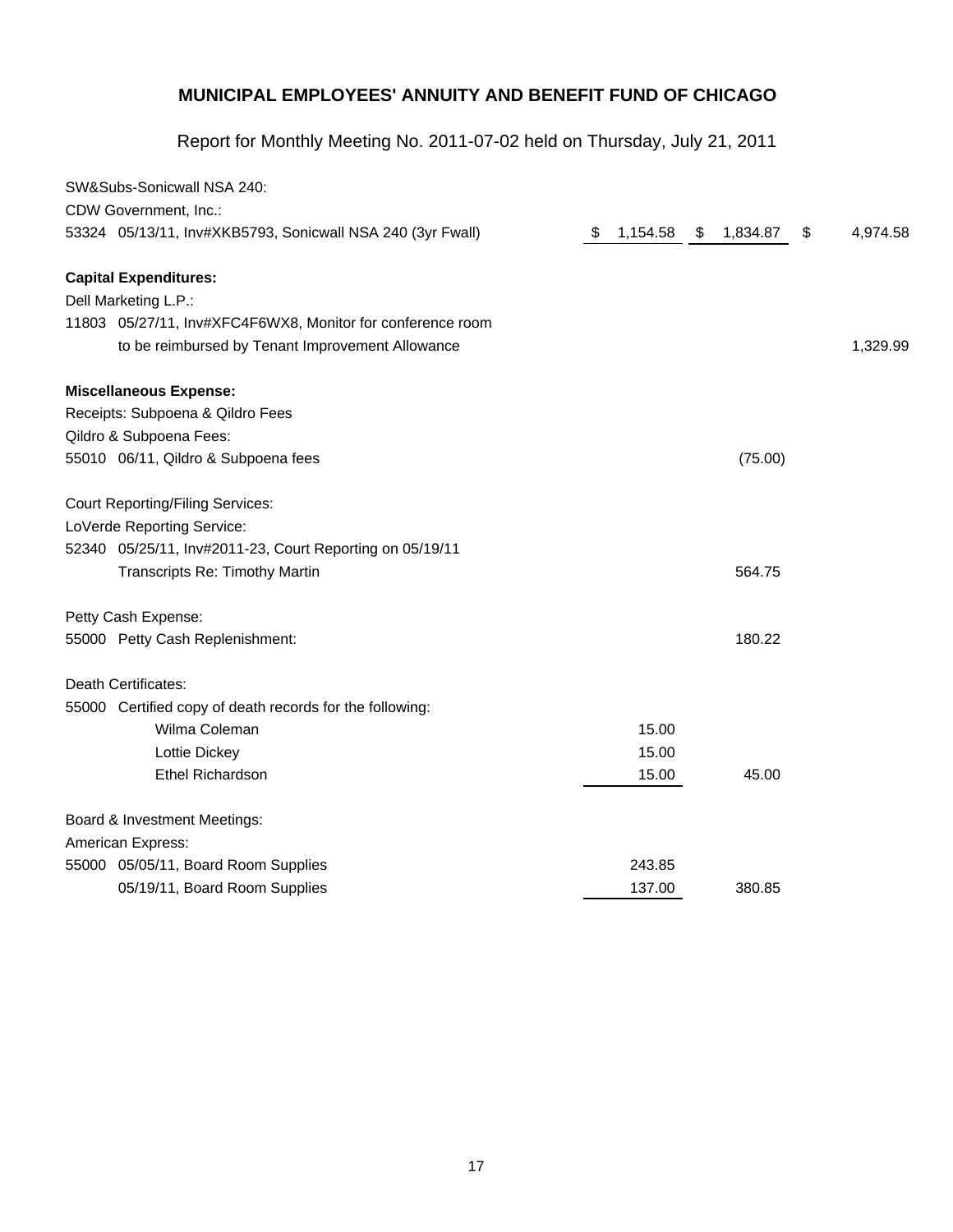Report for Monthly Meeting No. 2011-07-02 held on Thursday, July 21, 2011

| <b>Other Miscellaneous:</b><br>Haeyoung Kim:                   |              |                  |
|----------------------------------------------------------------|--------------|------------------|
| 55000 Reimburse EE for expenses incurred in rescheduling       |              |                  |
| personal travel flight at MEABF's request due to PBS           |              |                  |
| work requirements                                              | \$<br>620.00 | \$<br>1,715.82   |
|                                                                |              |                  |
| <b>TOTAL OTHER OPERATING EXPENSES</b>                          |              | 24,337.96        |
| TOTAL ADMINISTRATIVE BEFORE INVESTMENT FEES                    |              | 382,727.68       |
| <b>Investment Expense:</b>                                     |              |                  |
| Earnest Partners, LLC:                                         |              |                  |
| 59000 04/19/11                                                 |              |                  |
| 002699 Services for the quarter ending 03/31/11                | 127,639.00   |                  |
| FIS Group, Inc.:                                               |              |                  |
| 59000 03/31/11, Inv#SI-WPO461W                                 |              |                  |
| 009999 Services for the quarter ending 03/31/11                | 224,336.39   |                  |
| LSV Asset Management:                                          |              |                  |
| 59000 05/09/11                                                 |              |                  |
| 000007 Services for the quarter ending 03/31/11                | 212,177.00   |                  |
| UBS Global Asset Management (Americas), Inc.:                  |              |                  |
| 59000 06/06/11, Inv#US00013405                                 |              |                  |
| 004676 Services for the quarter ending 03/31/11 - Fixed Income | 25,409.49    | 589,561.88       |
| <b>TOTAL INVESTMENT EXPENSES</b>                               |              | \$<br>589,561.88 |
| TOTAL ADMINISTRATIVE AND OPERATING DISBURSEMENTS, JUNE 2011    |              | \$<br>972,289.56 |

Ms. Neely moved to approve disbursements as reflected above, to persons or firms in the amounts shown opposite the respective names. Seconded by Mr. Gibson.

Carried: Ayes - Messrs. Ahmad, Durkan, Gibson, Guest, Ms. Neely. Noes - None.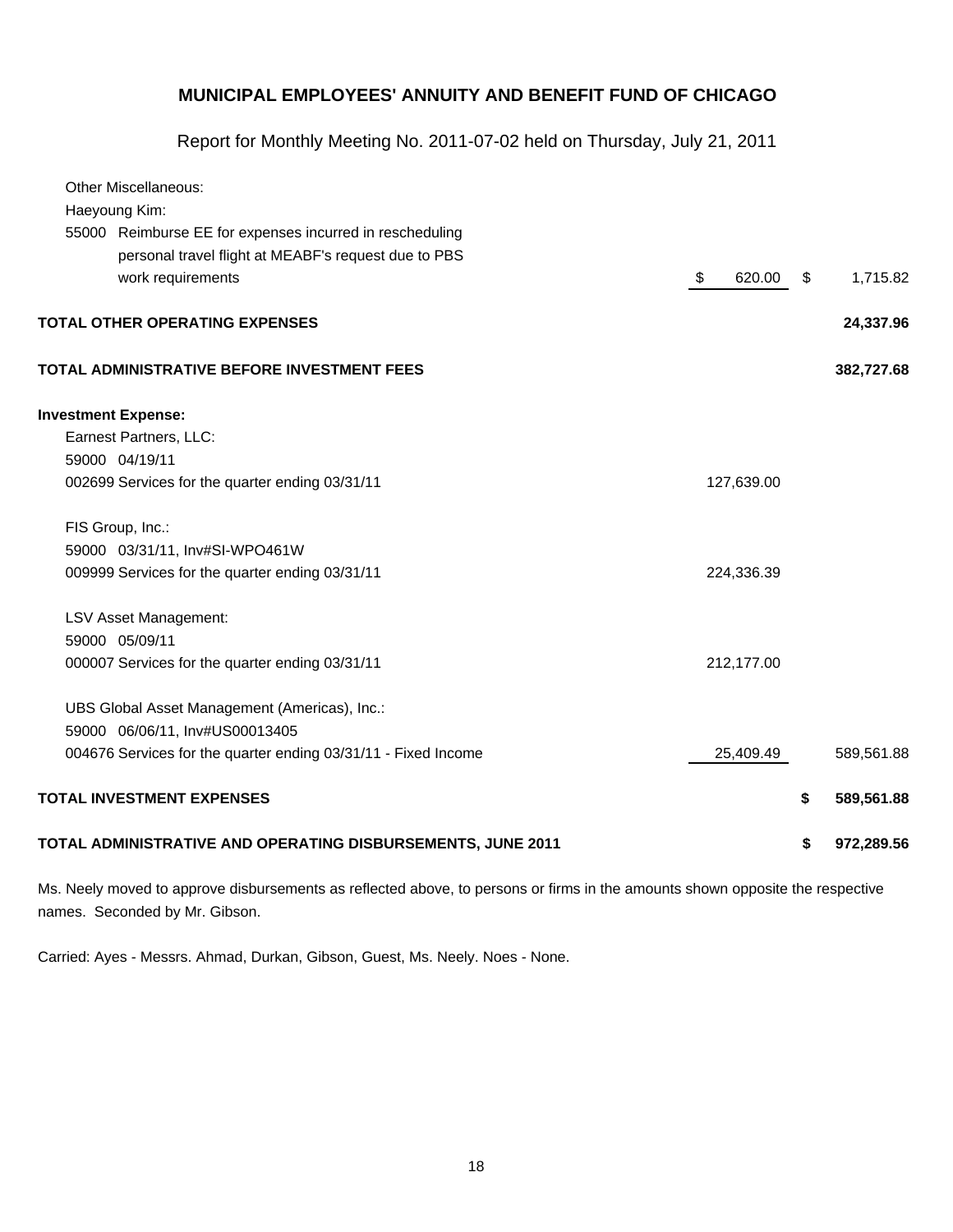Report of Monthly Meeting No. 2011-07-02 held on Thursday, July 21, 2011

The Fund presents the following Resolutions pertaining to Annuities

Resolved, that each of the following named members of the Fund be granted an annuity of the amount stated, and to continue for life, unless otherwise stated in the notes, provided that separation from the service of the City of Chicago shall have become effective as of such date:

 **Annuity Amount**

| <b>Name</b>              | ER           | <b>Title</b>              | <b>Eff Date</b> | <b>Employee</b> | <b>Spouse</b> | <b>Notes</b> |
|--------------------------|--------------|---------------------------|-----------------|-----------------|---------------|--------------|
| AHMED, HAMIDA            | $\mathsf{C}$ | <b>CLERK III</b>          | 05/01/2011      | \$905.63        | N/A           |              |
| ALLE, KUMAR P            | $\mathsf C$  | PERS COMP OPER I          | 04/20/2011      | \$1,441.59      | \$800.00      |              |
| ASEVES, ERNESTINE        | С            | SPEC IN AGING             | 04/01/2011      | \$784.48        | N/A           | <b>RS</b>    |
| <b>BARNICLE, GERALD</b>  | B            | <b>ENGINEER CUST IV-1</b> | 02/01/2011      | \$1,879.00      | N/A           | R            |
| BAUSWELL, JEAN H         | B            | ASSOC LR MGR III          | 04/22/2011      | \$850.00        | N/A           |              |
| BERRIOS, VIDALINA        | B            | <b>LRA</b>                | 03/19/2011      | \$850.00        | \$800.00      |              |
| BROWN, EARLINE           | B            | <b>CWA</b>                | 05/16/2010      | \$1,876.71      | \$938.36      | B            |
| CARROLL, BEVERLY S       | C            | <b>ADMIN MGR</b>          | 01/01/2011      | \$2,832.89      | N/A           |              |
| CASH, JAMES K            | C            | <b>MTD</b>                | 05/01/2011      | \$3,889.73      | \$1,944.86    |              |
| CENTENERO, MARIA G       | B            | <b>LRA</b>                | 05/01/2011      | \$850.00        | N/A           |              |
| CHAPA, VICTOR M          | B            | <b>TEACHER ASST</b>       | 04/30/2011      | \$1,096.70      | \$800.00      |              |
| DALEY, RICHARD M         | $\mathsf{C}$ | <b>MAYOR</b>              | 05/17/2011      | \$5,512.44      | \$2,756.22    | $\mathsf{R}$ |
| DALEY, VIOLA E           | C            | ALDERMAN                  | 05/16/2011      | \$6,218.77      | \$4,146.05    |              |
| DEJACIMO, BRUCE D        | В            | <b>CUST WKR</b>           | 05/01/2011      | \$2,464.54      | N/A           |              |
| DEL VALLE, MIGUEL        | $\mathsf{C}$ | <b>CITY CLERK</b>         | 05/16/2011      | \$1,059.31      | \$639.96      | R            |
| FLOWERS, EARLEAN         | B            | <b>LUNCHRM MGR</b>        | 05/01/2011      | \$2,481.83      | N/A           |              |
| FRANK, SANDRA G          | $\mathsf{C}$ | <b>LIBRARIAN I</b>        | 05/07/2011      | \$1,770.37      | N/A           |              |
| <b>GARCIA, LANETTE R</b> | $\mathsf C$  | <b>ASST PROGRAM DIR</b>   | 04/01/2011      | \$5,335.61      | \$2,667.80    |              |
| GAYNOR, KAREN A          | $\mathsf C$  | ADMIN SERV OFF II         | 04/30/2011      | \$5,855.99      | \$2,583.96    | в            |
| GONZALEZ, ELSY           | В            | COOK I                    | 04/07/2011      | \$877.98        | \$800.00      |              |
| <b>HAMPTON, GAILE Y</b>  | B            | <b>SCH BUS AIDE</b>       | 05/22/2011      | \$525.18        | N/A           | A            |
| ICHILE, FELIX A          | $\mathsf{C}$ | <b>INQU INFO ASST</b>     | 09/29/2011      | \$1,185.60      | N/A           | R            |
| KAMAR, WILLIAM J         | C            | <b>ARCHITECT IV</b>       | 04/30/2011      | \$5,804.34      | \$2,575.68    |              |
| KOROMA, KENNETH          | C            | SR CONTR COMPLIANCE       | 04/01/2011      | \$1,164.68      | N/A           | $\mathsf{R}$ |
| LATHAM, SALLY M          | B            | COOK II                   | 04/30/2011      | \$850.00        | N/A           |              |
| LEE, GENE                | C            | ASST TO THE MAYOR         | 05/17/2011      | \$8,004.21      | \$4,002.10    | R            |
| LEVAR, PATRICK J         | C            | ALDERMAN                  | 05/16/2011      | \$7,370.40      | \$4,913.62    | R            |
| LIMON, OLGA              | $\mathsf{C}$ | <b>LIBRARY PAGE</b>       | 05/01/2011      | \$850.00        | N/A           |              |
| LUPU, LILLIAN            | $\mathsf{C}$ | <b>STAFF ASST</b>         | 05/14/2011      | \$2,330.44      | \$1,351.84    |              |
| MARASSO, RONALD C        | $\mathsf{C}$ | <b>ASST COMMISSIONER</b>  | 05/01/2011      | \$653.72        | \$555.32      | <b>RS</b>    |
| MARKOWSKI, JOHN G        | $\mathsf{C}$ | <b>COMMISSIONER</b>       | 05/08/2011      | \$4,311.35      | \$2,155.68    |              |
| MASON, BETTY C           | B            | <b>TEACHER ASST</b>       | 08/20/2010      | \$850.00        | \$800.00      |              |
| MC LAIN, PATRICK J       | $\mathsf{C}$ | <b>ADMIN ASST</b>         | 05/17/2011      | \$6,318.25      | N/A           | R            |
| METCALFE, XIOMARA C      | В            | <b>DIRECTOR</b>           | 05/01/2011      | \$3,968.91      | N/A           | $\mathsf{R}$ |
| MILLER, RAY C            | C            | <b>PLUMBER</b>            | 04/30/2011      | \$1,194.93      | \$1,724.87    |              |
| MURRAY, CHARLENE E       | C            | ADMIN ASST II             | 08/03/2007      | \$267.29        | N/A           | S            |
| NAPIOR, KATHLEEN         | $\mathsf C$  | TIMEKEEPER                | 05/01/2011      | \$4,225.96      | N/A           |              |
| NELSON, CATHERINE        | $\mathsf C$  | PROPERTY CUST             | 03/26/2011      | \$353.63        | N/A           | Α            |
| OLIVO, FRANK J           | $\mathsf C$  | <b>ALDERMAN</b>           | 05/01/2011      | \$7,370.40      | \$4,913.62    |              |
| ORTIZ, KATHERINE         | $\mathsf C$  | PROJECT MGR               | 11/01/2010      | \$368.16        | N/A           | <b>RS</b>    |
| REYES, LAURA E           | B            | SCH CLERK I               | 05/18/2011      | \$1,908.87      | \$1,007.42    |              |
| RUGAI, VIRGINIA A        | $\mathbf C$  | ALDERMAN                  | 05/16/2011      | \$7,370.40      | \$4,913.62    |              |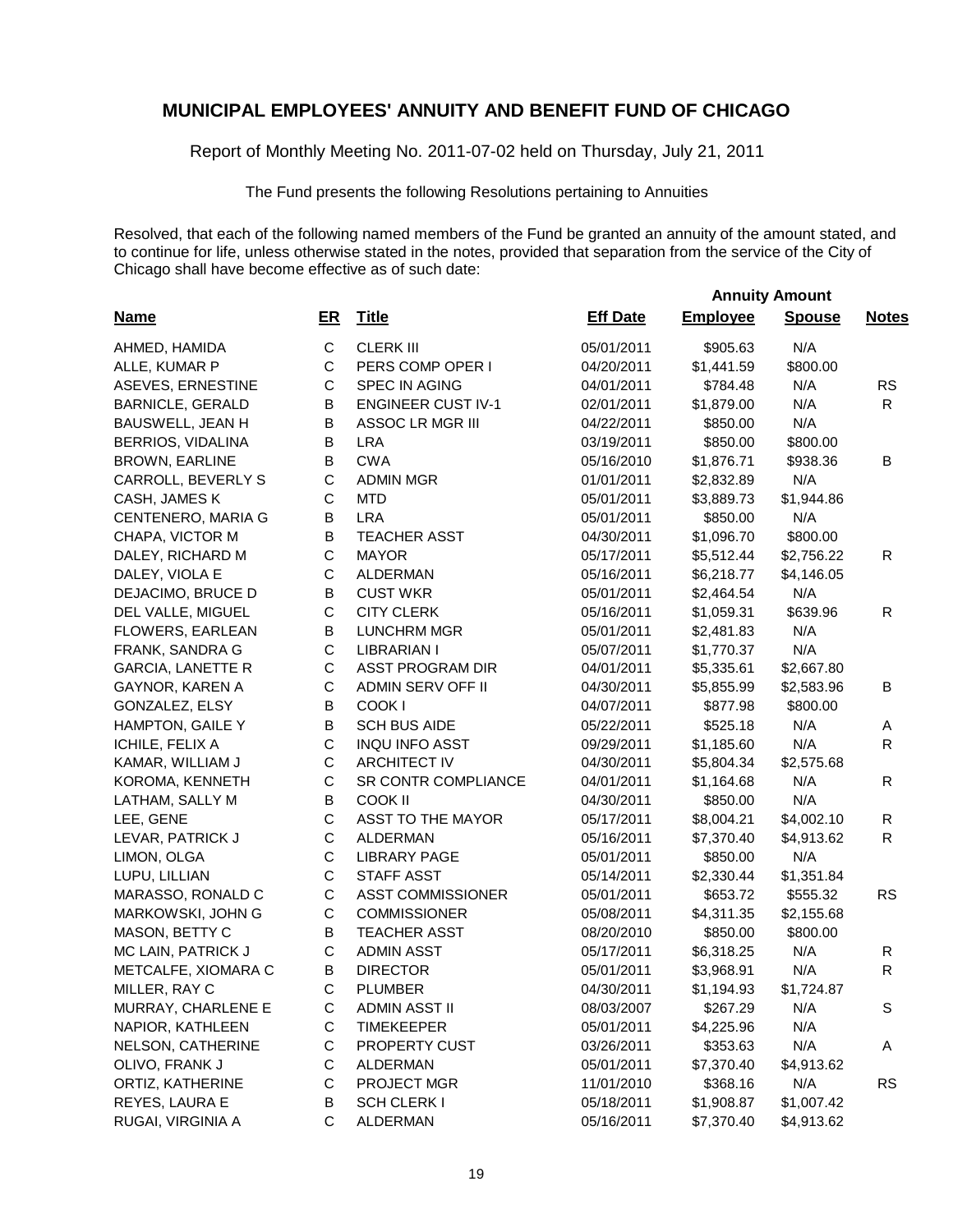Report of Monthly Meeting No. 2011-07-02 held on Thursday, July 21, 2011

The Fund presents the following Resolutions pertaining to Annuities

Resolved, that each of the following named members of the Fund be granted an annuity of the amount stated, and to continue for life, unless otherwise stated in the notes, provided that separation from the service of the City of Chicago shall have become effective as of such date:

|                                 |    |                          |                 | <b>Annuity Amount</b> |               |              |  |  |
|---------------------------------|----|--------------------------|-----------------|-----------------------|---------------|--------------|--|--|
| <b>Name</b>                     | ER | <b>Title</b>             | <b>Eff Date</b> | <b>Employee</b>       | <b>Spouse</b> | <b>Notes</b> |  |  |
| RUIZ, SEBASTIAN                 | C  | <b>CLERK II</b>          | 05/04/2011      | \$2,580.48            | \$1,290.24    |              |  |  |
| SCHULTER, EUGENE C              | С  | ALDERMAN                 | 05/16/2011      | \$7,370.40            | \$4,913.62    |              |  |  |
| SHILLER, HELEN                  | C  | ALDERMAN                 | 05/16/2011      | \$7,370.40            | N/A           |              |  |  |
| SHOEMAKER, BARBARA J            | С  | LAN COORD III            | 12/01/2010      | \$2,076.18            | \$1,038.09    |              |  |  |
| SITTERLY, JOSEPHINE M           | C  | <b>PRINCIPAL TYPIST</b>  | 04/14/2011      | \$1,805.36            | \$902.68      |              |  |  |
| SMITH, MARY ANN                 | C  | ALDERMAN                 | 05/16/2011      | \$7,205.73            | \$3,602.86    |              |  |  |
| SMITH, SYLVANIA                 | B  | <b>OFFICE MANAGER</b>    | 03/23/2011      | \$2,138.92            | N/A           |              |  |  |
| SPURGEON, ROY D                 | C  | OPER ENG GROUP C         | 04/30/2011      | \$5,111.22            | \$2,555.61    |              |  |  |
| STONE, BERNARD L                | C  | <b>ALDERMAN</b>          | 05/16/2011      | \$7,370.00            | N/A           |              |  |  |
| TAMEZ. VIVIAN A                 | B  | <b>SCH CLERK I</b>       | 04/17/2011      | \$2,715.86            | \$1,357.93    |              |  |  |
| TIMMS, PETER H                  | C  | MTD.                     | 11/11/2010      | \$1,357.96            | N/A           |              |  |  |
| VALENCIANA, MARIA D             | B  | <b>SCH COMM REP</b>      | 08/29/2009      | \$1,263.37            | \$800.00      |              |  |  |
| <b>WILSON, FRANK</b>            | B  | <b>ENG CUST GR II</b>    | 02/02/2011      | \$475.75              | N/A           | S            |  |  |
| WRONA, KATHLEEN A               | C  | <b>TRAFFIC CTRL AIDE</b> | 05/01/2011      | \$1,784.52            | N/A           | B            |  |  |
| ZOCHOWSKI, DONALD J             | C  | <b>PROJECT COORD</b>     | 05/14/2011      | \$4,841.45            | \$2,420.72    |              |  |  |
| <b>Total Employee Annuities</b> |    | 57 Case(s)               |                 | \$171,547.89          |               |              |  |  |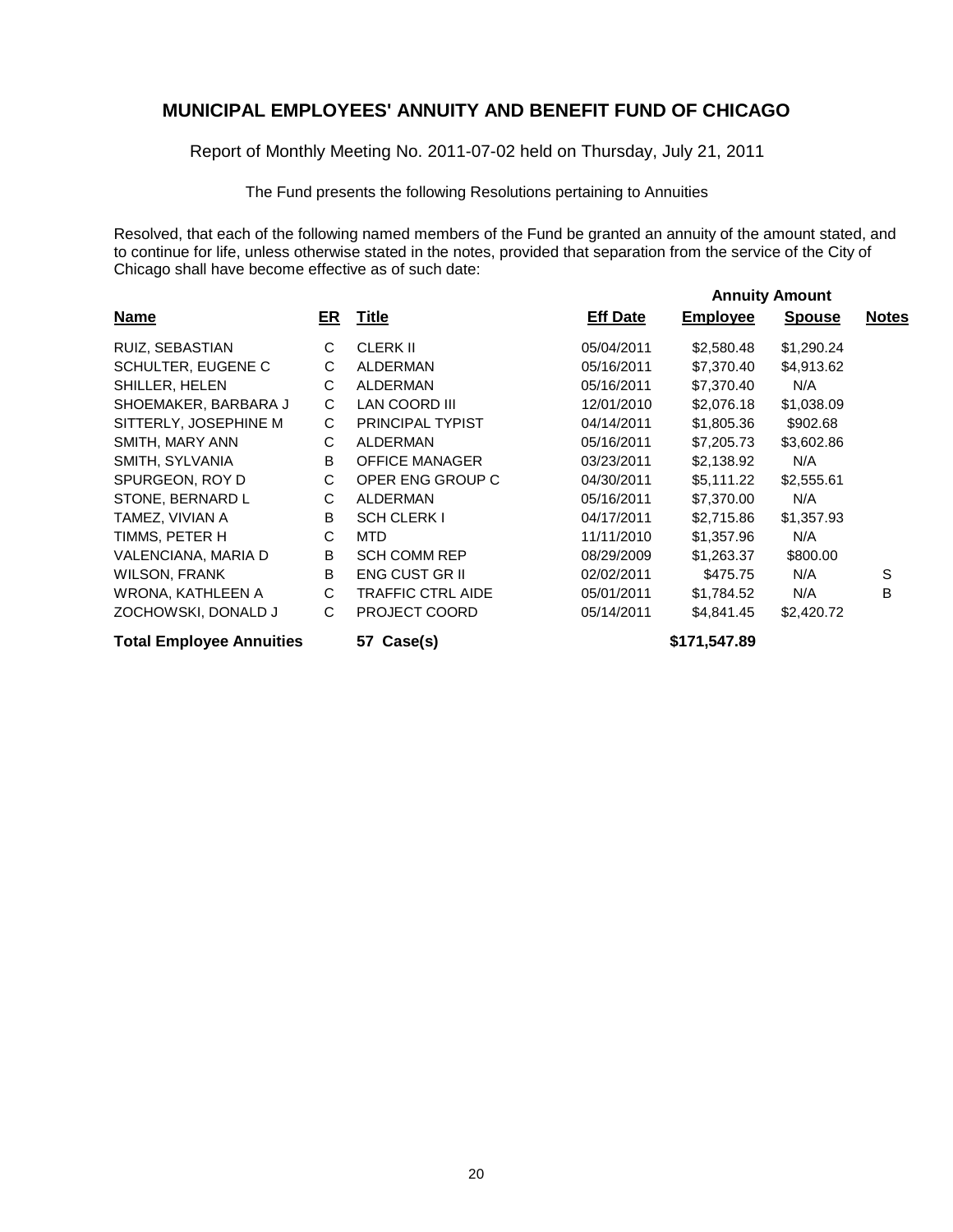Report of Monthly Meeting No. 2011-07-02 held on Thursday, July 21, 2011

The Fund presents the following Resolutions pertaining to Annuities

Resolved, that each of the following widows, widowers, minor children, and certain other relatives of former members of the Fund be granted annuities of the amounts stated, and to continue until the expiration date indicated.

#### **Spouse Annuities**

|                               |             |                               |                 | <b>Monthly</b> | <b>Annuity</b> |              |
|-------------------------------|-------------|-------------------------------|-----------------|----------------|----------------|--------------|
| <b>Former Employee Name</b>   | ER          | <b>Title</b>                  | <b>Eff Date</b> | <b>Annuity</b> | <b>Expires</b> | <b>Notes</b> |
| AGUIRRE, CECILIA              | B           | <b>SCHOOL ASST</b>            | 04/05/2011      | \$800.00       | Death          |              |
| ALAKKATTU, JOSEPH             | $\mathsf C$ | <b>CUSTODIAL WORKER</b>       | 04/07/2011      | \$800.00       | Death          |              |
| CARROLL, RICHARD              | C           | <b>FOREMAN MACHINISTS</b>     | 04/18/2011      | \$2,809.68     | Death          |              |
| CASHIN, NORA                  | B           | <b>LRA</b>                    | 02/15/2011      | \$800.00       | Death          |              |
| CERNICKA, CHARLES             | $\mathsf C$ | <b>MTD</b>                    | 04/12/2011      | \$1,917.56     | Death          |              |
| CONNOLLY, MICHAEL             | C           | <b>SUPV PROP CUST</b>         | 04/16/2011      | \$1,599.13     | Death          |              |
| CROT, WILLIAM                 | C           | <b>FOREMAN HOIST ENG</b>      | 04/23/2011      | \$2,882.84     | Death          |              |
| FAHEY, JOSEPH                 | B           | <b>STATIONARY FIREMAN</b>     | 05/08/2011      | \$800.00       | Death          | R            |
| GALLOWAY, NORMAN              | C           | SUPV CHILD SERV PROG          | 03/25/2011      | \$1,631.28     | Death          |              |
| HARKALA, RONALD               | C           | <b>GEN FOREMAN ELEC MECH</b>  | 04/12/2011      | \$2,918.42     | Death          |              |
| <b>HOGAN, ROBERT</b>          | B           | <b>PORTER</b>                 | 04/08/2011      | \$800.00       | Death          |              |
| <b>IRWIN, MARILYN</b>         | B           | <b>SCHOOL COMM REP</b>        | 02/25/2011      | \$852.22       | Death          |              |
| JAHNS, LAWRENCE               | B           | <b>ENGR CUST</b>              | 04/01/2011      | \$800.00       | Death          |              |
| JONES, ROSETTA                | B           | <b>CLERK</b>                  | 04/27/2011      | \$800.00       | Death          |              |
| LAPORE, EVA                   | B           | <b>CUSTODIAN</b>              | 05/11/2011      | \$800.00       | Death          |              |
| LONG, EDDIE                   | $\mathsf C$ | <b>EMPLOY REVIEW SPEC III</b> | 05/02/2011      | \$2,267.73     | Death          |              |
| LOVE, NORMAN                  | C           | <b>PLUMBER</b>                | 02/17/2011      | \$1,569.75     | Death          |              |
| MALFEO, BRIGID                | B           | LNCHRM ATTENDANT              | 04/16/2011      | \$800.00       | Death          |              |
| MARTINEZ, MARIA               | B           | <b>TEACHER ASST</b>           | 04/23/2011      | \$800.00       | Death          |              |
| MAYFIELD, OTHA                | C           | <b>MTD</b>                    | 05/01/2011      | \$1,313.62     | Death          |              |
| MICHAEL, ROBERT               | С           | ELECTRIC MECHANIC             | 03/16/2011      | \$891.60       | Death          |              |
| PILCH, ANN                    | B           | <b>SCHOOL CLERK</b>           | 04/27/2011      | \$800.00       | Death          |              |
| RICHARDSON, PATRICK           | C           | CHIEF OPER ENG                | 04/23/2011      | \$1,933.06     | Death          |              |
| RODRIGUEZ, ANDREW             | $\mathsf C$ | OPER ENG-GR A                 | 04/28/2011      | \$2,781.12     | Death          |              |
| SCHMIDT, WILLY                | C           | PRINCIPAL PHOTO TECH          | 05/05/2011      | \$2,074.08     | Death          |              |
| SMALL, MICHAEL                | $\mathsf C$ | ASST CORP COUNSEL             | 04/03/2011      | \$2,141.82     | Death          |              |
| TREVINO, LUIS                 | B           | <b>PHYSICIAN</b>              | 04/13/2011      | \$2,437.13     | Death          |              |
| WILLIAMS, TOMMIE              | B           | <b>JANITOR</b>                | 04/08/2011      | \$800.00       | Death          |              |
| YOUNGBLOOD, RONALD            | C           | DEP COMM                      | 05/03/2011      | \$1,776.96     | Death          | R            |
| <b>Total Spouse Annuities</b> |             | 29 Case(s)                    |                 | \$43,398.00    |                |              |
| <b>Child(ren) Annuities</b>   |             |                               |                 |                |                |              |
|                               |             |                               |                 | <b>Monthly</b> | <b>Annuity</b> |              |
| <b>Former Employee Name</b>   | ER          |                               | <b>Eff Date</b> | <b>Annuity</b> | <b>Expires</b> | <b>Notes</b> |
| HOGAN, ROBERT                 | B           |                               | 04/08/2011      | \$220.00       | 12/2014        |              |
| RAINES, MARK                  | B           |                               | 03/11/2011      | \$220.00       | 02/2019        |              |

**Total Child(ren) Annuities 2 Case(s) \$440.00**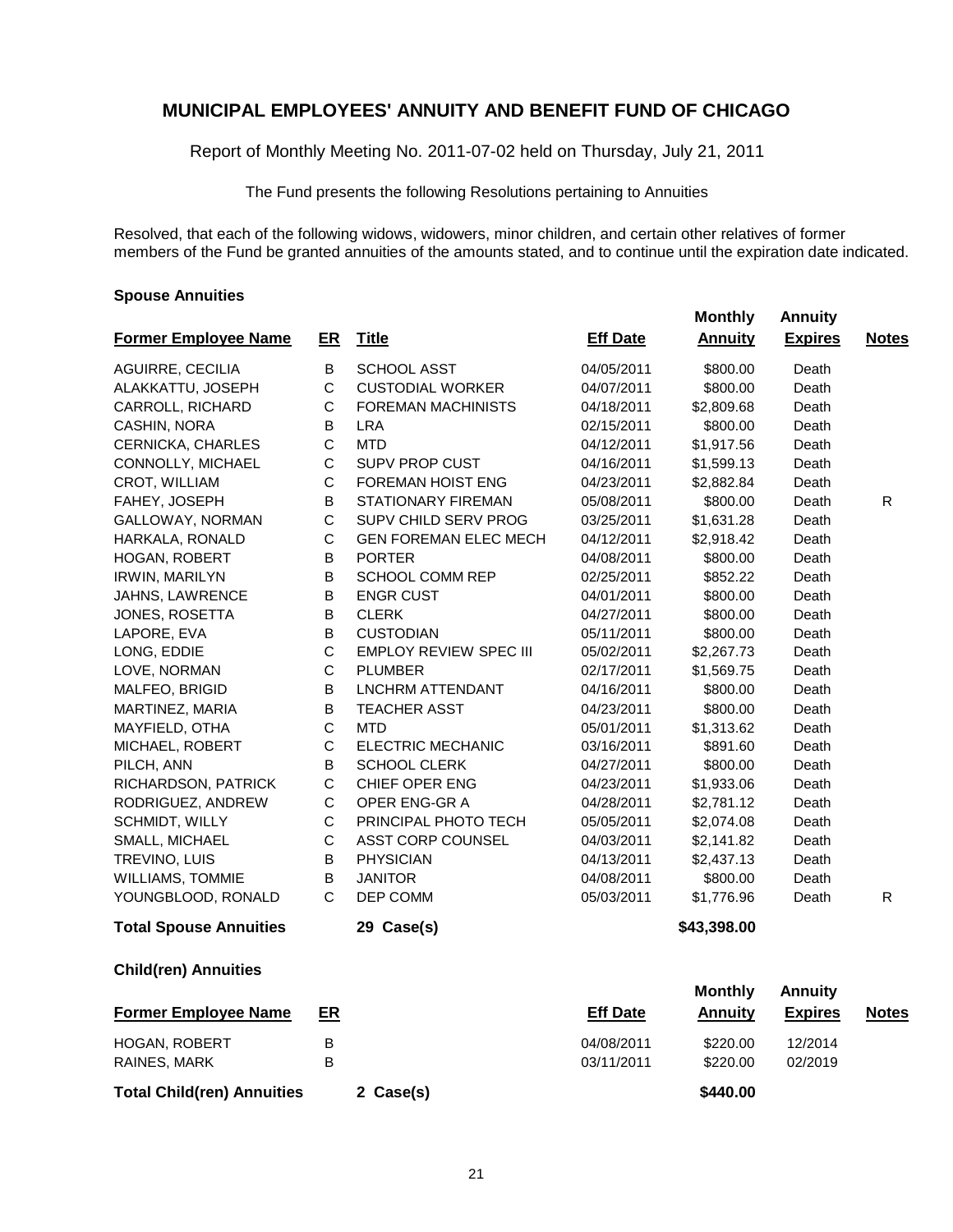Report of Monthly Meeting No. 2011-07-02 held on Thursday, July 21, 2011

The Fund presents the following Resolutions pertaining to Annuities

Resolved, that each of the following widows, widowers, minor children, and certain other relatives of former members of the Fund be granted annuities of the amounts stated, and to continue until the expiration date indicated.

#### **Reversionary Annuities in Accordance with Section 8-139 of the Law**

|                                |                 | <b>Monthly Annuity</b> |         |       |
|--------------------------------|-----------------|------------------------|---------|-------|
| <b>Former Employee Name ER</b> | <b>Eff Date</b> | Annuity                | Expires | Notes |

NONE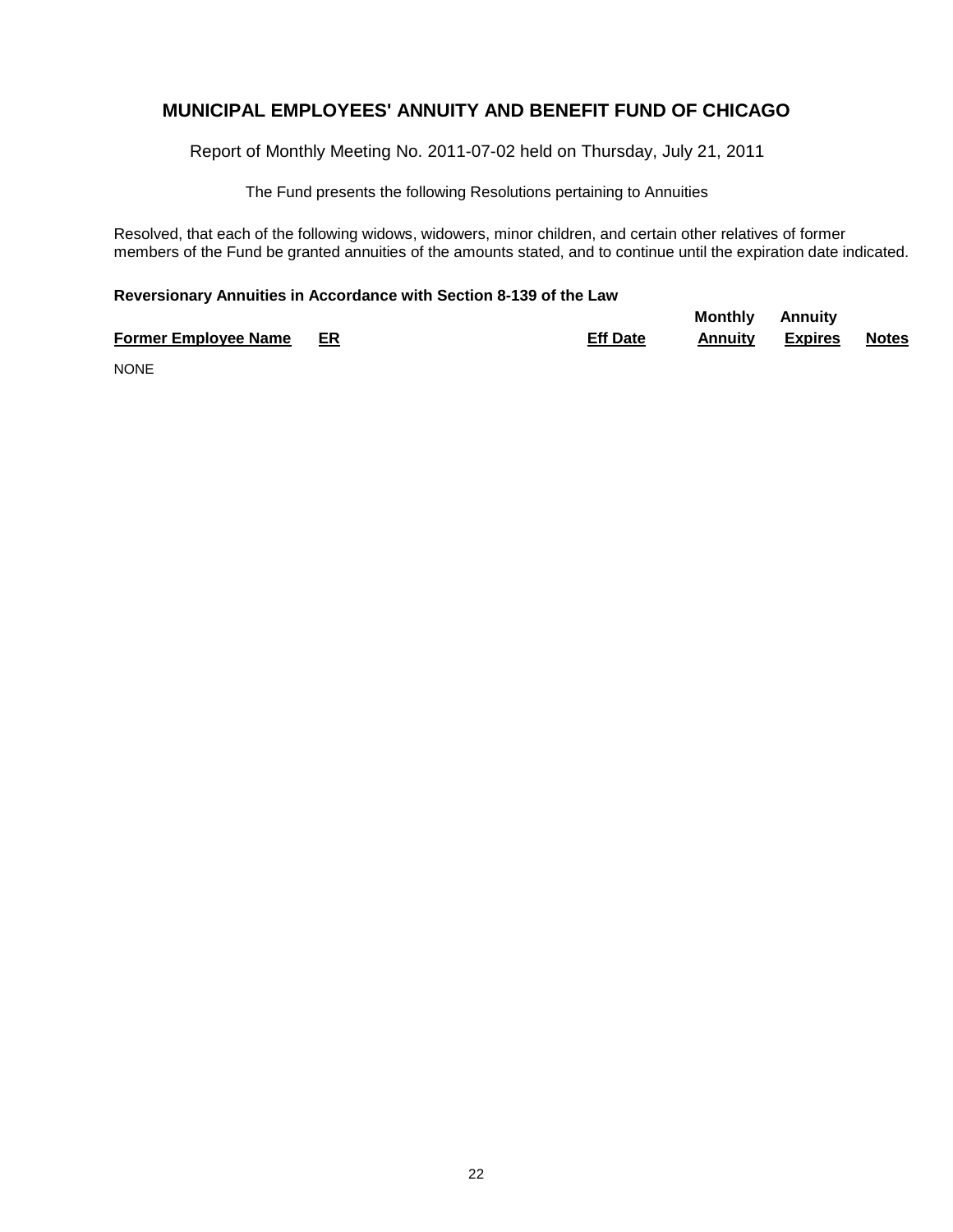Report of Monthly Meeting No. 2011-07-02 held on Thursday, July 21, 2011

The Fund presents the following Resolutions pertaining to Adjusted Annuities

Resolved, that each of the following named members of the Fund, or widows, widowers, or minor children of former members of the Fund be granted an adjusted annuity of the amount stated, and to continue for life, unless otherwise stated.

| <b>Name</b>            | ER | Reason                       | <b>Eff Date</b> |                          | <b>Annuity Amount</b><br><b>Employee Spouse/Child</b> |            |
|------------------------|----|------------------------------|-----------------|--------------------------|-------------------------------------------------------|------------|
| BAKER, LECHAE          | C  | Change in FAS                | 11/05/2010      | \$760.92<br>\$796.20     | N/A<br>N/A                                            | <b>ORG</b> |
|                        |    |                              |                 |                          |                                                       | ADJ        |
| COTI, TOM J            | B  | Adj. to Max., Sec. 5/20-131  | 02/05/2011      | \$1,983.30<br>\$1,903.76 | \$991.65<br>\$951.88                                  | <b>ORG</b> |
|                        |    |                              |                 |                          |                                                       | <b>ADJ</b> |
| DUNLAP, DAVID C        | C  | Change in FAS                | 11/21/2010      | \$1,492.89<br>\$1,541.57 | N/A<br>N/A                                            | <b>ORG</b> |
|                        |    |                              |                 |                          |                                                       | ADJ        |
| EDWARDS, CATHERINE     | B  | Change in FAS                | 06/20/2010      | \$497.74<br>\$461.78     | N/A<br>N/A                                            | <b>ORG</b> |
|                        |    |                              |                 |                          |                                                       | ADJ        |
| <b>JAMES, CURTIS A</b> | B  | Change in Reciprocal Service | 10/16/2009      | \$213.41<br>\$650.16     | \$162.62<br>\$323.45                                  | <b>ORG</b> |
|                        |    |                              |                 |                          |                                                       | <b>ADJ</b> |
| LUCAS, ALTHEA T        | B  | <b>Additional Service</b>    | 02/01/2011      | \$610.94<br>\$1,494.80   | \$800.00<br>\$800.00                                  | <b>ORG</b> |
|                        |    |                              |                 |                          |                                                       | ADJ        |
| THOMAS, HENRIETTA D    | B  | Change in FAS                | 10/25/2009      | \$2,513.88<br>\$2,804.62 | \$1,256.94<br>\$1,402.31                              | <b>ORG</b> |
|                        |    |                              |                 |                          |                                                       | ADJ        |

**Total Adjusted Annuities 7 Case(s)**

Mr. Ahmad moved that the resolutions be adopted and that the applicants be granted employee, widow(er), child, reversionary, or adjusted annuities for the period and at the rates stated opposite their respective names. Seconded Mr. Durkan. Carried: Ayes Messrs. Ahmad, Durkan, Gibson, Guest, Ms. Neely. Noes-None.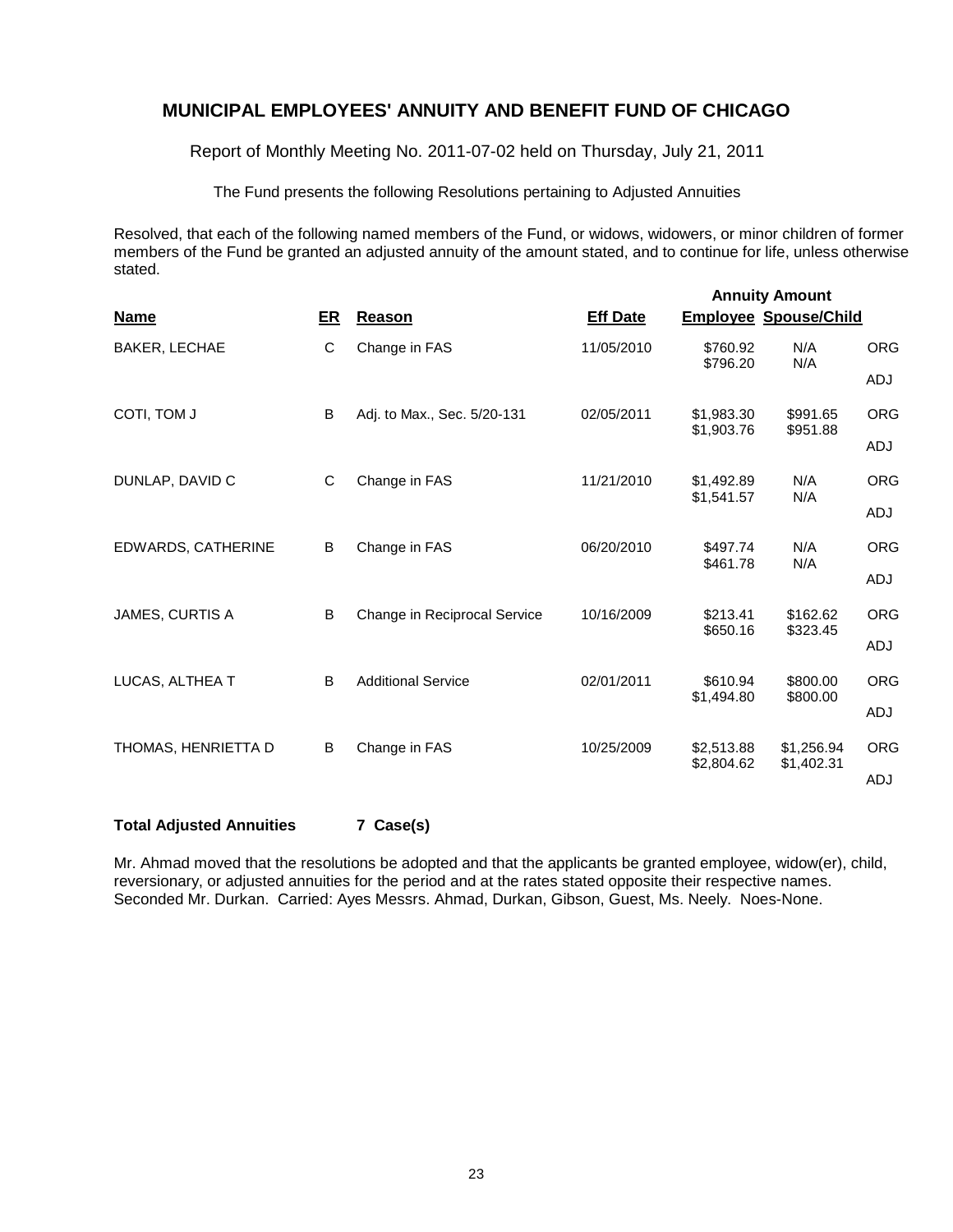Report of Monthly Meeting No. 2011-07-02 held on Thursday, July 21, 2011

The following employees have filed application for Duty Disability Benefits. The applications have been examined by the Medical Examiner for this Fund who recommended the following periods of disability.

#### **DUTY DISABILITY**

|                              |                   |            |                             |                  | <b>Rate</b> | <u>*No. of</u>  |
|------------------------------|-------------------|------------|-----------------------------|------------------|-------------|-----------------|
| <b>Name</b>                  | <u>Dept</u>       |            | <b>Eff Date Fol-Up Date</b> | <b>Term Date</b> | Per Day     | <b>Children</b> |
| <b>BIAMONTE, RONALD F</b>    | <b>TRANS</b>      | 02/25/11   |                             | 03/08/11         | \$214.85    |                 |
| <b>BRUBAKER, MICHAEL S</b>   | <b>TRANS</b>      | 05/12/11   | 08/01/11                    |                  | \$184.93    |                 |
| <b>BUCKNER, STEPHON</b>      | STS & SAN         | 04/13/11   |                             | 04/14/11         | \$144.67    |                 |
| CAMODECA, GARY A             | <b>FLEET MGMT</b> | 05/09/11   | 09/01/11                    |                  | \$205.58    |                 |
| <b>COLEMAN, KEITH R</b>      | <b>AVIATION</b>   | 12/06/10   |                             | 03/13/11         | \$126.76    |                 |
| CRESPO, BILLY                | <b>WATER</b>      | 12/14/10   |                             | 04/28/11         | \$144.67    |                 |
| <b>CULLEN, JAMES Z</b>       | <b>TRANS</b>      | 05/13/10   | 07/01/11                    |                  | \$144.99    |                 |
| FINNEKE, JAMES M             | <b>AVIATION</b>   | 01/11/11   |                             | 03/27/11         | \$144.67    |                 |
| FITZGERALD, JUDITH A         | <b>OEMC</b>       | 02/04/11   | 11/01/11                    |                  | \$145.65    |                 |
| HARRIS, NETTIE L             | <b>OEMC</b>       | 04/19/11   |                             | 06/14/11         | \$110.19    |                 |
| HEINE, NORMAN E              | <b>TRANS</b>      | 06/02/10   |                             | 05/14/11         | \$170.32    |                 |
| KOLAKOWSKI, JOHN             | <b>AVIATION</b>   | 08/31/10   | 08/01/11                    |                  | \$174.25    |                 |
| <b>KRAWIEC, LEONARD R</b>    | <b>AVIATION</b>   | 11/24/10   |                             | 02/01/11         | \$162.41    |                 |
| LOTT JR, JESSE P             | <b>GEN SERV</b>   | 04/06/11   |                             | 05/17/11         | \$172.67    |                 |
| MIRABAL, REYES               | <b>FLEET MGMT</b> | 02/24/11   |                             | 03/21/11         | \$176.86    |                 |
| MOSES HUGHES, MARILYN        | <b>OEMC</b>       | 04/16/11   | 08/01/11                    |                  | \$110.19    |                 |
| PATTERSON, ANDRE             | STS & SAN         | 03/31/11   |                             | 06/20/11         | \$144.67    | 1               |
| ROCCO, THOMAS D              | <b>TRANS</b>      | 05/11/11   |                             | 05/22/11         | \$144.67    | 1               |
| SANTANA, ALFONSO             | <b>GEN SERV</b>   | 02/28/11   | 08/01/11                    |                  | \$162.41    | 1               |
| SHOEMAKER, BARBARA           | <b>OEMC</b>       | 01/18/00   |                             | 01/27/00         | \$111.27    | 1               |
| SHOEMAKER, BARBARA           | <b>OEMC</b>       | 06/05/03   |                             | 11/30/10         | \$96.24     |                 |
| SMITH SR, DONALD L           | STS & SAN         | 05/27/11   | 10/01/11                    |                  | \$144.67    | $\overline{4}$  |
| SOLIS JR, SAMUEL             | STS & SAN         | 03/04/11   |                             | 05/01/11         | \$135.40    |                 |
| TAYLOR, RICHARD B            | <b>CPL</b>        | 05/13/11   | 10/01/11                    |                  | \$23.57     |                 |
| WEBB, CALVIN                 | <b>CPL</b>        | 04/08/11   | 08/01/11                    |                  | \$144.67    |                 |
| WEBB, MELVIN L               | <b>WATER</b>      | 03/16/11   | 09/01/11                    |                  | \$144.67    |                 |
| WILLIS, ELIZABETH C          | <b>AVIATION</b>   | 01/31/11   |                             | 03/30/11         | \$90.02     |                 |
| <b>Total DUTY DISABILITY</b> |                   | 27 Case(s) |                             |                  | \$3,875.92  |                 |

\* Based on 40 ILCS 5/8-160, the Employee shall also have a right to receive child's disability benefit of \$10.00 a month on account of each child less than 18 years of age. Rates will be prorated based on days of eligibility.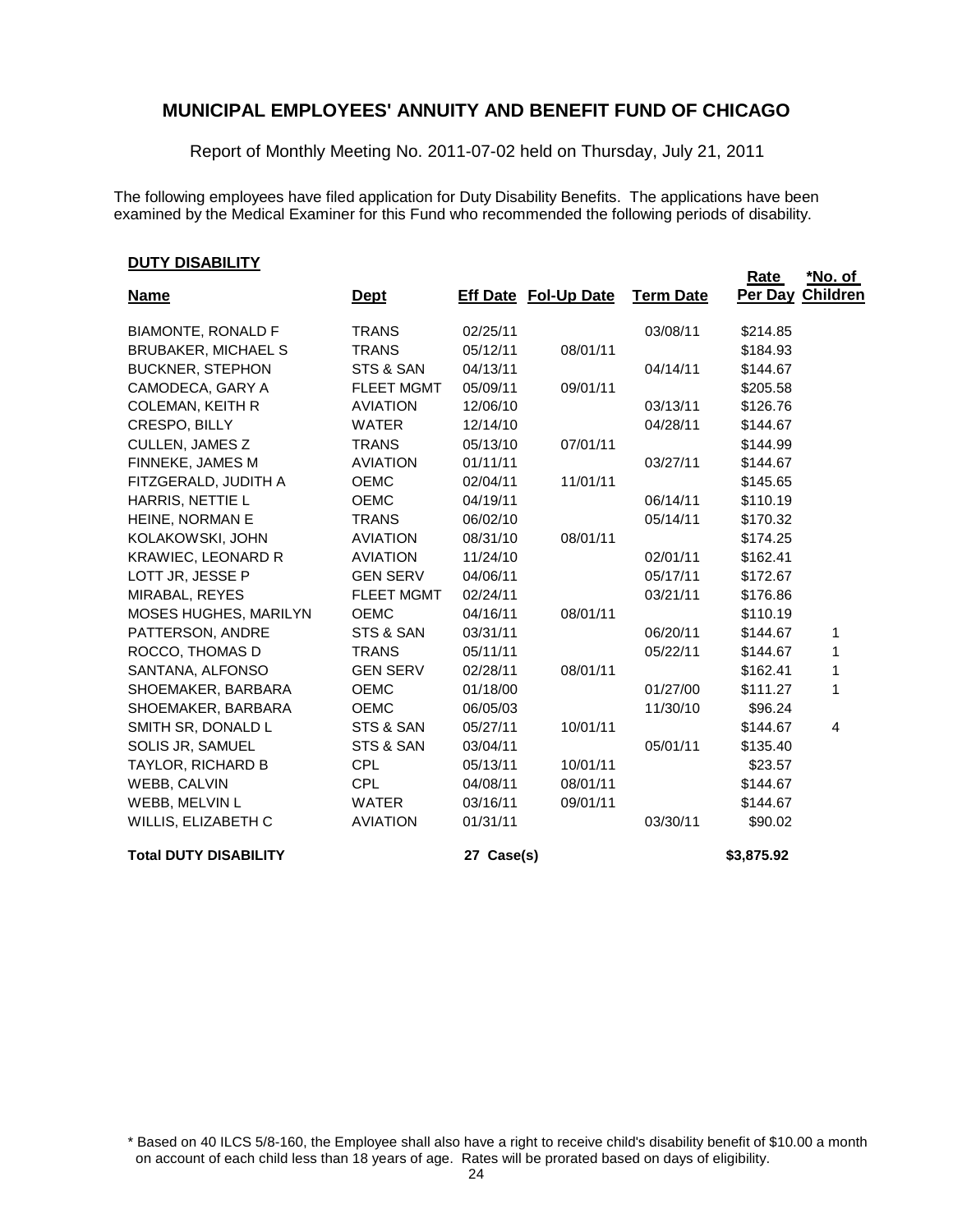Report of Monthly Meeting No. 2011-07-02 held on Thursday, July 21, 2011

The following employees have filed application for Ordinary Disability Benefits. The applications have been examined by the Medical Examiner for this Fund who recommended the following periods of disability.

#### **ORDINARY DISABILITY**

|                            |                                       |                           |                             |                  | <b>Rate</b> |
|----------------------------|---------------------------------------|---------------------------|-----------------------------|------------------|-------------|
| <b>Name</b>                | <b>Dept</b>                           |                           | <b>Eff Date Fol-Up Date</b> | <b>Term Date</b> | Per Day     |
| <b>BARNES, SHANNETTA A</b> | <b>HEALTH</b>                         | 01/23/11                  |                             | 03/21/11         | \$117.55    |
| BARR, CANDYCE              | <b>AVIATION</b>                       | 02/08/11                  |                             | 03/30/11         | \$96.45     |
| BETANCOURT, JOSE A         | <b>TRANS</b>                          | 05/09/11                  | 05/01/12                    |                  | \$101.75    |
| BILLOWS, JESSICA A         | <b>WATER</b>                          | 06/15/11                  | 07/01/11                    |                  | \$87.88     |
| CAPONIGRO, ROBERT M        | <b>WATER</b>                          | 03/06/11                  | 03/01/12                    |                  | \$119.16    |
| CARRASCO, MADELYN          | BE                                    | 12/23/10                  | 12/01/11                    |                  | \$43.69     |
| COLUNGA, ROSY              | <b>BE</b>                             | 02/04/10                  | 08/01/11                    |                  | \$46.67     |
| CRYLEN, TAMMIE             | <b>WATER</b>                          | 06/06/11                  | 11/01/11                    |                  | \$128.50    |
| DAVENPORT, JOANNE A        | <b>HEALTH</b>                         | 04/24/11                  |                             | 06/05/11         | \$60.66     |
| DODSON, TAMIKA S           | <b>REVENUE</b>                        | 05/30/11                  | 10/01/11                    |                  | \$53.08     |
| ESPARRAGOZA, ANA S         | CPL                                   | 06/13/11                  | 07/01/11                    |                  | \$50.38     |
| FARR, JANIS V              | <b>FLEET MGMT</b>                     | 04/21/11                  | 09/01/11                    |                  | \$58.13     |
| FITZGERALD, ANGELA         | <b>FAMILY &amp;</b><br><b>SUPPORT</b> | 05/12/11                  | 09/01/11                    |                  | \$81.38     |
| <b>GOLDMAN, LAUREL B</b>   | <b>FAMILY &amp;</b><br><b>SUPPORT</b> | 02/15/11                  |                             | 04/18/11         | \$71.21     |
| HARRIS, LORETTA            | BE                                    | 05/16/11                  | 10/01/11                    |                  | \$58.98     |
| JELKS, LINDA               | BE                                    | 04/18/11                  |                             | 05/09/11         | \$48.15     |
| JONES, COREY D             | <b>WATER</b>                          | 03/12/11                  | 08/01/11                    |                  | \$96.45     |
| JOVANOVIC, TATIJANA        | <b>AVIATION</b>                       | 03/14/11                  | 12/01/11                    |                  | \$73.46     |
| <b>JUDKINS III, THEARS</b> | BE                                    | 03/25/11<br>(Less 3 days) |                             | 09/20/11         | \$42.67     |
| KIMBLE, NICOLE D           | BE                                    | 05/29/11                  |                             | 06/16/11         | \$40.85     |
| KLEIN, KYLIE               | BE                                    | 05/08/11                  |                             | 06/30/11         | \$115.35    |
| LOVETT, SHELISA C          | <b>CPL</b>                            | 05/30/11                  | 08/01/11                    |                  | \$15.71     |
| MAGDALENO, MARY A          | BE                                    | 04/30/11<br>(Less 1 days) | 02/01/12                    |                  | \$50.20     |
| MANNIX, RICHARD            | <b>GEN SERV</b>                       | 04/29/11                  | 09/01/11                    |                  | \$52.85     |
| MARTIN, MARILYN            | <b>PUBLIC</b><br>LIBRARY              | 02/12/11                  |                             | 04/24/11         | \$22.10     |
| MCFADDEN, EDWARD           | BE                                    | 04/23/11                  | 11/01/11                    |                  | \$109.38    |
| MCMULLEN, GLORIA           | STS & SAN                             | 03/31/11                  | 03/01/12                    |                  | \$96.45     |
| MERCADO, DIGNA M           | BE                                    | 02/25/11                  |                             | 03/21/11         | \$47.51     |
| MILLER, THEBEZ             | <b>BE</b>                             | 01/16/11                  |                             | 03/31/11         | \$48.85     |
| MONTGOMERY, ETHEL P        | STS & SAN                             | 05/06/11                  |                             | 06/30/11         | \$108.27    |
| MORRIS, MYRAL              | <b>TRANS</b>                          | 05/01/11                  |                             | 05/09/11         | \$96.45     |
| MUELLER JR, RALPH B        | <b>AVIATION</b>                       | 04/06/11                  |                             | 06/03/11         | \$101.26    |
| PERRILLIAT, LEE DORA       | BE                                    | 02/17/11<br>(Less 4 days) | 10/01/11                    |                  | \$77.37     |
| PETTIS, DENISE             | <b>WATER</b>                          | 06/13/11                  | 02/01/12                    |                  | \$52.85     |
| PRUITT, VALERIE B          | BE                                    | 04/25/11                  | 12/01/11                    |                  | \$41.90     |
| REYNOLDS, SHAUNTELLE       | LAW                                   | 04/07/11                  | 08/01/11                    |                  | \$83.98     |
| ROSENBERG, JOYCE C         | BE                                    | 03/28/11<br>(Less 4 days) | 07/01/11                    |                  | \$77.37     |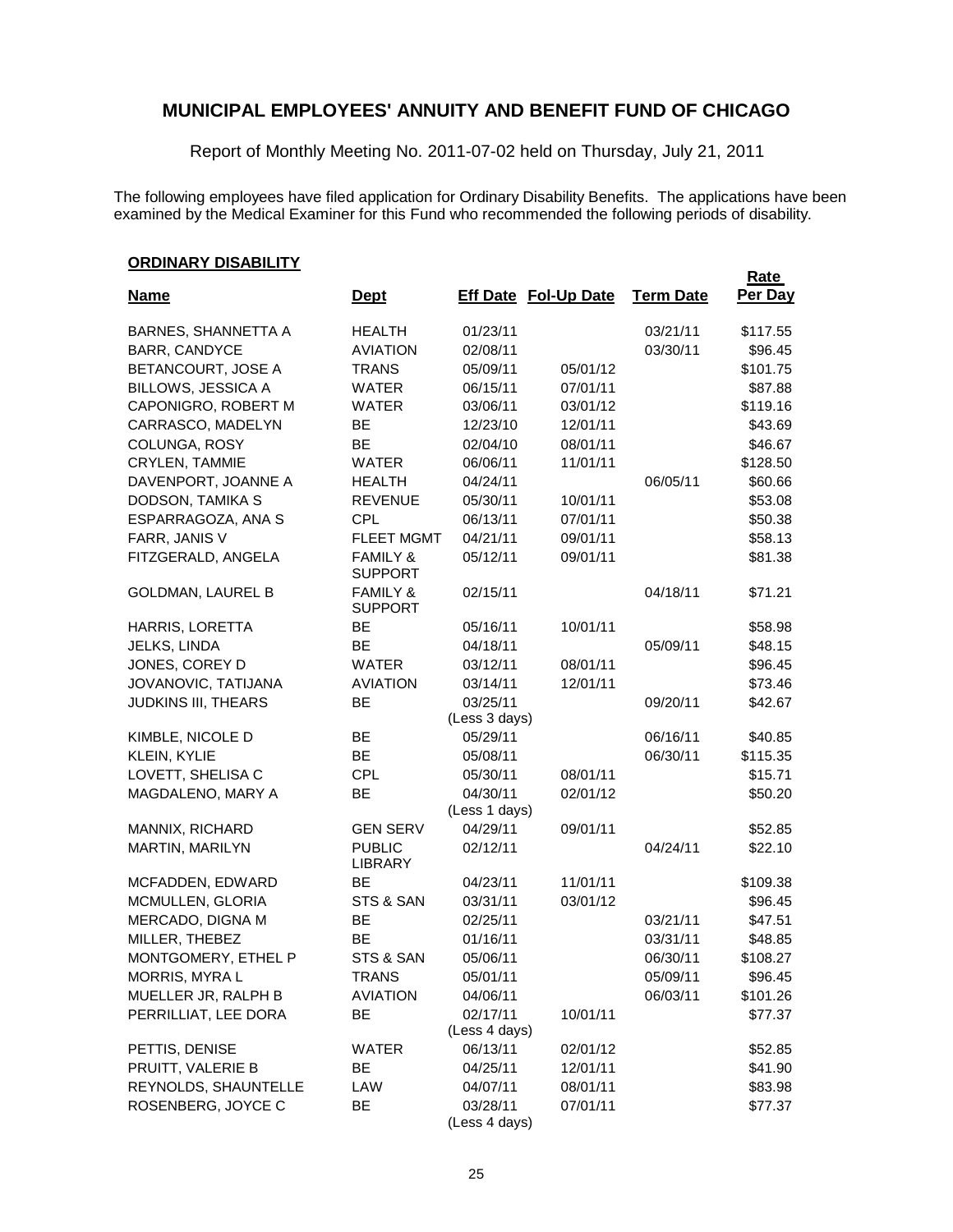Report of Monthly Meeting No. 2011-07-02 held on Thursday, July 21, 2011

The following employees have filed application for Ordinary Disability Benefits. The applications have been examined by the Medical Examiner for this Fund who recommended the following periods of disability.

**Rate** 

#### **ORDINARY DISABILITY**

| <b>Name</b>                      | <u>Dept</u>                           | <b>Eff Date Fol-Up Date</b> |          | <b>Term Date</b> | nale<br>Per Day |
|----------------------------------|---------------------------------------|-----------------------------|----------|------------------|-----------------|
| SALAZAR, MARY L                  | BE                                    | 03/14/11<br>(Less 3 days)   | 08/01/11 |                  | \$21.85         |
| SANTANA, CORINA                  | STS & SAN                             | 03/31/11                    | 10/01/11 |                  | \$96.45         |
| SMITH, CAROLYN D                 | ВE                                    | 05/09/11                    | 08/01/11 |                  | \$18.21         |
| SMITH, JOHN L                    | STS & SAN                             | 04/25/11                    |          | 06/05/11         | \$96.45         |
| TAYLOR, BARBARA D                | <b>POLICE</b>                         | 04/04/11                    | 08/01/11 |                  | \$17.92         |
| <b>TAYLOR, DIANE</b>             | ВE                                    | 06/04/11                    | 12/01/11 |                  | \$46.64         |
| THOMPSON, NIKIA S                | <b>FAMILY &amp;</b><br><b>SUPPORT</b> | 03/18/11                    |          | 06/03/11         | \$95.46         |
| <b>Total ORDINARY DISABILITY</b> |                                       | Case(s)<br>44               |          |                  | \$3,067.88      |

Mr. Gibson moved that the applicants for Ordinary and Duty disability benefits be granted such benefits for the period and at the rate shown opposite their respective names. Seconded Ms. Neely. Carried: Ayes Messrs. Ahmad, Durkan, Gibson, Guest, Ms. Neely. Noes-None.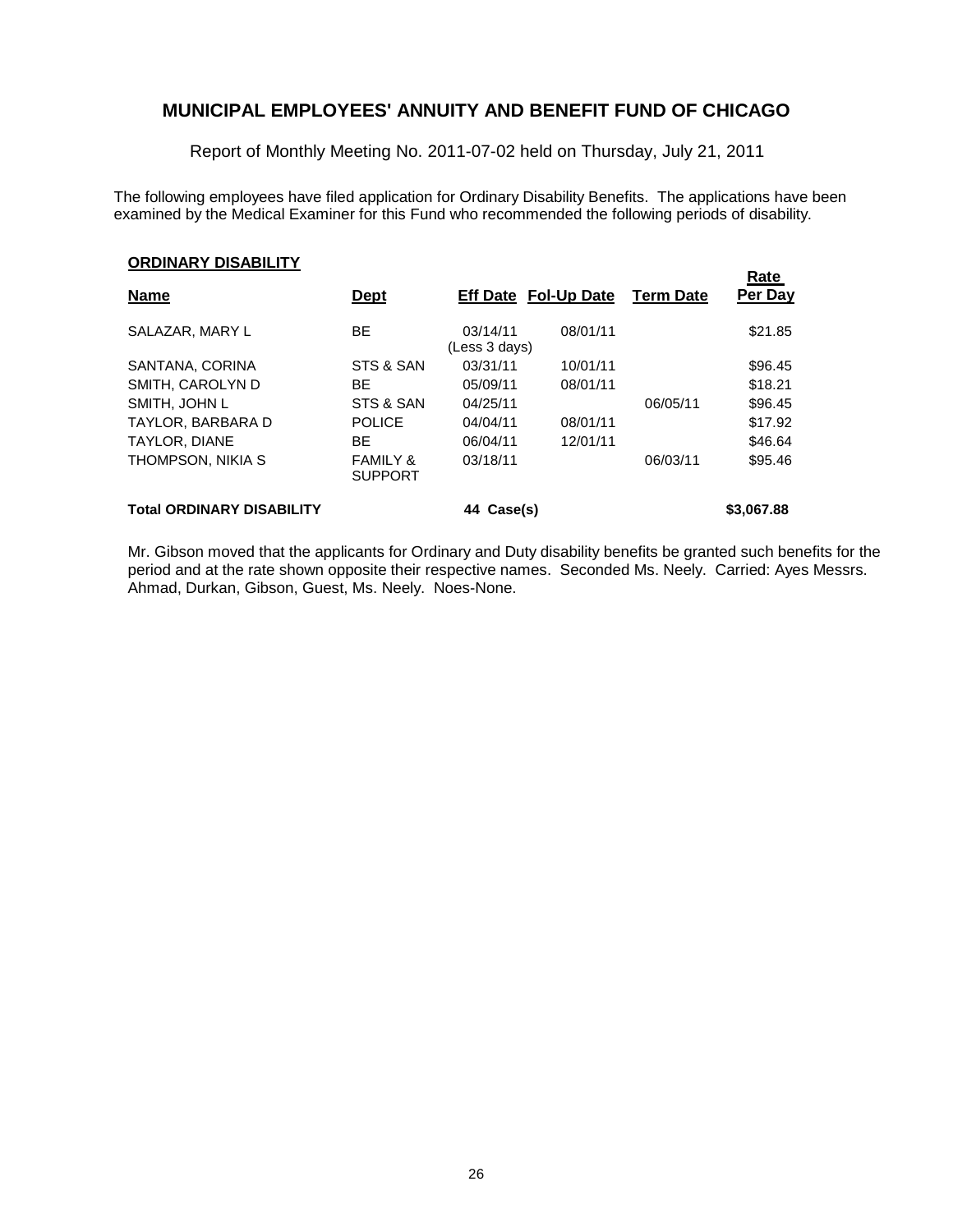Report of Monthly Meeting No. 2011-07-02 held on Thursday, July 21, 2011

The following employees receiving Duty Disability Benefits have applied for extension of such benefits. The applications have been examined by the Medical Examiner for this Fund who recommended the following extensions.

#### **DUTY-EXTENSION OF**

|                                |                   |               |                | <b>Rate</b> | <u>*No. of </u> |
|--------------------------------|-------------------|---------------|----------------|-------------|-----------------|
| <b>Name</b>                    | <b>Start Date</b> | <b>Period</b> | <b>Ext Reg</b> | Per Day     | <b>Children</b> |
| AMEDIO, LAWRENCE P             | 08/01/08          | 05/01/12      | MMI            | \$161.43    |                 |
| <b>BALESTRI, RICHARD</b>       | 05/05/10          | 10/01/11      | <b>NTE</b>     | \$140.83    |                 |
| FONSECA, ARTHUR G              | 02/07/11          | 09/01/11      | <b>MED</b>     | \$129.93    |                 |
| GALVIN, RAYMOND V              | 06/01/06          | 05/01/12      | <b>NTE</b>     | \$136.77    |                 |
| MARICH, MICHAEL A              | 05/04/08          | 05/01/12      | <b>MED</b>     | \$161.56    |                 |
| O BRIEN, THOMAS E              | 11/19/08          | 05/01/12      | <b>MED</b>     | \$137.79    |                 |
| ORTEGA JR, VINCENT             | 10/26/10          | 09/01/11      | <b>MED</b>     | \$144.67    | 1               |
| PAULSON, HARRY W               | 02/07/08          | 12/01/11      | <b>NTE</b>     | \$164.08    |                 |
| PIAZZA, CATHLEEN A             | 01/13/10          | 09/01/11      | <b>NTE</b>     | \$91.58     | $\overline{2}$  |
| POLENISIAK, RONALD S           | 09/17/10          | 08/01/11      | <b>MED</b>     | \$184.78    |                 |
| RAMOS, ANGELINA                | 12/29/10          | 12/01/11      | <b>NTE</b>     | \$120.94    | 1               |
| RODRIGUEZ, EVARISTO            | 07/20/02          | 05/01/12      | MMI            | \$144.67    |                 |
| ROESKE, LAWRENCE C             | 10/28/10          | 12/01/11      | MED            | \$162.41    | 2               |
| SAA, JOSE J                    | 09/09/10          | 09/01/11      | <b>NTE</b>     | \$162.41    |                 |
| SANDBERG, WILLIAM D            | 02/05/10          | 10/01/11      | <b>NTE</b>     | \$192.76    | $\overline{c}$  |
| SPITALLI JR, NICK A            | 06/29/10          | 06/24/11      | <b>REL</b>     | \$140.83    | $\overline{2}$  |
| SUMBLEN, HELEN J               | 10/21/09          | 05/01/12      | <b>MED</b>     | \$83.22     |                 |
| TELLEZ JR, MANUEL A            | 02/18/11          | 09/01/11      | <b>NTE</b>     | \$139.33    |                 |
| VARGAS, MARIBEL                | 03/08/05          | 05/01/12      | <b>MED</b>     | \$51.02     |                 |
| <b>WEAVER, MURIEL</b>          | 07/26/10          | 10/01/11      | <b>NTE</b>     | \$23.57     |                 |
| <b>WILLIAMS, TERRY C</b>       | 11/18/10          | 05/23/11      | <b>REL</b>     | \$144.67    |                 |
| WILLIS, MARK A                 | 11/04/10          | 11/01/11      | <b>NTE</b>     | \$172.67    |                 |
| ZAMORA, MARTIN                 | 07/30/09          | 02/01/12      | <b>NTE</b>     | \$133.18    | 2               |
| ZWARYCZ, THOMAS J              | 10/27/10          | 12/01/11      | <b>MED</b>     | \$144.67    |                 |
| <b>Total DUTY-EXTENSION OF</b> | 24 Case(s)        |               |                | \$3,269.77  |                 |

\* Based on 40 ILCS 5/8-160, the Employee shall also have a right to receive child's disability benefit of \$10.00 a month on account of each child less than 18 years of age. Rates will be prorated based on days of eligibility.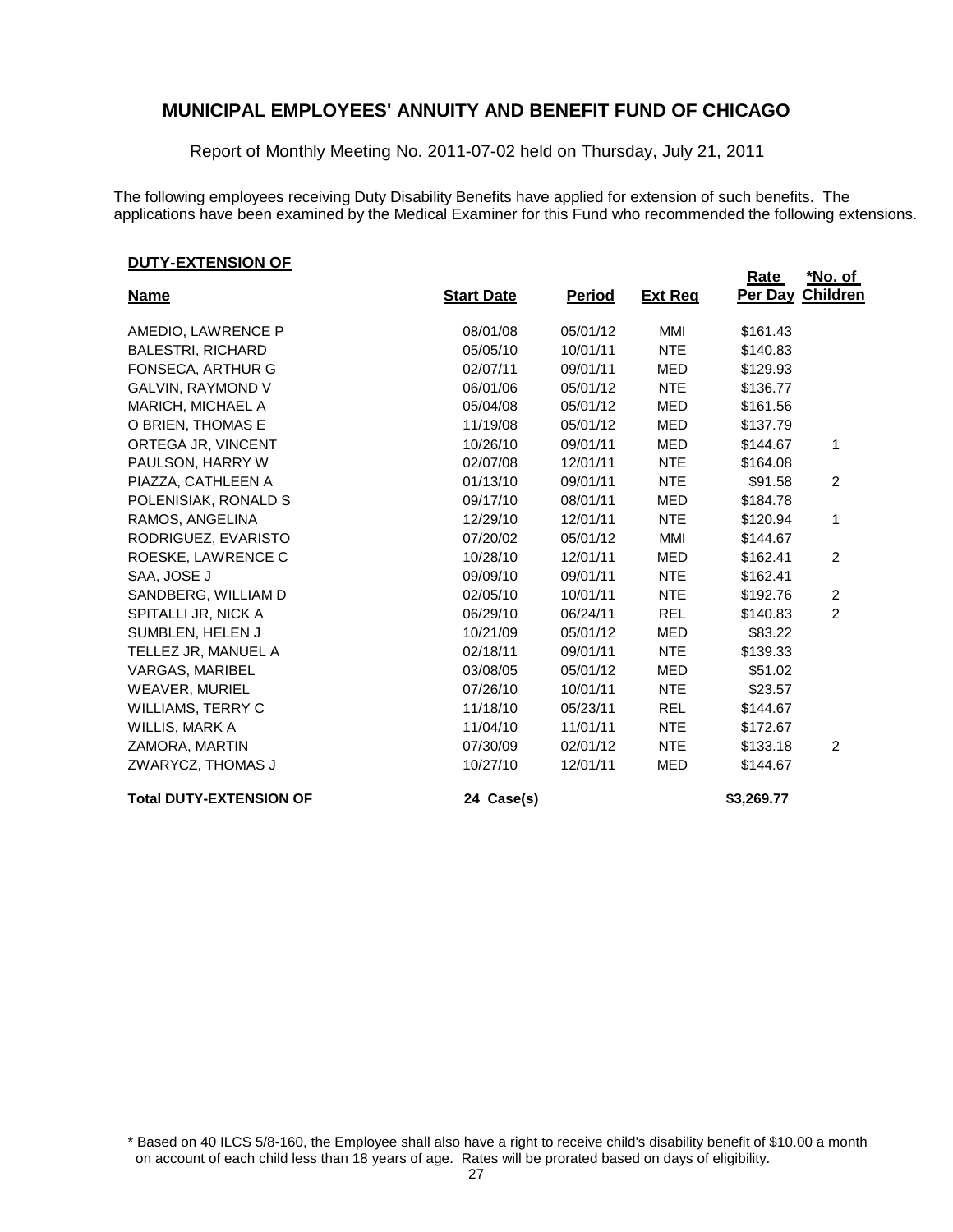Report of Monthly Meeting No. 2011-07-02 held on Thursday, July 21, 2011

The following employees receiving Ordinary Disability Benefits have applied for extension of such benefits. The applications have been examined by the Medical Examiner for this Fund who recommended the following extensions.

**Rate** 

#### **ORDINARY-EXTENSION OF**

| <u>Name</u>                        | <b>Start Date</b> | <b>Period</b> | <u>Ext Req</u> | Per Day    |
|------------------------------------|-------------------|---------------|----------------|------------|
| <b>BABER, JOANN</b>                | 05/23/10          | 05/01/12      | <b>MED</b>     | \$54.40    |
| CAPPS, RAMONA                      | 04/26/10          | 03/24/12      | <b>CX</b>      | \$53.56    |
| CHAVEZ-PADILLA, MARIA S            | 04/14/10          | 06/08/11      | <b>CX</b>      | \$20.97    |
| CORRAL, AURORA                     | 01/13/08          | 12/01/11      | <b>MED</b>     | \$24.90    |
| EDWARDS, MICHAEL B                 | 12/10/10          | 07/01/11      | <b>REL</b>     | \$96.45    |
| HARRIS, DERELL T                   | 09/12/09          | 05/01/12      | <b>MED</b>     | \$58.23    |
| LOYE POTTER, MARY J                | 01/12/09          | 05/01/12      | <b>MED</b>     | \$142.16   |
| LUNA, CESAR                        | 12/27/10          | 06/30/11      | <b>RES</b>     | \$103.71   |
| LYNCH, MARY B                      | 08/08/10          | 05/01/12      | <b>MED</b>     | \$54.94    |
| MEDINA, DIANA                      | 06/18/10          | 11/01/11      | <b>MED</b>     | \$38.83    |
| MORRISSEY, EDWARD J                | 05/01/10          | 05/01/12      | <b>MED</b>     | \$97.98    |
| NEGRETE, CONCEPCION C              | 01/02/09          | 04/01/12      | MED            | \$17.98    |
| O KEEFFE, DENNIS R                 | 05/18/09          | 05/01/12      | <b>MED</b>     | \$121.66   |
| PALMERIN, RICHARD J                | 03/31/11          | 12/01/11      | <b>MED</b>     | \$101.72   |
| PONCE, ERNESTINE                   | 05/30/08          | 06/30/11      | <b>RES</b>     | \$67.14    |
| REVERE, GLORIA J                   | 06/23/10          | 12/01/11      | <b>MED</b>     | \$58.75    |
| SANDERS, SHIRLEY A                 | 03/01/11          | 05/10/11      | <b>RW</b>      | \$18.77    |
| SIVELS, SHIRLEY A                  | 11/15/10          | 09/01/11      | <b>MED</b>     | \$17.11    |
| SZADO, JOHN R                      | 05/31/10          | 05/01/12      | <b>MED</b>     | \$93.89    |
| THOMPSON, VALERIE                  | 11/30/10          | 10/01/11      | <b>MED</b>     | \$20.91    |
| VELAZQUEZ, MARIA D                 | 11/20/09          | 09/01/11      | <b>MED</b>     | \$62.58    |
| VIOLA, ANTHONY                     | 06/13/10          | 08/01/11      | <b>MED</b>     | \$58.53    |
| <b>WALKER, PATTIE J</b>            | 01/08/11          | 02/21/11      | <b>FINAL</b>   | \$27.75    |
| WALKER, YOLANDA A                  | 06/16/08          | 11/01/11      | <b>MED</b>     | \$39.48    |
| YOUNG, JUDY M                      | 12/27/10          | 08/01/11      | <b>MED</b>     | \$63.91    |
| YOUNG, PATTY                       | 02/05/11          | 06/20/11      | <b>FINAL</b>   | \$105.88   |
| ZAPLITNY, OLGA D                   | 01/01/11          | 09/01/11      | <b>MED</b>     | \$89.28    |
| <b>Total ORDINARY-EXTENSION OF</b> | 27 Case(s)        |               |                | \$1,711.47 |

Ms. Neely moved that the applicants for extension of Ordinary and Duty disability benefits shown hereinbefore be granted such extension for the period and at the rate shown opposite their respective names. Seconded Mr. Ahmad. Carried: Ayes Messrs. Ahmad, Durkan, Gibson, Guest, Ms. Neely. Noes-None.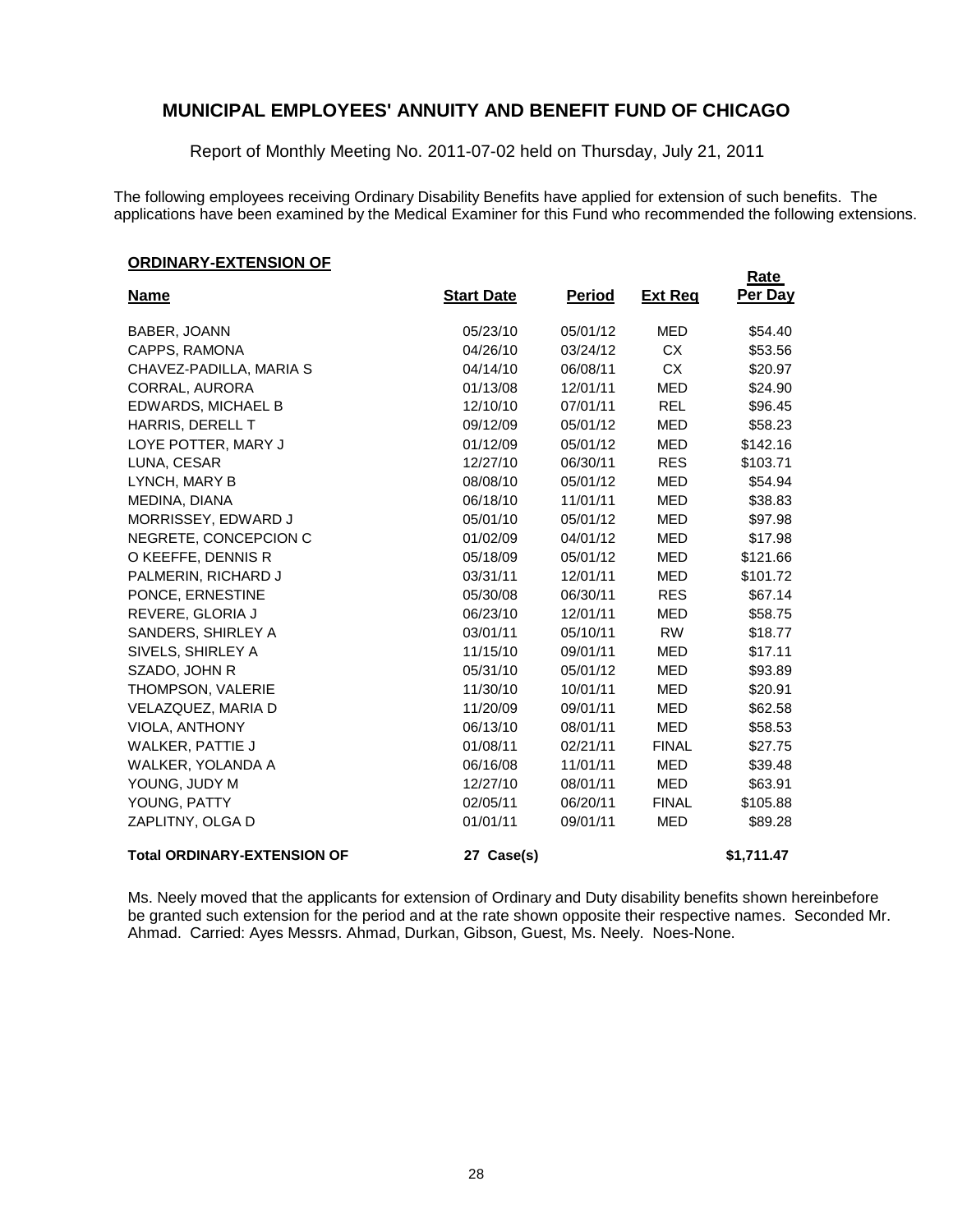|  | <b>ADJUSTED DUTY DISABILITY</b> |  |
|--|---------------------------------|--|
|  |                                 |  |

| <b>Name</b> | Reason | <b>Start Date</b> | <b>To Date</b> | <u>Rate</u><br>Per Day |
|-------------|--------|-------------------|----------------|------------------------|
| <b>NONE</b> |        |                   |                | ORG.<br>ADJ            |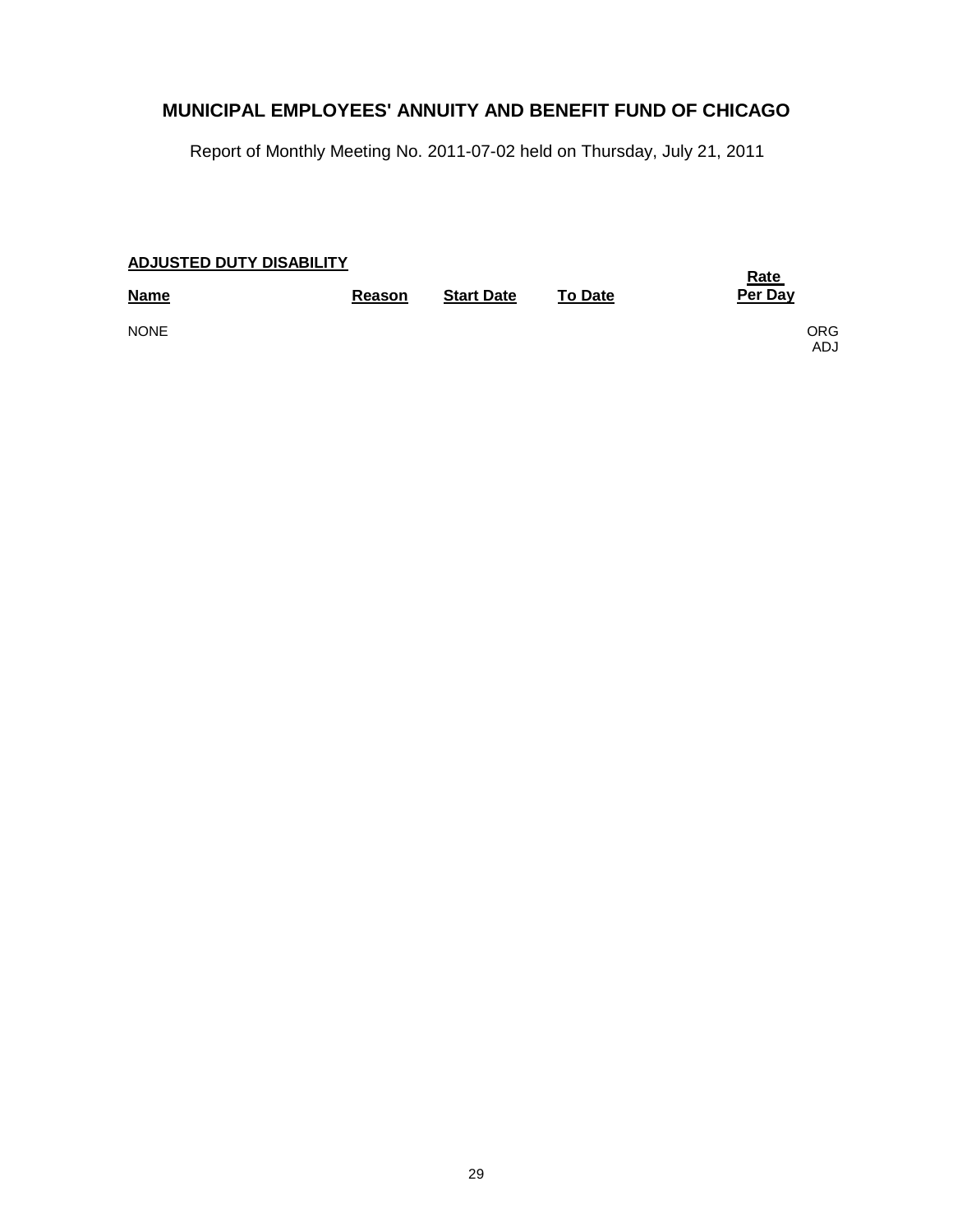|  | <b>ADJUSTED ORDINARY DISABILITY</b> |  |
|--|-------------------------------------|--|
|  |                                     |  |

| $1.999901 \pm 5.0011$<br><b>Name</b> | Reason | <b>Start Date</b> | <b>To Date</b> | <u>Rate</u><br>Per Day |
|--------------------------------------|--------|-------------------|----------------|------------------------|
| <b>NONE</b>                          |        |                   |                | ORG.<br>ADJ            |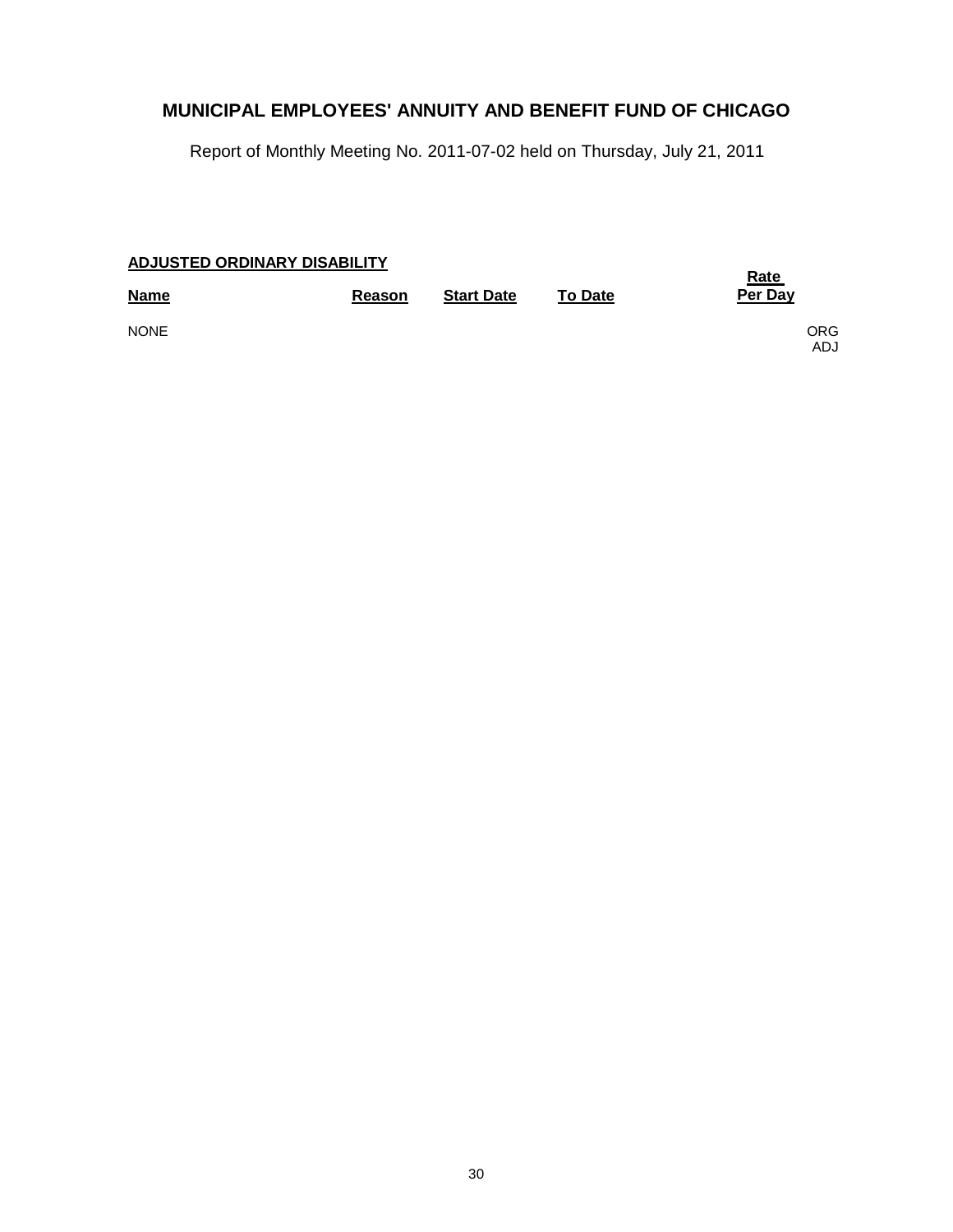Report of Monthly Meeting No. 2011-07-02 held on Thursday, July 21, 2011

#### **APPLICATION FOR MEMBERSHIP**

The following named employees, officers, or officials, required to file written application for membership in the Fund, have filed such application, and the records indicate they qualify for membership by reason of having the necessary service or other requirements.

#### **Name**

**Title Department**

NONE

#### **CHANGE OF BIRTHS**

The following named employees have submitted documentation showing a date of birth different from the Fund's records and have requested that the Fund correct its records in accordance with the supporting documentation provided.

#### **Name**

**Date of Birth Supporting Document** 

NONE From

To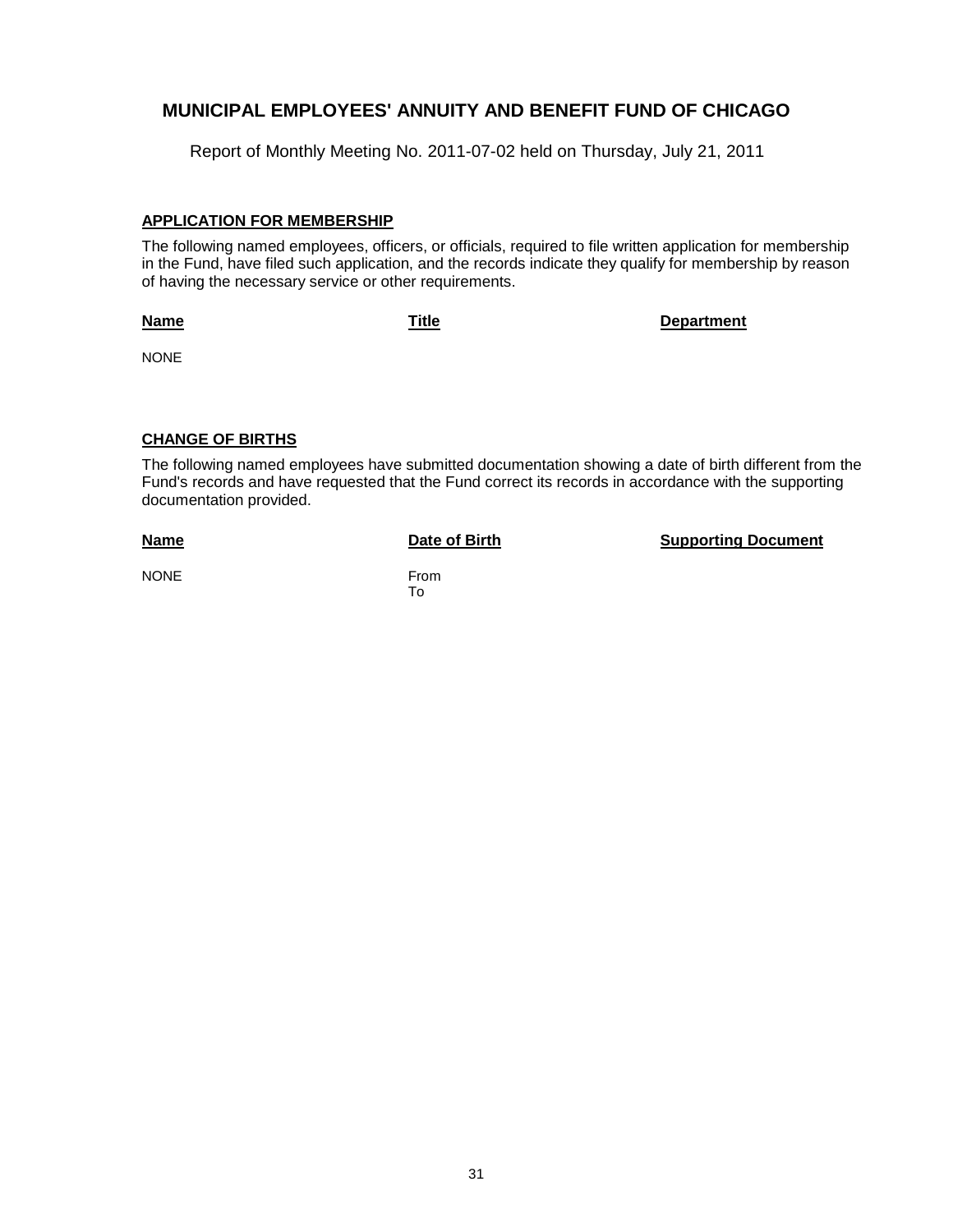Report of Monthly Meeting No. 2011-07-02 held on Thursday, July 21, 2011

| City Treasurer's Statement of Account as of 06/30/2011 |  |  |  |
|--------------------------------------------------------|--|--|--|
|--------------------------------------------------------|--|--|--|

| <b>Cash Balance, City Treasury Account:</b> |                    |                    |
|---------------------------------------------|--------------------|--------------------|
| Opening balance, 05/31/2011                 | \$427,226.62       |                    |
| Receipts to 06/30/2011                      | \$0.00             |                    |
| Interest                                    | \$10.19            |                    |
| Total                                       | \$427,236.81       |                    |
| Disbursements to 06/30/2011                 | \$0.00             |                    |
| Closing balance, 06/30/2011                 |                    | \$427,236.81       |
| <b>Petty Cash Fund:</b>                     |                    | \$400.00           |
| <b>Investments at Market:</b>               |                    |                    |
| City Treasurer's Office, 06/30/2011         | \$1,200,000.00     |                    |
| Northern Trust, 06/30/2011 - Unaudited      | \$5,340,424,735.00 |                    |
| <b>Total Investments</b>                    |                    | \$5,341,624,735.00 |
| <b>Total Cash and Investments</b>           |                    | \$5,342,052,371.81 |
|                                             |                    |                    |

Mr. Ahmad moved that the Treasurer's Report be received and placed on file. Seconded Mr. Gibson. Carried: Ayes Messrs. Ahmad, Durkan, Gibson, Guest, Ms. Neely votes present. Noes-None.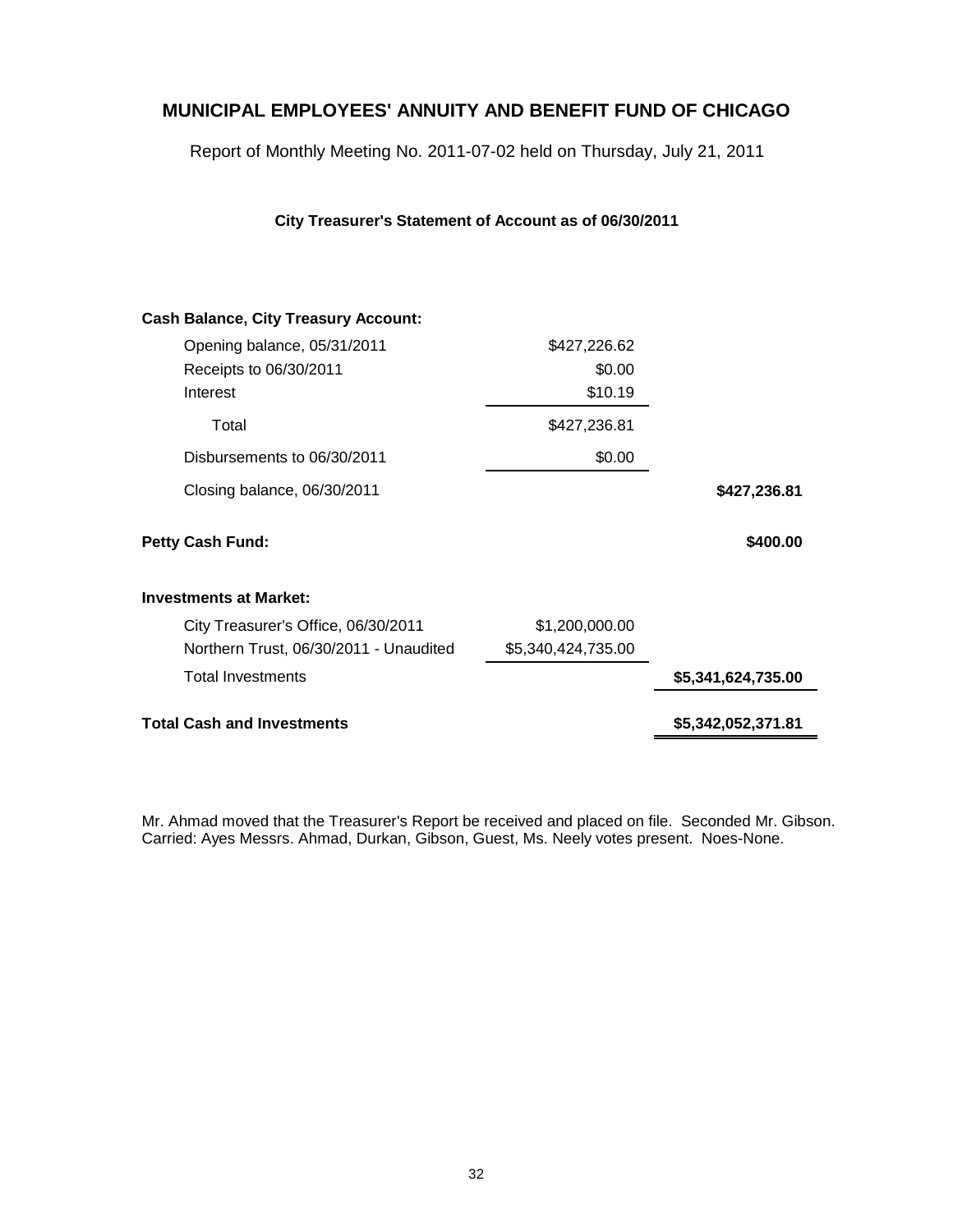Report of Monthly Meeting No. 2011-07-02 held on Thursday, July 21, 2011

### **HEARINGS**

The Matter of Tommie Talley (continued from June 16, 2011)

Ms. Neely made a motion to continue this matter to August 18, 2011. Second by Mr. Gibson.

Carried: Ayes – Messrs. Ahmad, Durkan, Gibson, Guest, Ms. Neely. Noes – None.

### **LEGAL**

Legal Update

This matter was taken out of order.

Mr. Heiss distributed to the Board a draft letter authored by the counsels of the four pension funds of the City of Chicago regarding the Korshak vs. City of Chicago settlement, which expires June 30, 2013. The draft letter is directed to the Chairman of the Retiree Health Benefits Commission, and contains a detailed history of previous Korshak settlements and a request for consideration to extend the current settlement for an additional ten-year period. Mr. Gibson made a motion to endorse the ten-year extension recommendation and have the Fund's counsel sign the final letter on their behalf. Second by Mr. Durkan.

Carried: Ayes – Messrs. Durkan, Gibson, Guest, Ms. Neely. Noes – Mr. Ahmad.

The Board moved into closed Session at 10:04 a.m. in accordance with ILCS 120/2 (c) (1), (7), and (11) to discuss legal issues related to Utz v MEABF, issues related to Joseph M. Malatesta, issues related to the capital commitment extended to Black Enterprise/Greenwich Capital, issues related to DV Urban Realty, and personnel issues. Motion by Ms. Neely. Second by Mr. Ahmad.

Carried: Ayes – Messrs. Ahmad, Durkan, Gibson, Guest, Ms. Neely. Noes – None.

The Board moved out of closed session at 11:33 a.m. Motion by Ms. Neely. Second by Mr. Ahmad.

Carried: Ayes – Messrs. Ahmad, Durkan, Gibson, Guest, Ms. Neely. Noes – None.

No actions taken.

In open session, The Board directed the Fund's investment consultant to contact Black Enterprise/Greenwich Capital and inform them that the Board's commitment to their Fund II will be \$10 million if that commitment represents 5% or less of raised capital, subject to successful contract negotiations with the Fund's Executive Director. Motion by Mr. Ahmad. Second by Mr. Gibson.

Carried: Ayes – Messrs. Ahmad, Durkan, Gibson, Guest. Ms. Neely, present. Noes – None.

Additionally, the Board directed that staff develop material to be used for a search to fill the position of Executive Director.

### **LEGISLATION**

*(Continued on following page)*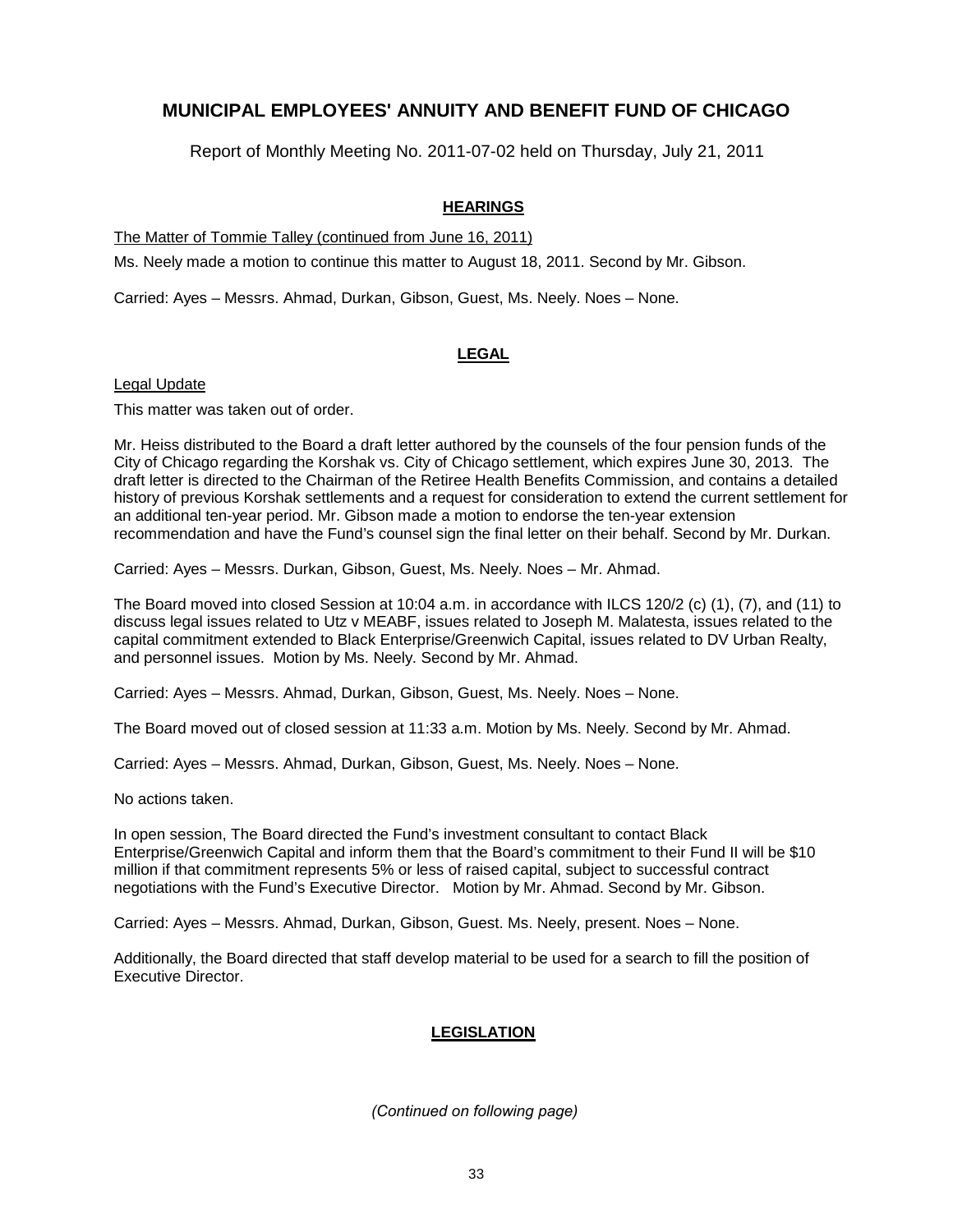Report of Monthly Meeting No. 2011-07-02 held on Thursday, July 21, 2011

#### Legislative Update

Mr. Stefanski updated the Board on the status of legislation which currently affects the Fund. Additionally, Mr. Stefanski gave a synopsis of a meeting with Ms. Lois Scott, Chief Financial Officer of the City of Chicago, which was attended by some of the Fund's trustees and staff, in which Ms. Scott covered pension reform, funding and heard commentary from the Executive Director and staff.

No actions taken.

#### **INVESTMENTS**

#### Watchlist

Mr. Mohler reviewed the managers currently on watch. No actions taken.

#### Liquidity Needs

Mr. Mohler reviewed the current liquidity needs of the Fund. After some discussion regarding the U.S. debt ceiling and the uncertainty in the markets with respect to whether the debt ceiling will be raised prior to the August 2, 2011 deadline, the Board gave direction to Fund staff and investment consultant to establish necessary liquidity (\$150 million) to insure sufficient funds on hand to meet benefit payments for the upcoming months of August, September and October. Motion by Ms. Neely. Second by Mr. Ahmad.

Carried: Ayes – Messrs. Ahmad, Durkan, Gibson, Guest, Ms. Neely. Noes – None.

#### 2Q W/M/DBE Report

Mr. Mohler reported that as of June 30, 2011 all Board goals for utilization of minority-owned, womenowned or disabled-owned firms were being met or exceeded. No actions taken.

#### Economic / Market Update

Mr. Wesner distributed and reviewed with the Board their firm's analysis on the current state of the market. No actions taken.

#### Flash Report

Mr. Mohler reviewed the flash report. No actions taken.

#### Asset Allocation

Mr. Mohler reviewed the asset allocation of the Fund and asked for ratification of two phone polls conducted since the last Board meeting.

Ms. Neely made a motion to allocate \$15 million from Holland Capital and \$15 million from CastleArk Asset Management to make necessary capital available for funding of real estate investments at the end of June. Second by Mr. Ahmad.

Carried: Ayes – Messrs. Ahmad, Durkan, Gibson, Guest, Ms. Neely. Noes – None.

Mr. Ahmad made a motion to amend the wording on the Large Cap Core/Value request for proposal as recommended by staff. Second by Mr. Gibson.

Carried: Ayes – Messrs. Ahmad, Durkan, Gibson, Guest, Ms. Neely. Noes – None.